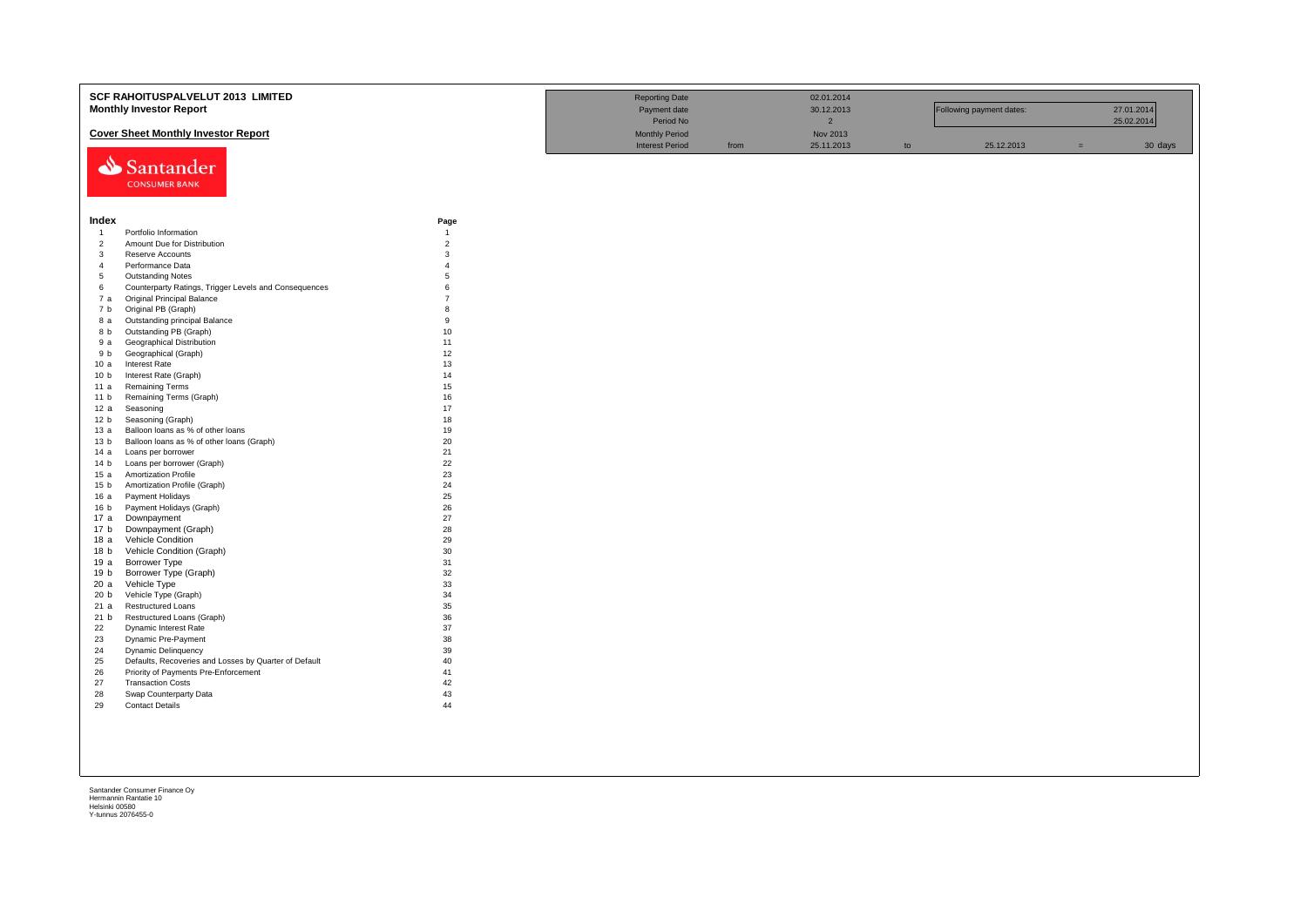| <b>SCF RAHOITUSPALVELUT 2013 LIMITED</b><br><b>Monthly Investor Report</b> |                                  | <b>Reporting Date</b><br>Payment date |      | 02.01.2014<br>30.12.2013 |                   |         |
|----------------------------------------------------------------------------|----------------------------------|---------------------------------------|------|--------------------------|-------------------|---------|
|                                                                            |                                  | Period No                             |      | $2^{\circ}$              |                   |         |
| 1. Portfolio Information                                                   |                                  | <b>Monthly Period</b>                 |      | Nov 2013                 |                   |         |
| Santander<br><b>CONSUMER BANK</b>                                          |                                  | <b>Interest Period</b>                | from | 25.11.2013               | to $25.12.2013 =$ | 30 days |
|                                                                            | <b>Current Period</b>            |                                       |      |                          |                   |         |
|                                                                            | <b>Aggregated Outstanding</b>    |                                       |      |                          |                   |         |
| <b>Outstanding receivables</b>                                             | <b>Principal Amount</b>          |                                       |      |                          |                   |         |
| <b>Opening balance</b>                                                     | 479 099 091,95 EUR               |                                       |      |                          |                   |         |
| Scheduled Loan Principal Repayments                                        | 9 913 452,16 EUR                 |                                       |      |                          |                   |         |
| Prepayments                                                                | 10 397 071,59 EUR                |                                       |      |                          |                   |         |
| Deemed Collections - Other                                                 | 389 621,67 EUR                   |                                       |      |                          |                   |         |
| <b>Total Principal Payments Received</b>                                   | 20 700 145,42 EUR                |                                       |      |                          |                   |         |
| New Defaulted Auto Loans in Period<br><b>Closing Balance</b>               | 309,99 EUR<br>458 398 636,54 EUR |                                       |      |                          |                   |         |
| <b>Total revenue collections</b>                                           |                                  |                                       |      |                          |                   |         |
| Revenue and fees received on loan balances                                 | 2 238 629,17 EUR                 |                                       |      |                          |                   |         |
| Recoveries on loans in default                                             | <b>EUR</b><br>$\sim$             |                                       |      |                          |                   |         |
| Total Revenue Received in Period                                           | 2 238 629,17 EUR                 |                                       |      |                          |                   |         |
| # Loans                                                                    |                                  |                                       |      |                          |                   |         |
| At beginning of period                                                     | 38 993 Loans                     |                                       |      |                          |                   |         |
| Paid in Full                                                               | 906 Loans                        |                                       |      |                          |                   |         |
| Repurchased (Deemed Collections)                                           | 22 Loans                         |                                       |      |                          |                   |         |
| New loans into default                                                     | 1 Loans                          |                                       |      |                          |                   |         |
| At end of period                                                           | 38 064 Loans                     |                                       |      |                          |                   |         |
|                                                                            |                                  |                                       |      |                          |                   |         |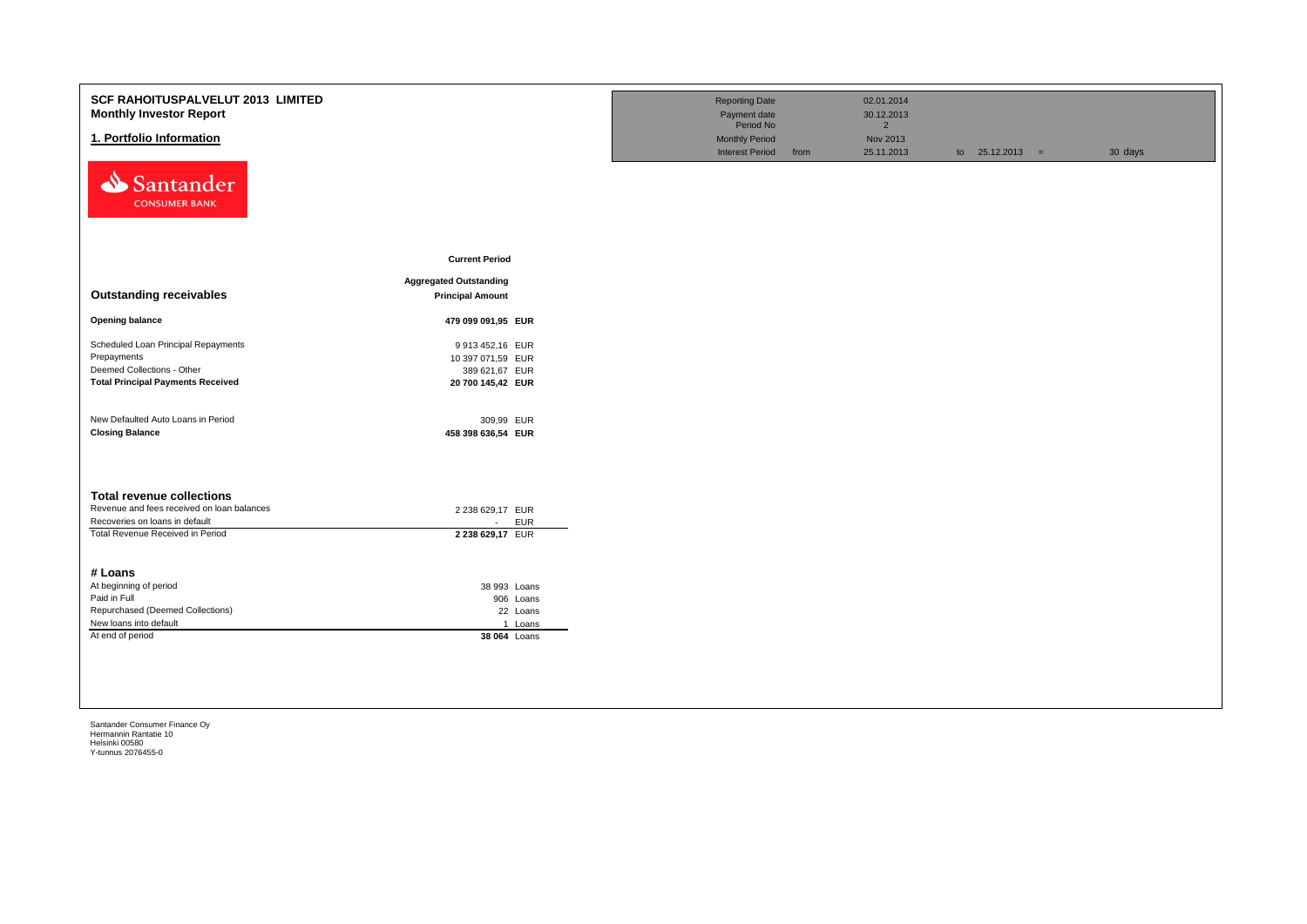| <b>Reporting Date</b>     |            |                                                               |            |     |         |
|---------------------------|------------|---------------------------------------------------------------|------------|-----|---------|
|                           | 02.01.2014 |                                                               |            |     |         |
| Payment date<br>Period No | 30.12.2013 |                                                               |            |     |         |
| <b>Monthly Period</b>     |            |                                                               |            |     |         |
|                           |            | to                                                            | 25.12.2013 | $=$ | 30 days |
|                           |            |                                                               |            |     |         |
|                           |            |                                                               |            |     |         |
|                           |            |                                                               |            |     |         |
|                           |            |                                                               |            |     |         |
|                           |            |                                                               |            |     |         |
|                           |            |                                                               |            |     |         |
|                           |            |                                                               |            |     |         |
|                           |            |                                                               |            |     |         |
|                           |            |                                                               |            |     |         |
|                           |            |                                                               |            |     |         |
|                           |            |                                                               |            |     |         |
|                           |            |                                                               |            |     |         |
|                           |            |                                                               |            |     |         |
|                           |            |                                                               |            |     |         |
|                           |            |                                                               |            |     |         |
|                           |            |                                                               |            |     |         |
|                           |            | $\overline{2}$<br>Nov 2013<br>Interest Period from 25.11.2013 |            |     |         |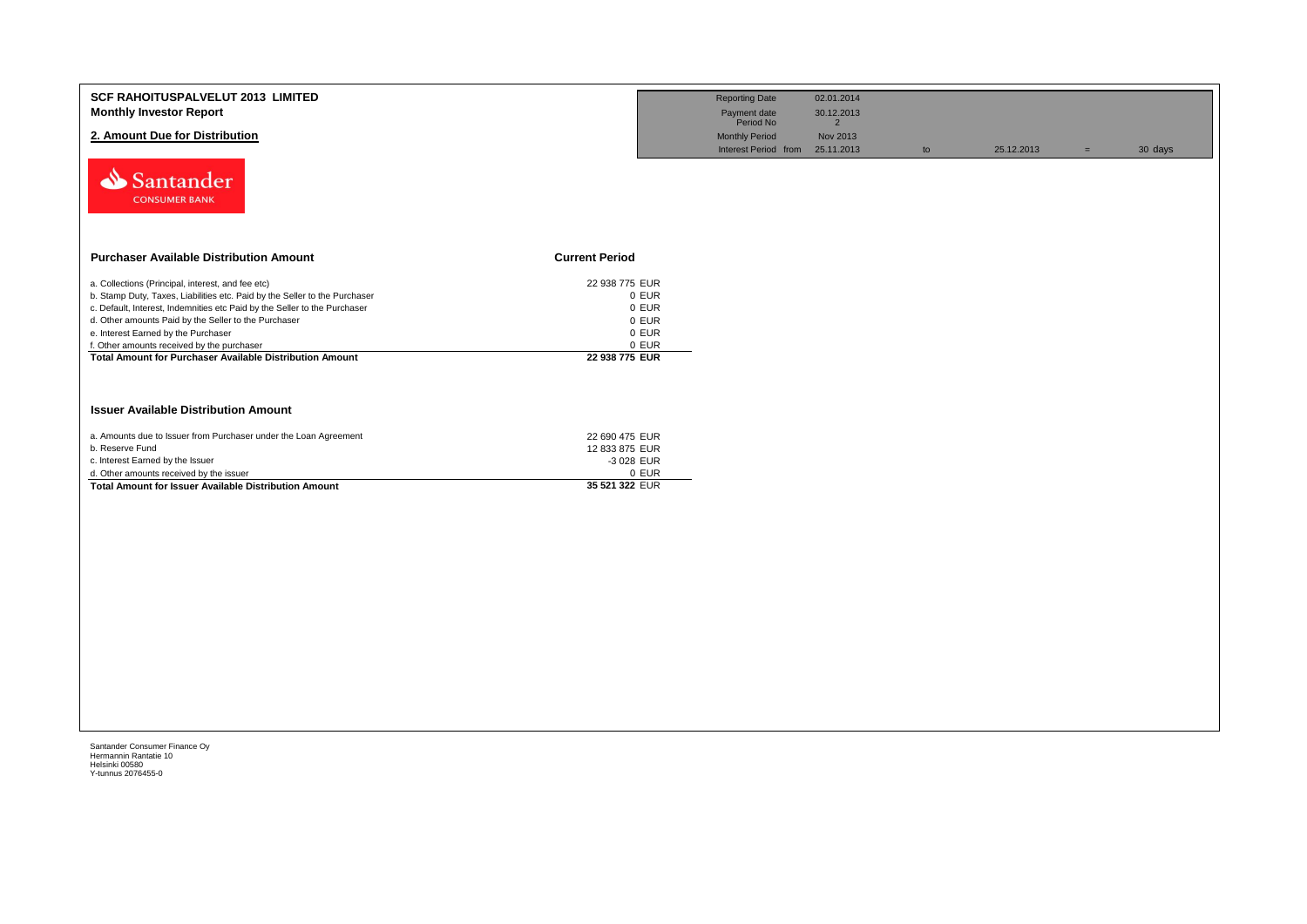| <b>SCF RAHOITUSPALVELUT 2013 LIMITED</b><br><b>Monthly Investor Report</b>                                                                                                             |      | <b>Reporting Date</b><br>Payment date<br>Period No |      | 02.01.2014<br>30.12.2013<br>$\overline{2}$ |    |            |                |
|----------------------------------------------------------------------------------------------------------------------------------------------------------------------------------------|------|----------------------------------------------------|------|--------------------------------------------|----|------------|----------------|
| 3. Reserve Accounts                                                                                                                                                                    |      | <b>Monthly Period</b>                              |      | Nov 2013                                   |    |            |                |
|                                                                                                                                                                                        |      | <b>Interest Period</b>                             | from | 25.11.2013                                 | to | 25.12.2013 | 30 days<br>$=$ |
| Santander<br><b>CONSUMER BANK</b>                                                                                                                                                      |      |                                                    |      |                                            |    |            |                |
| <b>Note Balance</b>                                                                                                                                                                    |      |                                                    |      |                                            |    |            |                |
| <b>Beginning of Period</b>                                                                                                                                                             |      | 513 355 000,00 EUR                                 |      |                                            |    |            |                |
| End of Period                                                                                                                                                                          |      | 479 099 830,00 EUR                                 |      |                                            |    |            |                |
| <b>Reserve Fund</b>                                                                                                                                                                    | in % |                                                    |      |                                            |    |            |                |
| <b>Beginning of Period</b>                                                                                                                                                             | 1,5% | 7 700 325,00 EUR                                   |      |                                            |    |            |                |
| <b>Cash Outflow</b>                                                                                                                                                                    |      | 7 700 325,00 EUR                                   |      |                                            |    |            |                |
| Cash Inflow                                                                                                                                                                            |      | 7 700 325,00 EUR                                   |      |                                            |    |            |                |
| End of Period                                                                                                                                                                          | 1,5% | 7 700 325,00 EUR                                   |      |                                            |    |            |                |
| Required Reserve Amount                                                                                                                                                                | 1,5% | 7 700 325,00 EUR                                   |      |                                            |    |            |                |
| <b>Liquidity Balance</b>                                                                                                                                                               |      |                                                    |      |                                            |    |            |                |
| <b>Beginning of Period</b>                                                                                                                                                             | 1,0% | 5 133 550,00 EUR                                   |      |                                            |    |            |                |
| Cash Outflow                                                                                                                                                                           |      | 5 133 550,00 EUR                                   |      |                                            |    |            |                |
| Cash Inflow                                                                                                                                                                            |      | 5 133 550,00 EUR                                   |      |                                            |    |            |                |
| End of Period                                                                                                                                                                          | 1,0% | 5 133 550,00 EUR                                   |      |                                            |    |            |                |
| <b>Required Reserve Amount</b>                                                                                                                                                         | 1,0% | 5 133 550,00 EUR                                   |      |                                            |    |            |                |
| <b>Servicer Advance Reserve Fund</b>                                                                                                                                                   |      |                                                    |      |                                            |    |            |                |
| <b>Beginning of Period</b>                                                                                                                                                             |      | 100 000,00 EUR                                     |      |                                            |    |            |                |
| Cash Outflow                                                                                                                                                                           |      | <b>EUR</b><br>$\blacksquare$                       |      |                                            |    |            |                |
| Cash Inflow                                                                                                                                                                            |      | <b>EUR</b><br>$\mathbf{r}$                         |      |                                            |    |            |                |
| End of Period                                                                                                                                                                          |      | 100 000,00 EUR                                     |      |                                            |    |            |                |
| Required Reserve Amount                                                                                                                                                                |      | 100 000,00 EUR                                     |      |                                            |    |            |                |
| <b>Set-off from Deposits</b><br>No borrowers whose loans were sold to Bilkreditt 3 held deposits with Santander Consumer Bank AS. The risk of set-off from deposits is therefore zero. |      |                                                    |      |                                            |    |            |                |
| We hereby confirm that the Seller confirms its ongoing retention of a net economic interest of at least 5% in accordance with Article 122a of the CRD.                                 |      |                                                    |      |                                            |    |            |                |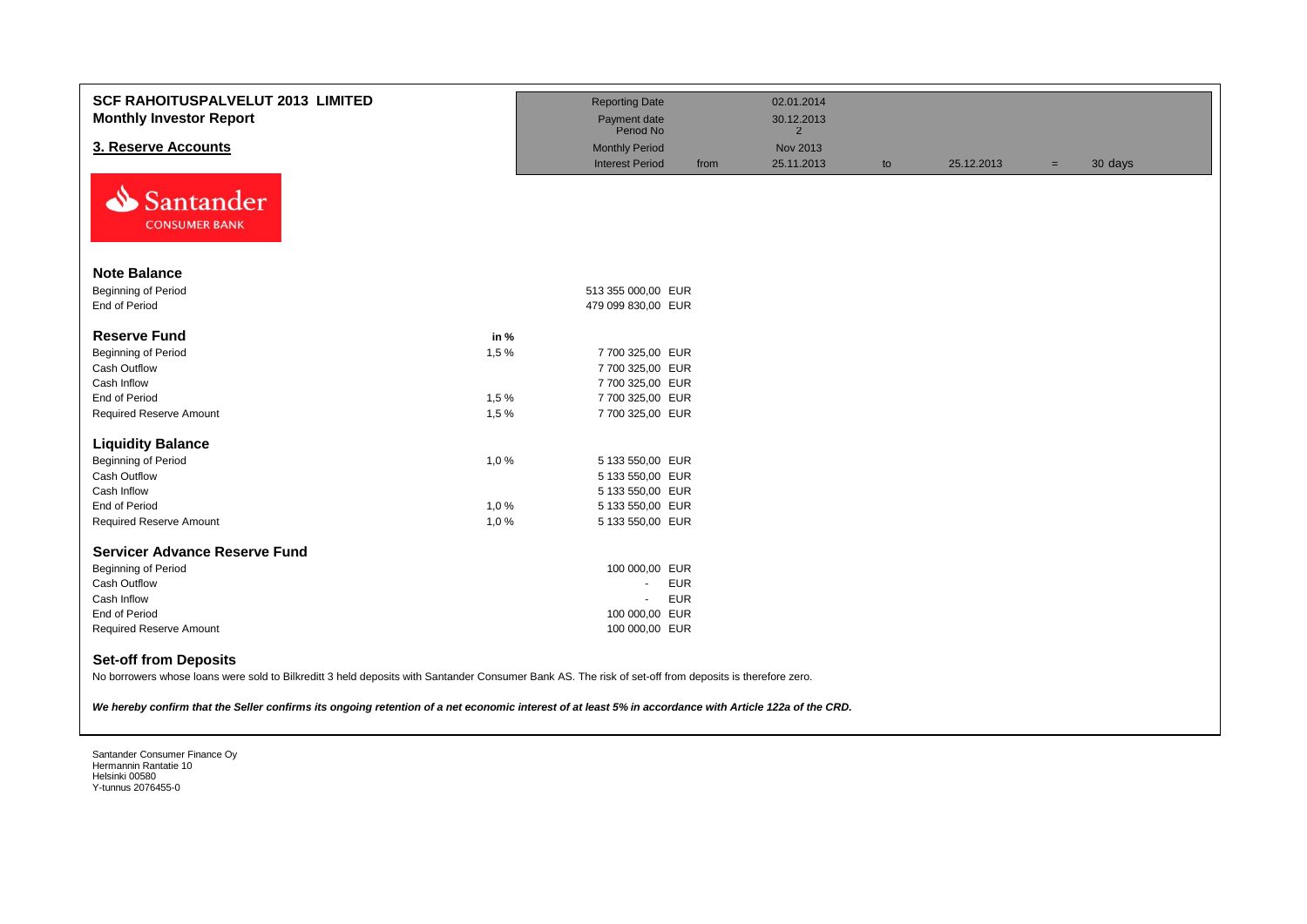| <b>SCF RAHOITUSPALVELUT 2013 LIMITED</b><br><b>Monthly Investor Report</b><br>4. Performance Data<br>Santander<br><b>CONSUMER BANK</b> |                                            |                                          |                                | <b>Reporting Date</b><br>Payment date<br>Period No<br><b>Monthly Period</b><br><b>Interest Period</b> | from | 02.01.2014<br>30.12.2013<br>$2^{\circ}$<br>Nov 2013<br>25.11.2013 | to | 25.12.2013 | $=$ | 30 days |
|----------------------------------------------------------------------------------------------------------------------------------------|--------------------------------------------|------------------------------------------|--------------------------------|-------------------------------------------------------------------------------------------------------|------|-------------------------------------------------------------------|----|------------|-----|---------|
| <b>Asset Balance</b><br>Beginning of Period<br>End of Period                                                                           |                                            | 479 099 091,95 EUR<br>458 398 636,54 EUR |                                |                                                                                                       |      |                                                                   |    |            |     |         |
| <b>Portfolio Performance:</b><br><b>Performing Receivables:</b>                                                                        | <b>EUR</b>                                 | $\%$                                     | # loans                        |                                                                                                       |      |                                                                   |    |            |     |         |
| Current                                                                                                                                | 428 532 436,14                             | 93,48%                                   | 35 686                         |                                                                                                       |      |                                                                   |    |            |     |         |
| 1-29 days past due                                                                                                                     | 25 230 809,16                              | 5,50 %                                   | 2 0 0 2                        |                                                                                                       |      |                                                                   |    |            |     |         |
|                                                                                                                                        |                                            | 0,00%                                    |                                |                                                                                                       |      |                                                                   |    |            |     |         |
| <b>Delinquent Receivables:</b>                                                                                                         |                                            |                                          |                                |                                                                                                       |      |                                                                   |    |            |     |         |
| 30-59 days past due                                                                                                                    | 3 566 770,40                               | 0,78%                                    | 288                            |                                                                                                       |      |                                                                   |    |            |     |         |
| 60-89 days past due                                                                                                                    | 894 088,53                                 | 0,20%                                    | 71                             |                                                                                                       |      |                                                                   |    |            |     |         |
| 90-119 days past due                                                                                                                   | 174 532,31                                 | 0,04%<br>0,00%                           | $17$                           |                                                                                                       |      |                                                                   |    |            |     |         |
| 120-149 days past due                                                                                                                  | $\blacksquare$<br>$\overline{\phantom{a}}$ | 0,00%                                    | $\mathsf 0$                    |                                                                                                       |      |                                                                   |    |            |     |         |
| 150-179 days past due<br><b>Total Performing and Delinquent</b>                                                                        | 458 398 637                                | 100,00%                                  | $\mathbf 0$<br>38 064          |                                                                                                       |      |                                                                   |    |            |     |         |
| <b>Current Period Defaults</b><br><b>Cumulative Defaults</b><br><b>Current Period Recoveries</b><br><b>Cumulative Recoveries</b>       | 309,99<br>309,99<br>$\sim$<br>÷,           |                                          | $\overline{1}$<br>$\mathbf{1}$ |                                                                                                       |      |                                                                   |    |            |     |         |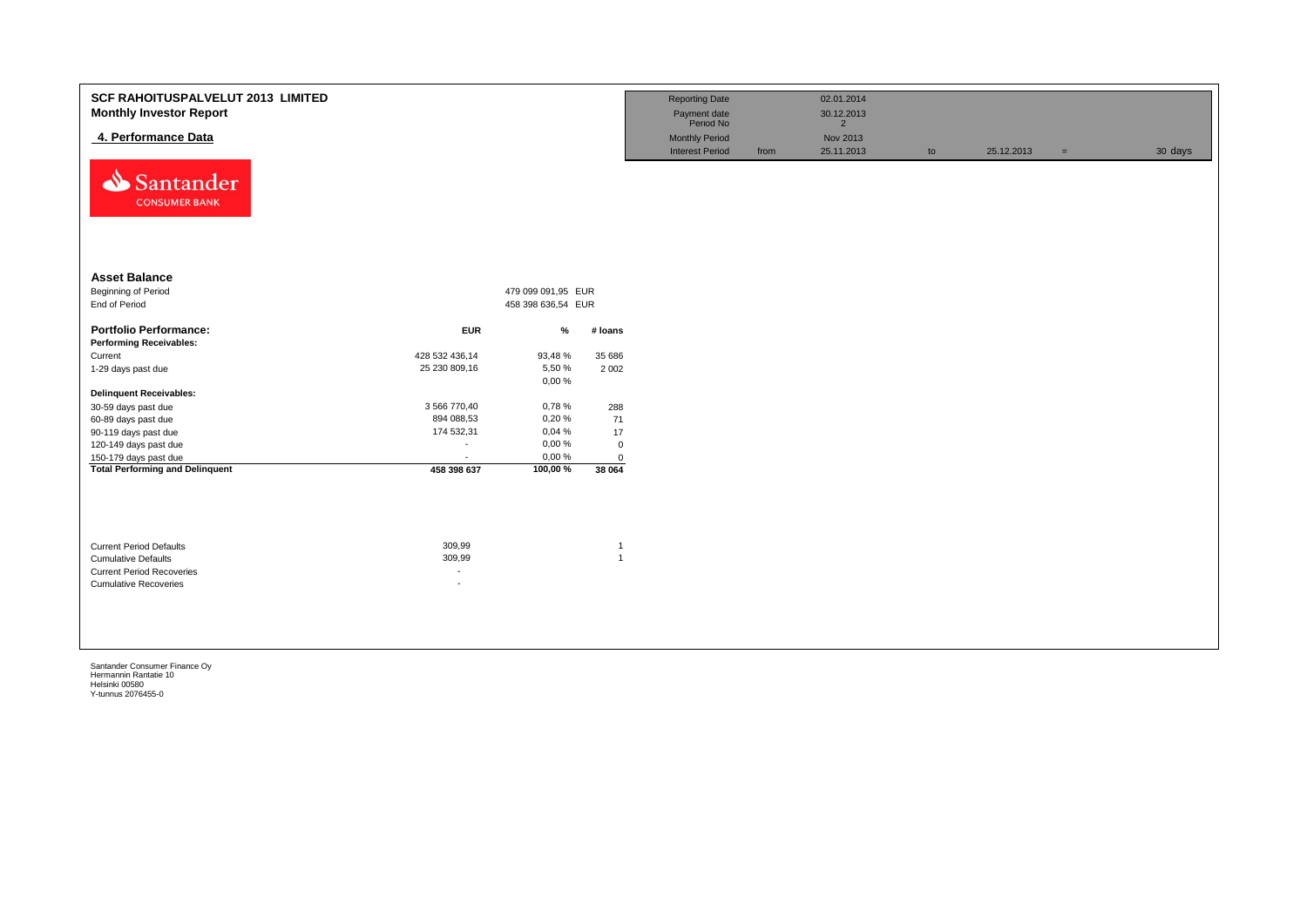# **SCF RAHOITUSPALVELUT 2013 LIMITED Reporting Date** 02.01.2014 **Monthly Investor Report** 2001 2013<br> **Monthly Investor Report** 20012.2013<br>
Payment date 30.12.2013

# **5. Outstanding Notes** Monthly Period Nov 2013<br>
Monthly Period Nov 2013<br>
Interest Period from 25.11.2013



| 1. Note Balance                                       | <b>All Notes</b>   | <b>Class A</b>           | <b>Class B</b>           | Class C           | Class C         |
|-------------------------------------------------------|--------------------|--------------------------|--------------------------|-------------------|-----------------|
| <b>General Note Information</b>                       |                    |                          |                          |                   |                 |
| <b>ISIN Code</b>                                      |                    | XS0973934192             | XS0973934358             | N/A               | N/A             |
| Currency                                              |                    | <b>EUR</b>               | <b>EUR</b>               | <b>EUR</b>        | <b>EUR</b>      |
| <b>Initial Tranching</b>                              | 100 %              | 85,5%                    | 9,5%                     | 5,0%              | 0.0%            |
| <b>Legal Final Maturity Date</b>                      |                    | 31.08.2018               | 31.08.2018               | 31.08.2018        | 31.08.2018      |
| Rating (Fitch/Moody's)                                |                    | AAA / AAA                | A/42                     | Not rated         | Not rated       |
| Initial Notes Aggregate Principal Outstanding Balance | 513 300 000.00 EUR | 439 000 000,00 EUR       | 48 800 000.00 EUR        | 25 500 000.00 EUR | 55 000.00 EUR   |
| Initial Nominal per Note                              |                    | <b>EUR</b><br>100 000,00 | <b>EUR</b><br>100 000,00 | EUR<br>100 000,00 | 1 000,00<br>EUR |
| Initial Number of Notes per Class                     | 5133               | 4390                     | 488                      | 255               | 55              |
| <b>Current Note Information</b>                       |                    |                          |                          |                   |                 |
| Class Principal Outstanding Opening Balance           | 479 044 830.00 EUR | 404 744 830.00 EUR       | 48 800 000,00 EUR        | 25 500 000.00 EUR | 55 000,00       |
| <b>Available Distribution Amount</b>                  | 35 521 321,99 EUR  |                          |                          |                   |                 |
| Amortisation                                          | 20 703 240,00 EUR  |                          |                          |                   |                 |
| <b>Redemption per Class</b>                           | 20 703 240,00 EUR  | 20 703 240,00 EUR        | <b>EUR</b>               | <b>EUR</b>        | <b>EUR</b>      |
| Redemption per Note                                   |                    | 4716,00 EUR              | <b>EUR</b>               | <b>EUR</b>        |                 |
| Class Principal Outstanding Closing Balance           | 458 341 590,00 EUR | 384 041 590,00 EUR       | 48 800 000.00 EUR        | 25 500 000,00 EUR | 55 000.00       |
| <b>Current Tranching</b>                              |                    | 83,79%                   | 10.65%                   | 5.56%             | 0.01%           |
| <b>Current Pool Factor</b>                            |                    | 0.87                     | 1.00                     | 1.00              | 1.00            |
|                                                       |                    |                          |                          |                   |                 |
|                                                       |                    |                          |                          |                   |                 |
| 2. Payments to Investors per Note                     | <b>All Notes</b>   | <b>Class A</b>           | <b>Class B</b>           | <b>Class C</b>    | Class C         |
| Interest rate Basis: 1-M EURIBOR / Spread             |                    |                          |                          |                   |                 |
| Day Count Convention                                  |                    | (30/360)                 | (30/360)                 | (30/360)          | (30/360)        |
| <b>Interest Days</b>                                  | 30                 |                          |                          |                   |                 |
| Principal Outstanding per Note Beginning of Period    |                    | 92 197,00 EUR            | 100 000.00 EUR           | 100 000,00 EUR    | 1 000.00 EUR    |
| >Principal Repayment per note                         |                    | 4716,00 EUR              | <b>EUR</b>               | <b>EUR</b>        | <b>EUR</b>      |
| Principal Outstanding per Note End of Period          |                    | 87 481.00 EUR            | 100 000.00 EUR           | 100 000.00 EUR    | 1 000.00 EUR    |
| >Interest accrued for the period                      |                    | 62,00 EUR                | 75,00 EUR                | 84,00 EUR         | 1 EUR           |
| <b>Interest Payment</b>                               | 330 200.00         | 272 180.00 EUR           | 36 600,00 EUR            | 21 420,00 EUR     | 55,00 EUR       |
| Interest Payment per Note                             |                    | 62.00 EUR                | 75,00 EUR                | 84.00 EUR         | 1.00 EUR        |
| 3. Credit Enhancements                                |                    |                          |                          |                   |                 |
| Initial total CE (Subordination, Reserve)             |                    | 16,98%                   | 7,47 %                   |                   |                 |
| Current CE (incl. Excess Spread)                      |                    | 27,13%                   | 16,48%                   |                   |                 |

Payment date<br>Period No

Interest Period from 25.11.2013 to 25.12.2013 = 30 days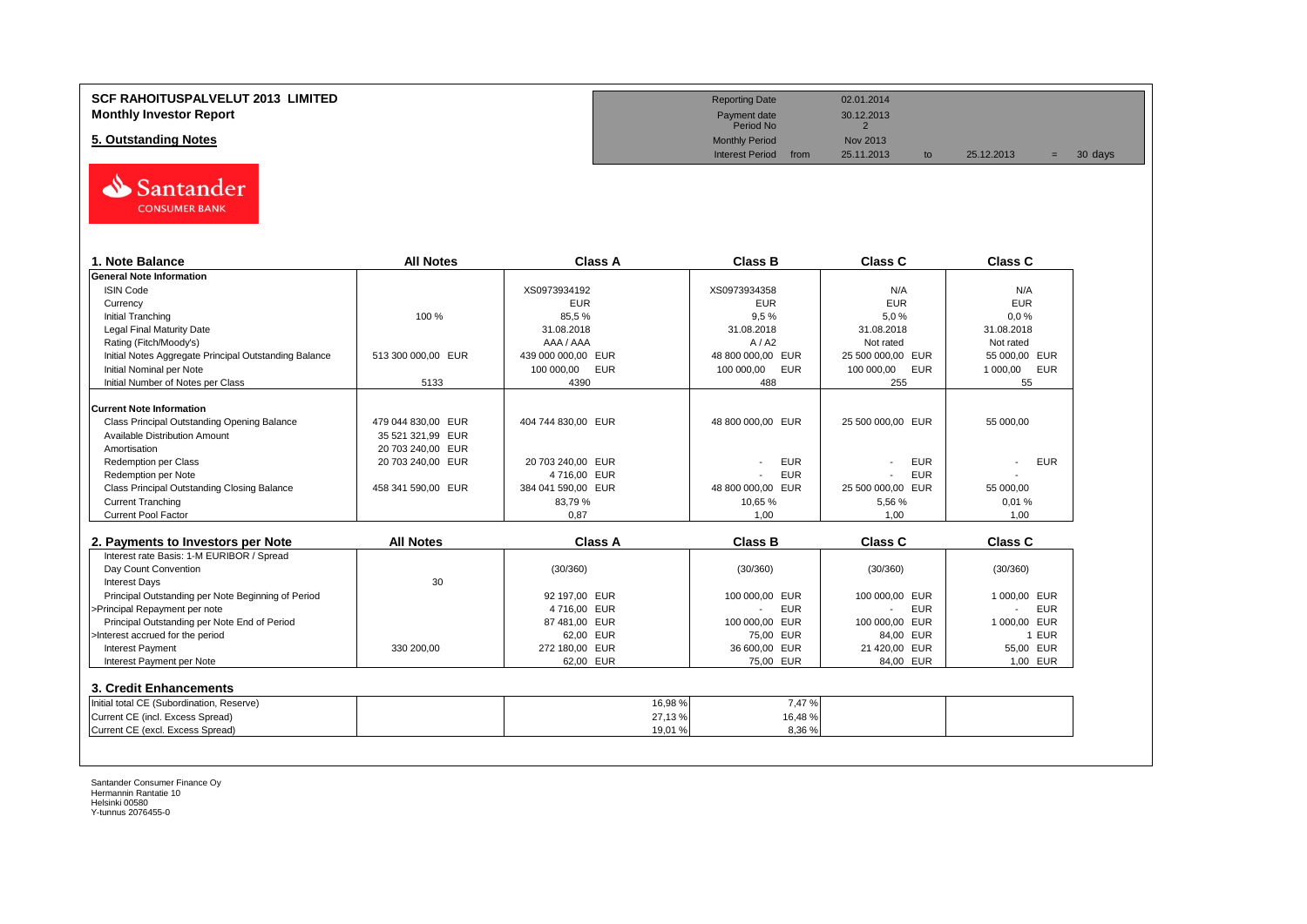# **SCF RAHOITUSPALVELUT 2013 LIMITED**<br>**Monthly Investor Report** Payment date 30.12.2013

**6. Counterparty Ratings, Trigger Levels and Consequences** 

Reporting Date 02.01.2014<br>Payment date 30.12.2013<br>Period No 2<br>Monthly Period Nov 2013

Interest Period:  $25.11.2013$  to  $25.12.2013$  = 30 days

Santander CONSUMER BANK

|                                   |                                                                |                | <b>Rating Triggers</b> |                   |                         |                |                             |                  |                             |                   |                                                                                                                                                                                                                                                                                                                                                                                                                                                                                                                                                                                                        |
|-----------------------------------|----------------------------------------------------------------|----------------|------------------------|-------------------|-------------------------|----------------|-----------------------------|------------------|-----------------------------|-------------------|--------------------------------------------------------------------------------------------------------------------------------------------------------------------------------------------------------------------------------------------------------------------------------------------------------------------------------------------------------------------------------------------------------------------------------------------------------------------------------------------------------------------------------------------------------------------------------------------------------|
|                                   |                                                                |                |                        | <b>Short Term</b> |                         |                |                             | <b>Long Term</b> |                             |                   |                                                                                                                                                                                                                                                                                                                                                                                                                                                                                                                                                                                                        |
|                                   |                                                                |                | Fitch                  |                   | Moody's                 |                | Fitch                       |                  | Moodv's                     |                   |                                                                                                                                                                                                                                                                                                                                                                                                                                                                                                                                                                                                        |
| <b>Transaction Role</b>           | Counterparty                                                   | Criteria       | Current                | Criteria          | Current                 | Criteria       | Current                     | Criteria         | Current                     | Trigger breached? | Summary of Contractual Requirements if Rating Trigger Breach                                                                                                                                                                                                                                                                                                                                                                                                                                                                                                                                           |
| Issuer                            | Rahoituspalvelut 2013 Limited                                  |                | No rating              |                   | No rating               |                | No rating                   |                  | No rating                   | N/A               |                                                                                                                                                                                                                                                                                                                                                                                                                                                                                                                                                                                                        |
| Seller<br>Servicer                | Santander Consumer Finance Oy<br>Santander Consumer Finance Oy |                | No rating<br>No rating |                   | No rating<br>No rating  |                | No rating<br>No rating      |                  | No rating<br>No rating      | N/A<br>N/A        |                                                                                                                                                                                                                                                                                                                                                                                                                                                                                                                                                                                                        |
| Servicer's Owner                  | Santander Consumer Finance                                     | N/A            | F <sub>2</sub>         | N/A               | P-2 Outlook<br>Negative | BBB-           | BBB+<br>Outlook<br>negative | Baa3             | Baa2<br>Outlook<br>negative | No                | Banco Santander S.A. undertakes in the Servicing Agreement to act as Back-Up Servicer Facilitator,<br>which will require it to (i) select a bank or financial institution having the requirements set out in the<br>Servicing Agreement and willing to assume the duties of a successor servicer in the event that a<br>Servicer Termination Notice is delivered, (ii) review the information provided to it by the Servicer<br>under the Servicing Agreement, (iii) enter into appropriate data confidentiality provisions and (iv)<br>notify the Servicer if it requires further assistance.         |
| <b>Transaction Account Bank</b>   | Deutsche Bank AG                                               | F <sub>1</sub> | $F1+$                  | $P-1$             | $P-1$                   | $\overline{A}$ | $A+$                        | A2               | A2                          | No                | The Issuer and the Purchaser shall (with the prior written consent of the Note Trustee) arrange for<br>the transfer (within 30 calendar days) of:<br>(i) in relation to the Issuer, the Issuer Secured Accounts and the Expenses Loan Payment Account and<br>all of the funds standing to the credit of the Issuer Secured Accounts and the Expenses Loan Payment<br>Account; and<br>(ii) in relation to the Purchaser, the Purchaser Transaction Account and all funds standing to the<br>credit of the Purchaser Transaction Account,<br>to another bank that meets the applicable Required Ratings. |
| Paying Agent and related roles    | Deutsche Bank AG                                               |                | $F1+$                  |                   | $P-1$                   |                | $A+$                        |                  | A2                          |                   |                                                                                                                                                                                                                                                                                                                                                                                                                                                                                                                                                                                                        |
| Corporate Service Provider        | Deutsche International Corporate Services                      |                | $F1+$                  |                   | $P-1$                   |                | $A+$                        |                  | A2                          |                   |                                                                                                                                                                                                                                                                                                                                                                                                                                                                                                                                                                                                        |
| Note Trustee and Security Trustee | Deutsche Trustee Company Limited                               |                | $F1+$                  |                   | $P-1$                   |                | $A+$                        |                  | A2                          |                   |                                                                                                                                                                                                                                                                                                                                                                                                                                                                                                                                                                                                        |
| <b>Collections Account Bank</b>   | Skandinaviska Enskilda Banken                                  | F1             | F <sub>1</sub>         | $P-1$             | $P-1$                   | $\overline{A}$ | $A+$                        | A2               | A1                          | No                | The Servicer shall (with the prior written consent of the Note Trustee) use reasonable endeavours to<br>arrange for the transfer (within 30 calendar days) of the Issuer Collections Account and all of the<br>funds standing to the credit of the Issuer Collections Account to another bank which meets the<br><b>Required Ratings.</b>                                                                                                                                                                                                                                                              |
|                                   |                                                                |                |                        |                   |                         |                |                             |                  |                             |                   |                                                                                                                                                                                                                                                                                                                                                                                                                                                                                                                                                                                                        |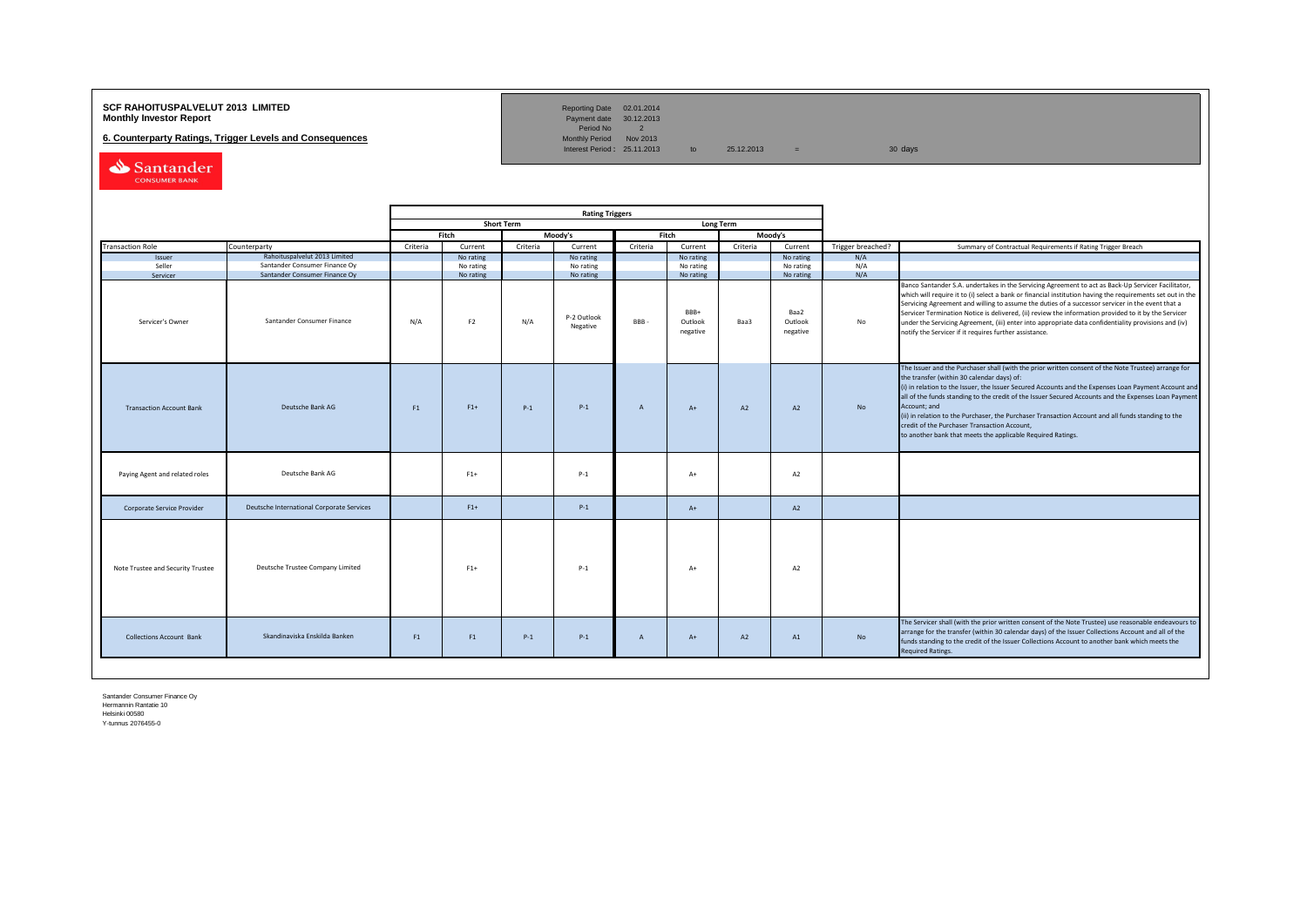| <b>SCF RAHOITUSPALVELUT 2013 LIMITED</b><br><b>Monthly Investor Report</b><br>7.a Original Portfolio Principal Balance | <b>Reporting Date</b><br>Payment date<br>Period No<br><b>Monthly Period</b> |      | 02.01.2014<br>30.12.2013<br>Nov 2013 |    |            |     |         |
|------------------------------------------------------------------------------------------------------------------------|-----------------------------------------------------------------------------|------|--------------------------------------|----|------------|-----|---------|
|                                                                                                                        | <b>Interest Period</b>                                                      | from | 25.11.2013                           | to | 25.12.2013 | $=$ | 30 days |
| Santander<br>Average amount - all:                                                                                     |                                                                             |      | 12 6 6 6                             |    |            |     |         |

**CONSUMER BANK** 

**The Common** 

|            |           |                         | <b>TOTAL</b> |
|------------|-----------|-------------------------|--------------|
| <b>Max</b> | <b>No</b> | <b>Original balance</b> | %            |
| 0 5 0 0 0  | 7722      | 25 239 514              |              |
| 0 10 000   | 12 105    | 90 402 977              |              |

|                  | <b>Min</b>    | <b>Max</b>   | <b>No</b> | <b>Original balance</b> | %     | <b>WA mounths to maturity</b> | <b>WA seasoning</b> |
|------------------|---------------|--------------|-----------|-------------------------|-------|-------------------------------|---------------------|
|                  |               | 0 5 0 0 0    | 7722      | 25 239 514              | 4,9%  | 19,0                          | 13,7                |
|                  |               | 5 000 10 000 | 12 10 5   | 90 402 977              | 17,6% | 33,1                          | 12,1                |
|                  | 10 000 15 000 |              | 8965      | 110 601 458             | 21,5% | 40,4                          | 10,9                |
|                  | 15 000 20 000 |              | 5 1 8 0   | 89 340 707              | 17,4% | 43,5                          | 10,1                |
|                  | 20 000 25 000 |              | 2882      | 64 224 790              | 12,5% | 44,9                          | 9,8                 |
| Original balance | 25 000 30 000 |              | 1476      | 40 132 379              | 7,8%  | 45,1                          | 9,3                 |
|                  | 30 000 35 000 |              | 797       | 25 750 357              | 5,0%  | 44,8                          | 9,8                 |
|                  | 35 000 40 000 |              | 473       | 17 609 997              | 3,4%  | 44,3                          | 9,9                 |
|                  | 40 000 45 000 |              | 294       | 12 468 941              | 2,4%  | 44,6                          | 9,7                 |
|                  | 45 000 50 000 |              | 238       | 11 245 953              | 2,2%  | 45,3                          | 10,0                |
|                  | 50 000 55 000 |              | 119       | 6 227 331               | 1,2%  | 46,6                          | 9,0                 |
|                  | 55 000 60 000 |              | 78        | 4 470 912               | 0,9%  | 47,1                          | 8,8                 |
|                  | $60000 +$     |              | 201       | 15 640 043              | 3,0%  | 44,3                          | 8,3                 |
|                  |               |              |           |                         |       |                               |                     |
|                  | Total         |              | 40 530    | 513 355 357             | 100 % |                               |                     |
|                  |               |              |           |                         |       |                               |                     |
|                  |               |              |           |                         |       |                               |                     |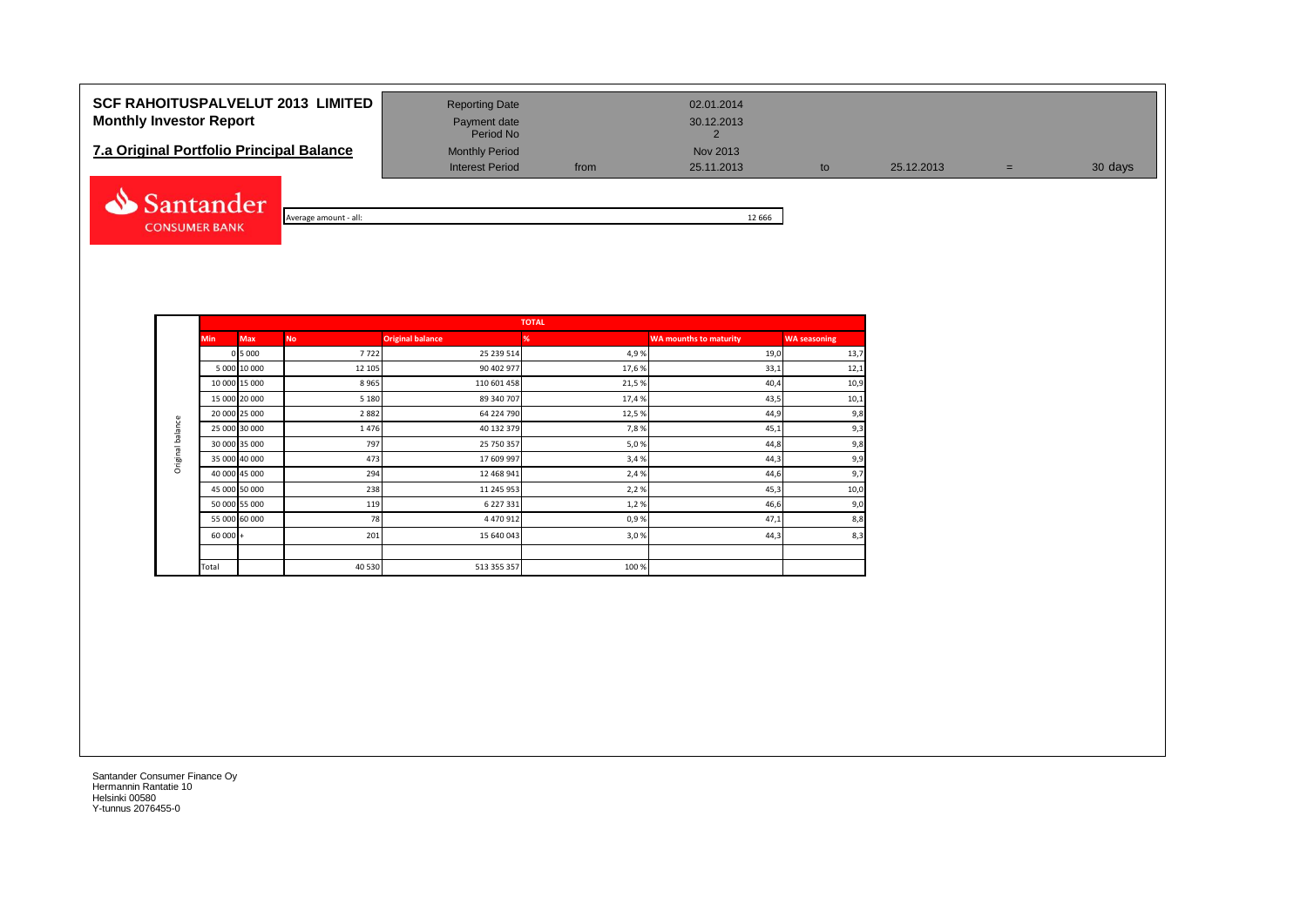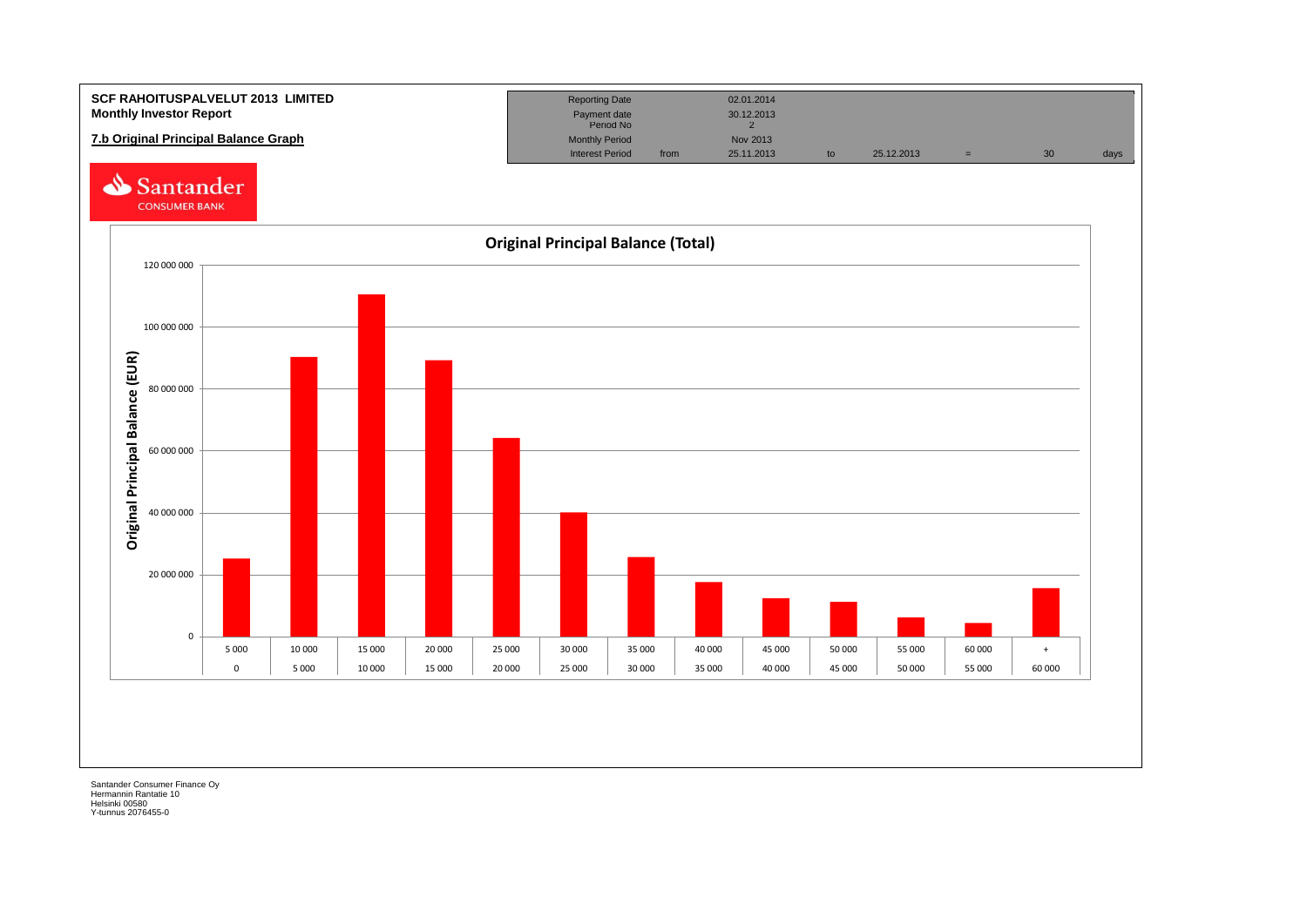#### **SCF RAHOITUSPALVELUT 2013 LIMITED Monthly Investor Report**

#### **8.a Outstanding Principal Balance**



| <b>Reporting Date</b>     |      | 02.01.2014 |    |            |     |         |
|---------------------------|------|------------|----|------------|-----|---------|
| Payment date<br>Period No |      | 30.12.2013 |    |            |     |         |
| <b>Monthly Period</b>     |      | Nov 2013   |    |            |     |         |
| <b>Interest Period</b>    | from | 25.11.2013 | to | 25.12.2013 | $=$ | 30 days |

Average amount - all: 12 043

|                                   | <b>TOTAL</b> |               |           |                              |         |                              |                     |
|-----------------------------------|--------------|---------------|-----------|------------------------------|---------|------------------------------|---------------------|
| <b>Min</b><br>Outstanding balance |              | Max           | <b>No</b> | <b>Outstanding balance %</b> |         | <b>WA months to maturity</b> | <b>WA seasoning</b> |
|                                   |              | 0 5 0 0 0     | 8 2 1 6   | 25 400 575                   | 5,54 %  | 21,8                         | 16,8                |
|                                   |              | 5 000 10 000  | 11 3 9 9  | 84 625 634                   | 18,46 % | 35,8                         | 13,9                |
|                                   |              | 10 000 15 000 | 8 2 8 1   | 101 842 453                  | 22,22%  | 43,1                         | 12,4                |
|                                   |              | 15 000 20 000 | 4532      | 78 063 086                   | 17,03 % | 45,8                         | 11,6                |
|                                   |              | 20 000 25 000 | 2537      | 56 386 745                   | 12,30 % | 46,6                         | 11,3                |
|                                   |              | 25 000 30 000 | 1 2 4 2   | 33 765 888                   | 7,37%   | 47,1                         | 10,7                |
|                                   |              | 30 000 35 000 | 685       | 22 140 592                   | 4,83 %  | 46,6                         | 11,3                |
|                                   |              | 35 000 40 000 | 390       | 14 521 057                   | 3,17%   | 46,4                         | 11,5                |
|                                   |              | 40 000 45 000 | 265       | 11 253 831                   | 2,46 %  | 46,7                         | 11,0                |
|                                   |              | 45 000 50 000 | 191       | 9 004 441                    | 1,96 %  | 47,0                         | 11,2                |
|                                   |              | 50 000 55 000 | 95        | 4 9 6 5 9 7 5                | 1,08%   | 46,9                         | 10,7                |
|                                   |              | 55 000 60 000 | 68        | 3 896 425                    | 0,85%   | 48,4                         | 10,1                |
|                                   | $60000 +$    |               | 163       | 12 531 935                   | 2,73 %  | 47,7                         | 10,1                |
|                                   |              |               |           |                              |         |                              |                     |
|                                   | Total        |               | 38 064    | 458 398 637                  |         |                              |                     |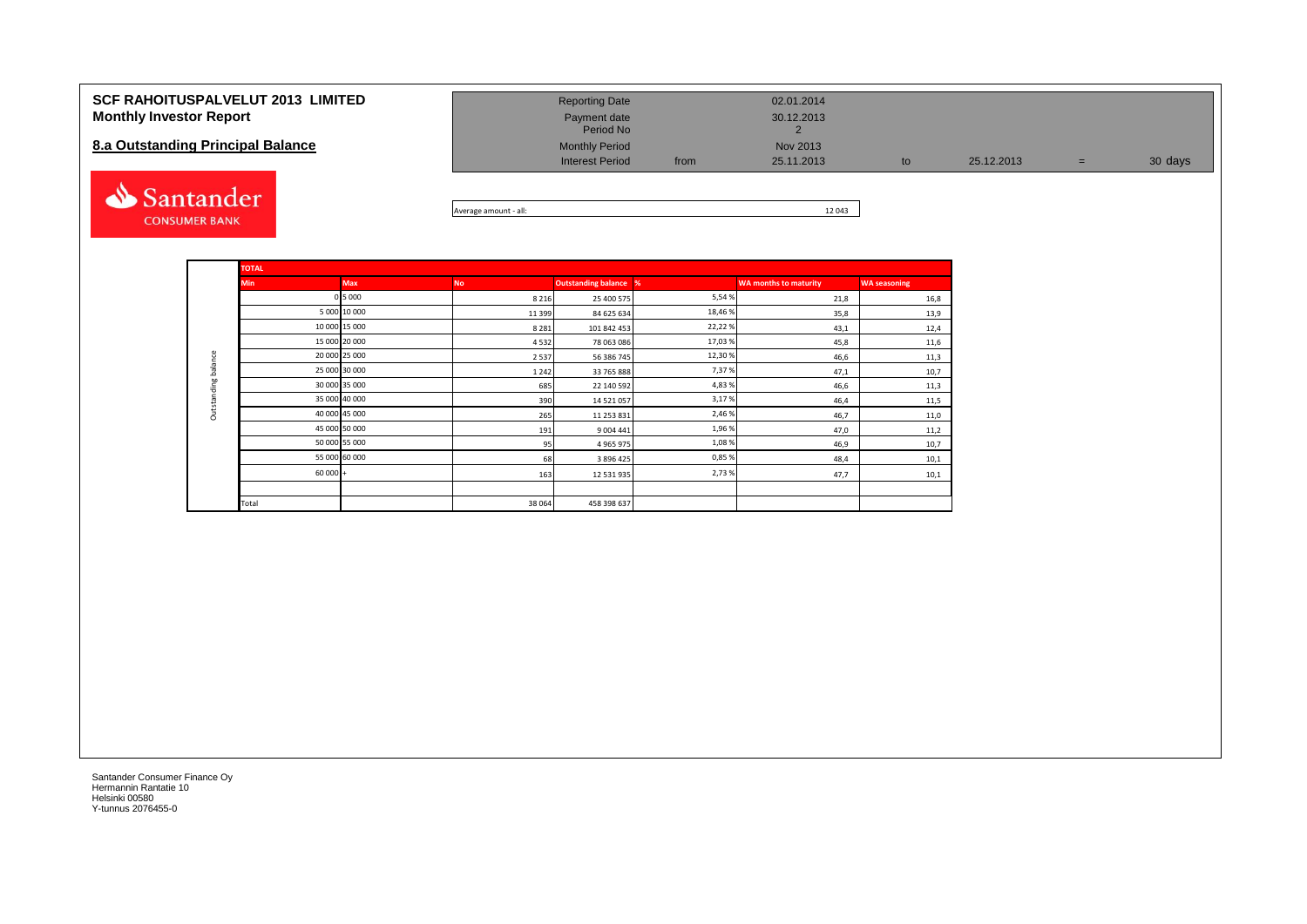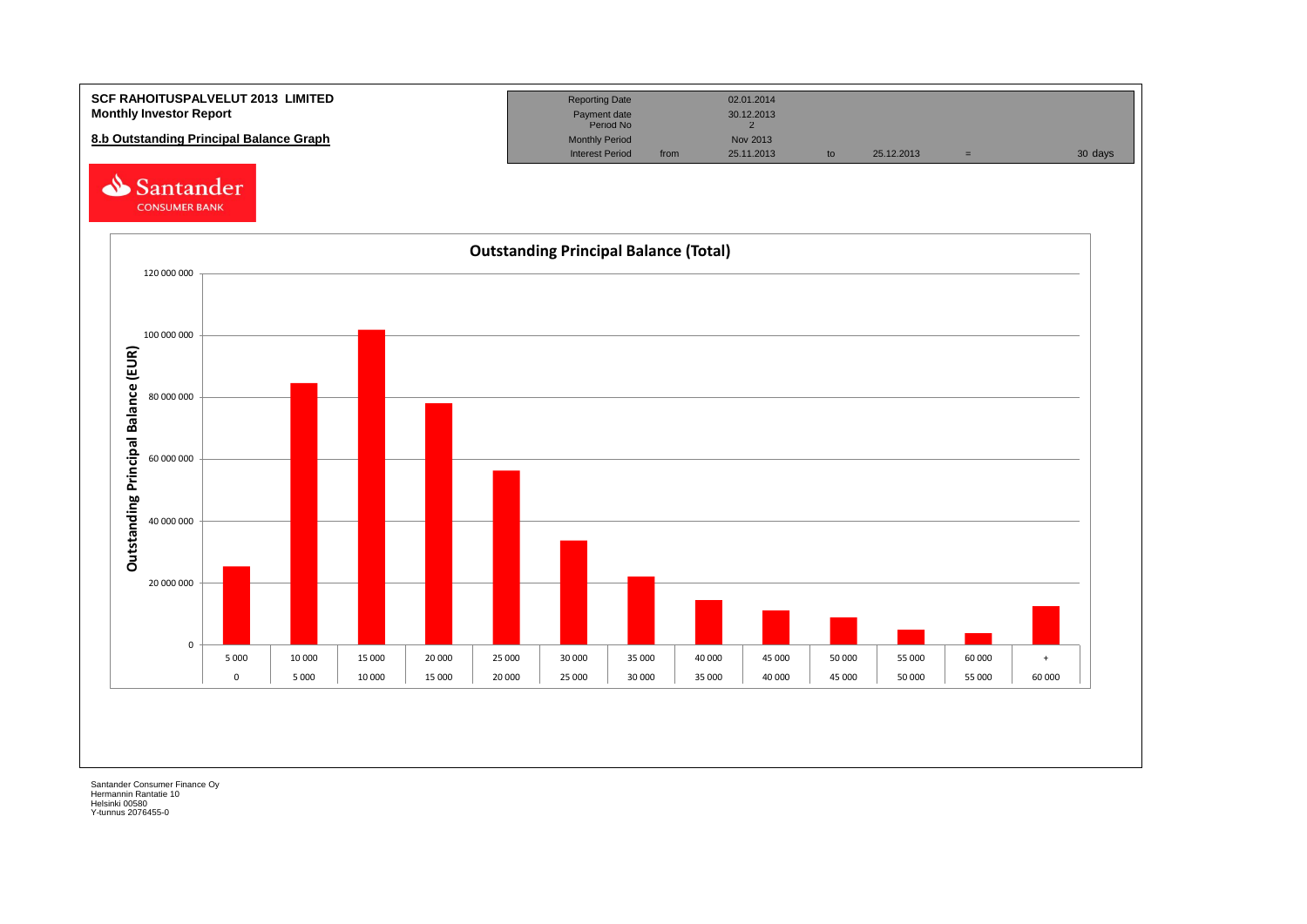| <b>SCF RAHOITUSPALVELUT 2013 LIMITED</b> | <b>Reporting Date</b>     |      | 02.01.2014 |            |         |
|------------------------------------------|---------------------------|------|------------|------------|---------|
| <b>Monthly Investor Report</b>           | Payment date<br>Period No |      | 30.12.2013 |            |         |
| 9.a Geographical Distribution            | <b>Monthly Period</b>     |      | Nov 2013   |            |         |
|                                          | <b>Interest Period</b>    | from | 25.11.2013 | 25.12.2013 | 30 days |



aphic distribution

l e

|          |                            |           |                            | <b>TOTAL</b>             |            |                              |                     |
|----------|----------------------------|-----------|----------------------------|--------------------------|------------|------------------------------|---------------------|
|          | <b>District</b>            | <b>No</b> | <b>Outstanding balance</b> | % of Outstanding balance | % of Loans | <b>WA months to maturity</b> | <b>WA seasoning</b> |
|          | Central Finland            | 4018      | 46 788 208                 | 10,21%                   | 10,56 %    | 42,3                         | 12,2                |
|          | Eastern Finland            | 1072      | 11859388                   | 2,59%                    | 2,82%      | 42,3                         | 12,0                |
| 5        | East Tavastia              | 2 2 1 8   | 26 002 313                 | 5,67%                    | 5,83 %     | 41,9                         | 12,8                |
|          | Greater Helsinki           | 13 5 23   | 170 141 762                | 37,12%                   | 35,53%     | 42,5                         | 12,2                |
| ÷<br>tx. | Northern Finland           | 3638      | 44 634 065                 | 9,74%                    | 9,56%      | 43,3                         | 12,2                |
|          | Northern Savonia           | 1508      | 17 775 101                 | 3,88%                    | 3,96 %     | 42,3                         | 12,0                |
|          | $\frac{2}{5}$ Ostrobothnia | 2 4 2 0   | 27 337 184                 | 5,96 %                   | 6,36 %     | 41,0                         | 12,3                |
| eogr     | South-Eastern Fi           | 2072      | 24 239 855                 | 5,29 %                   | 5,44 %     | 43,0                         | 11,9                |
| ю.       | South-Western Fi           | 4 0 8 9   | 48 134 719                 | 10,50 %                  | 10,74 %    | 42,4                         | 12,4                |
|          | Western Tavastia           | 3506      | 41 486 041                 | 9,05 %                   | 9,21%      | 42,4                         | 12,4                |
|          |                            |           |                            |                          |            |                              |                     |
|          |                            |           |                            |                          |            |                              |                     |
|          | Total                      | 38 064    | 458 398 637                | 100,00 %                 | 100,00 %   |                              |                     |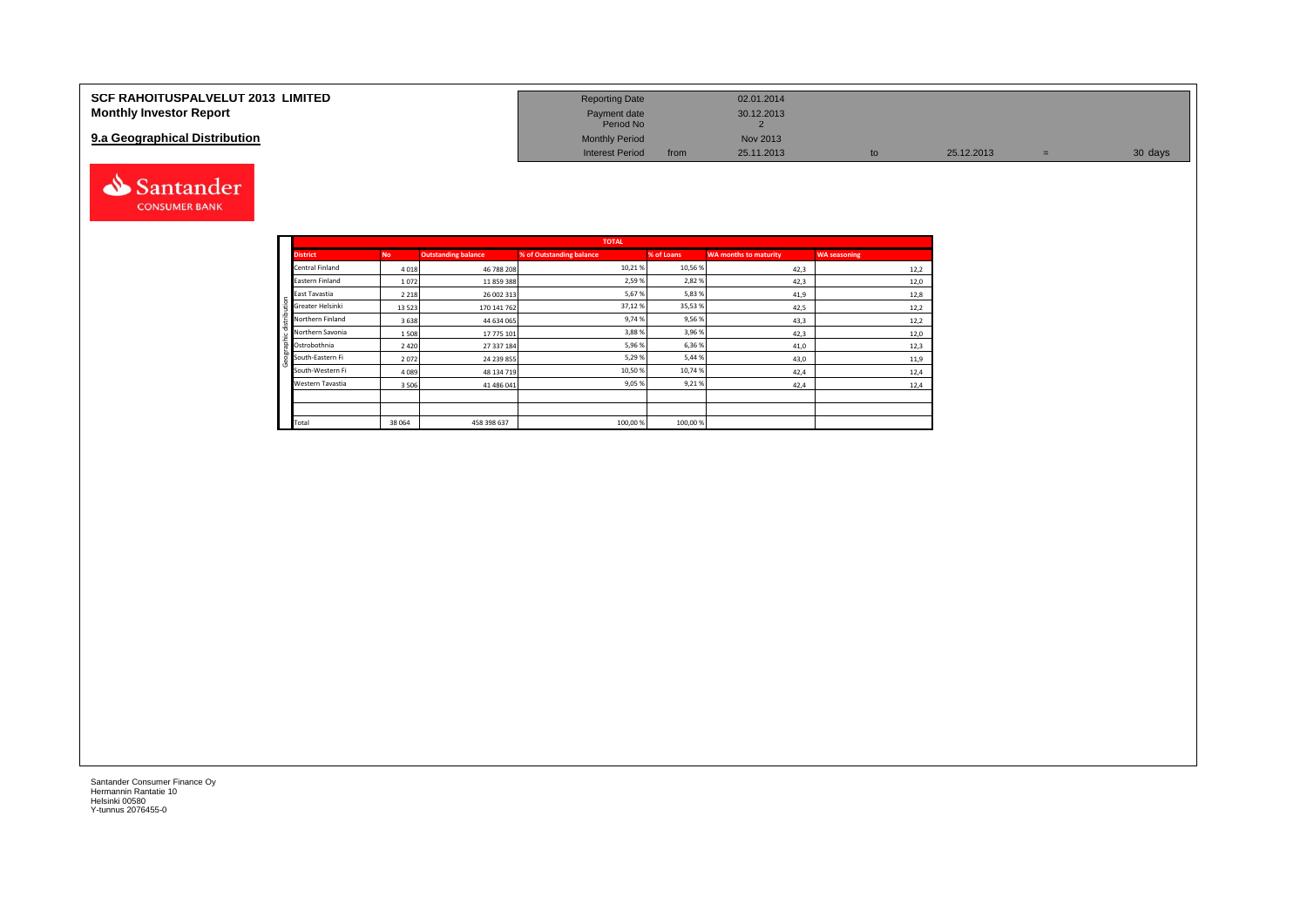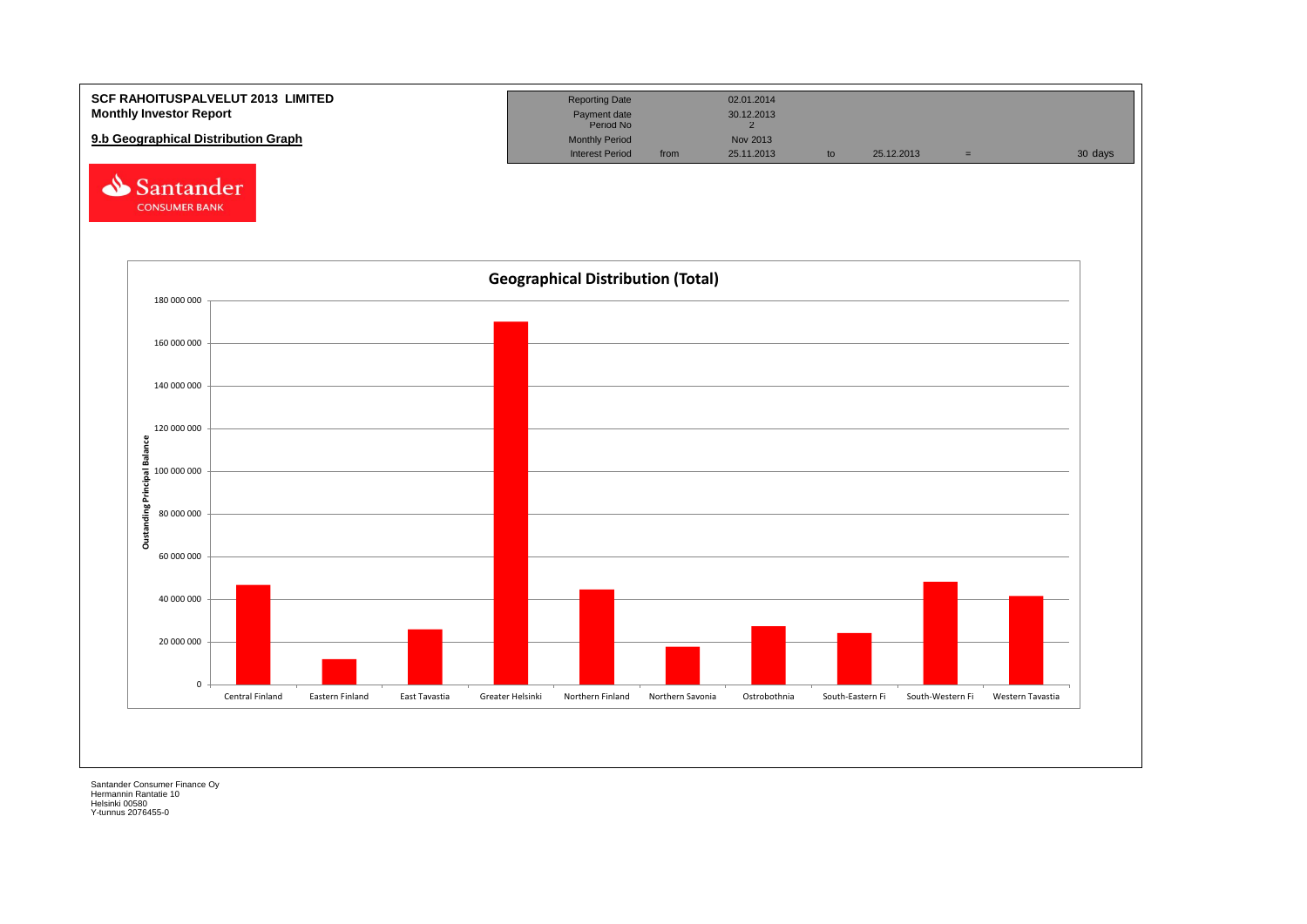#### **10.a Interest Rate**



| SCF RAHOITUSPALVELUT 2013  LIMITED<br><b>Monthly Investor Report</b> | <b>Reporting Date</b><br>Payment date<br>Period No |      | 02.01.2014<br>30.12.2013 |            |   |         |
|----------------------------------------------------------------------|----------------------------------------------------|------|--------------------------|------------|---|---------|
| 10.a Interest Rate                                                   | <b>Monthly Period</b>                              |      | Nov 2013                 |            |   |         |
|                                                                      | <b>Interest Period</b>                             | from | 25.11.2013               | 25.12.2013 | = | 30 days |

|         |          |        |           |                            | <b>TOTAL</b>                      |                              |                     |
|---------|----------|--------|-----------|----------------------------|-----------------------------------|------------------------------|---------------------|
|         | $Min (=$ | Max(<) | <b>No</b> | <b>Outstanding balance</b> | % of total Outstanding<br>balance | <b>WA months to maturity</b> | <b>WA seasoning</b> |
|         |          | 1%     | 1116      | 10543755,58                | 2,30%                             | 35,1                         | 11,5                |
|         | 1%       | 2%     | 3561      | 40 302 264                 | 8,79%                             | 41,3                         | 10,3                |
| ution   | 2 %      | 4 %    | 7650      | 112 677 148                | 24,58%                            | 44,6                         | 11,0                |
|         | 4 %      | 6 %    | 17 205    | 215 864 554                | 47,09%                            | 42,3                         | 13,1                |
| distrib | 6 %      | 8%     | 8 4 6 2   | 78 405 918                 | 17,10%                            | 41,1                         | 13,0                |
| ٠.<br>ă | 8%       | 10%    | 70        | 604 997                    | 0,13%                             | 44,4                         | 8,6                 |
| 눕<br>Ξ  | 10 %     | 12%    |           |                            |                                   |                              |                     |
|         | 12%      | 14 %   |           |                            |                                   |                              |                     |
|         | 14 %     | 16 %   |           |                            |                                   |                              |                     |
|         | 16 %     | 18%    |           |                            |                                   |                              |                     |
|         |          |        |           |                            |                                   |                              |                     |
|         | Total    |        | 38 064    | 458 398 637                | 100 %                             |                              |                     |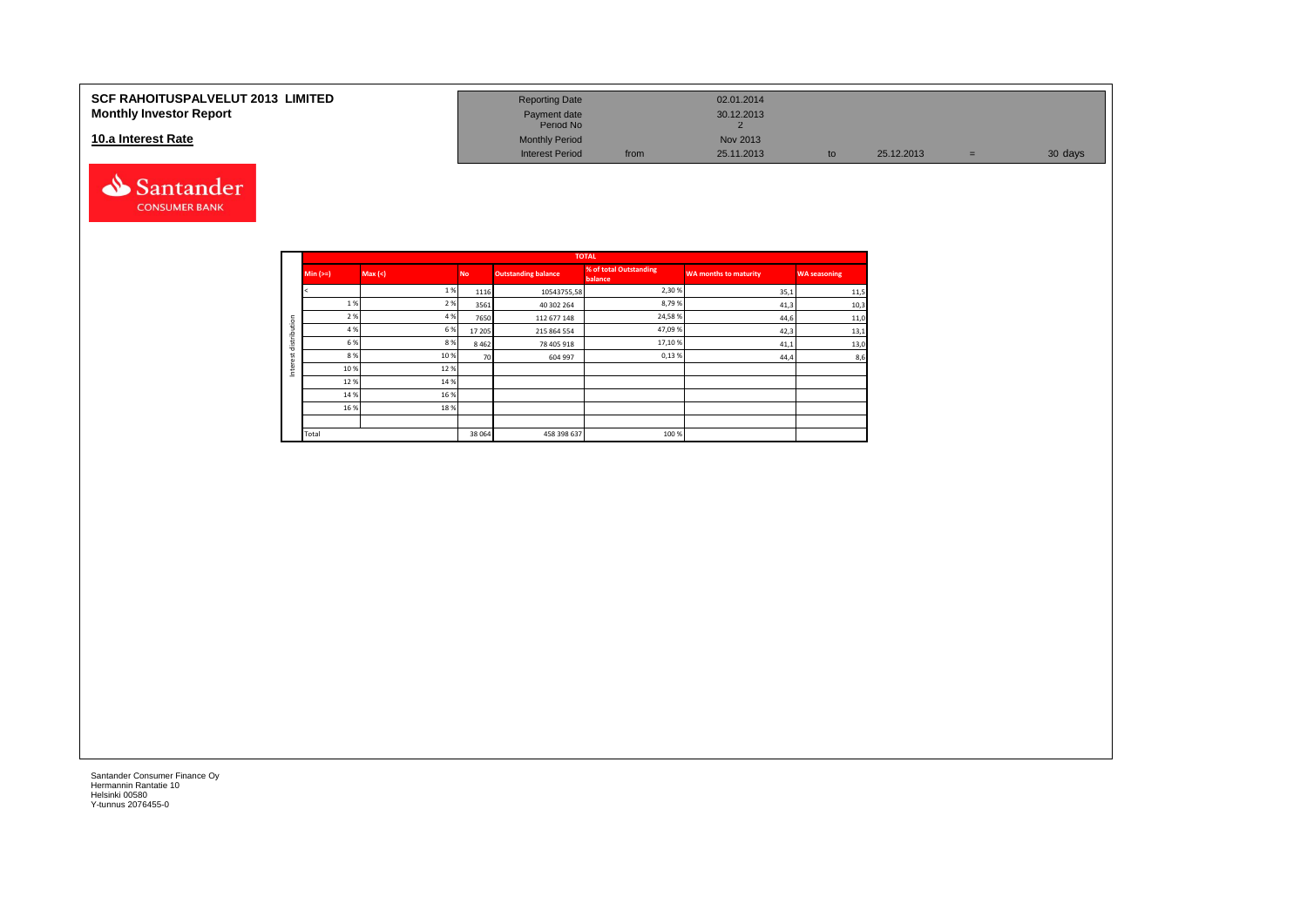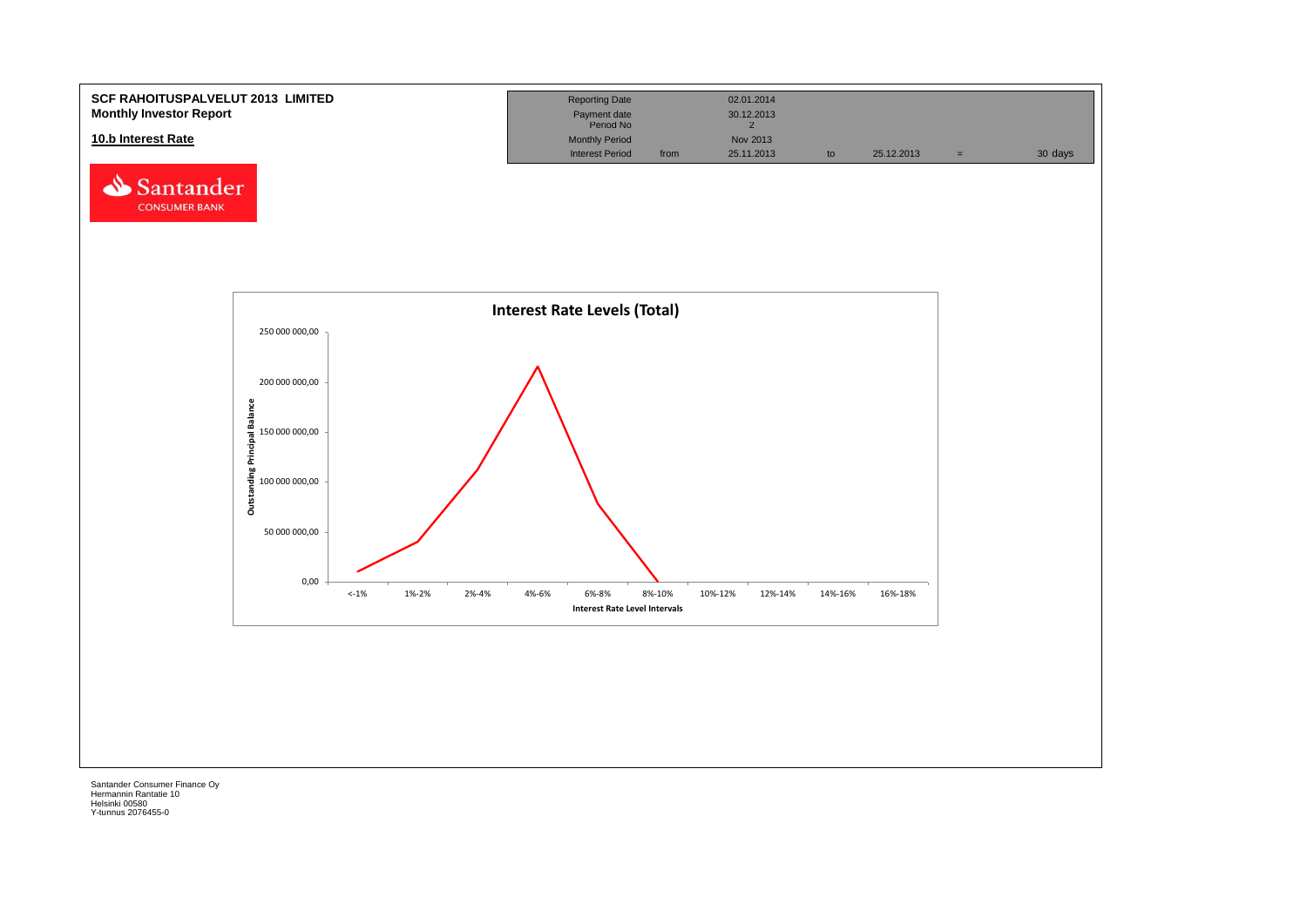#### **SCF RAHOITUSPALVELUT 2013 LIMITED Monthly Investor Report**

#### **11.a Remaining Terms**



| <b>Reporting Date</b>     |      | 02.01.2014 |    |            |     |         |
|---------------------------|------|------------|----|------------|-----|---------|
| Payment date<br>Period No |      | 30.12.2013 |    |            |     |         |
| <b>Monthly Period</b>     |      | Nov 2013   |    |            |     |         |
| Interest Period           | from | 25.11.2013 | to | 25.12.2013 | $=$ | 30 days |

|                     |            |            |           | <b>TOTAL</b>               |         |                       |                     |
|---------------------|------------|------------|-----------|----------------------------|---------|-----------------------|---------------------|
|                     | <b>Min</b> | <b>Max</b> | <b>No</b> | <b>Outstanding balance</b> | %       | WA months to maturity | <b>WA seasoning</b> |
|                     |            |            |           |                            |         |                       |                     |
|                     |            | 12         | 3 1 2 1   | 10 126 189                 | 2,21%   | 8,3                   | 30,1                |
|                     | 13         | 24         | 6235      | 39 432 788                 | 8,60%   | 19,4                  | 19,8                |
|                     | 25         | 36         | 7514      | 71 009 204                 | 15,49%  | 30,7                  | 15,7                |
| aturity             | 37         | 48         | 10863     | 152 845 253                | 33,34 % | 43,4                  | 14,0                |
| ε                   | 49         | 60         | 10 3 3 1  | 184 985 202                | 40,35 % | 52,9                  | 6,9                 |
| $\mathsf{S}$        | 61         | 72         |           |                            |         |                       |                     |
| Months <sup>-</sup> | 73         | 84         |           |                            |         |                       |                     |
|                     | 85         | 96         |           |                            |         |                       |                     |
|                     | 97         | 108        |           |                            |         |                       |                     |
|                     | 109        | 120        |           |                            |         |                       |                     |
|                     | 121        |            |           |                            |         |                       |                     |
|                     |            |            |           |                            |         |                       |                     |
|                     | Total      |            | 38 064    | 458 398 637                | 100%    |                       |                     |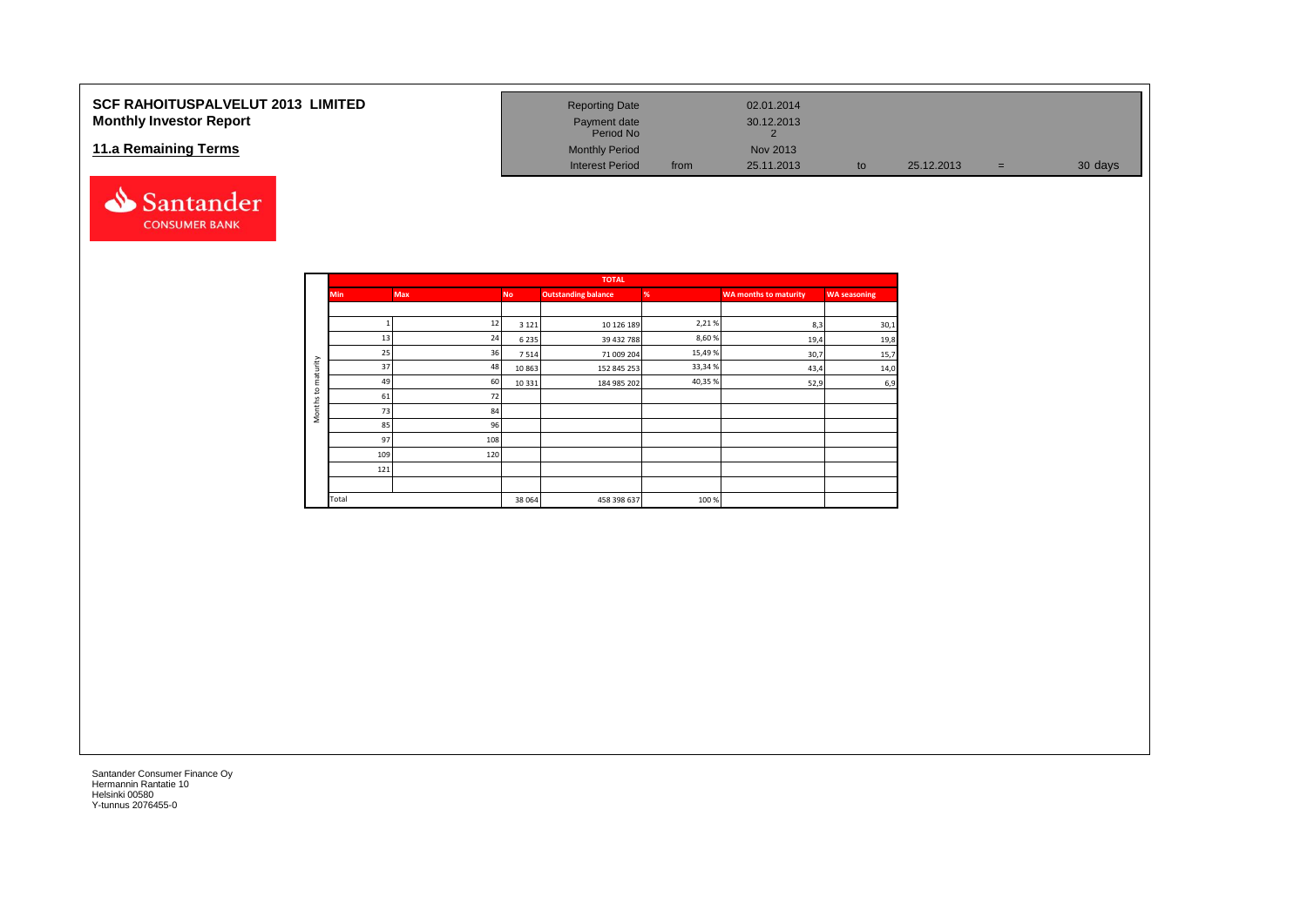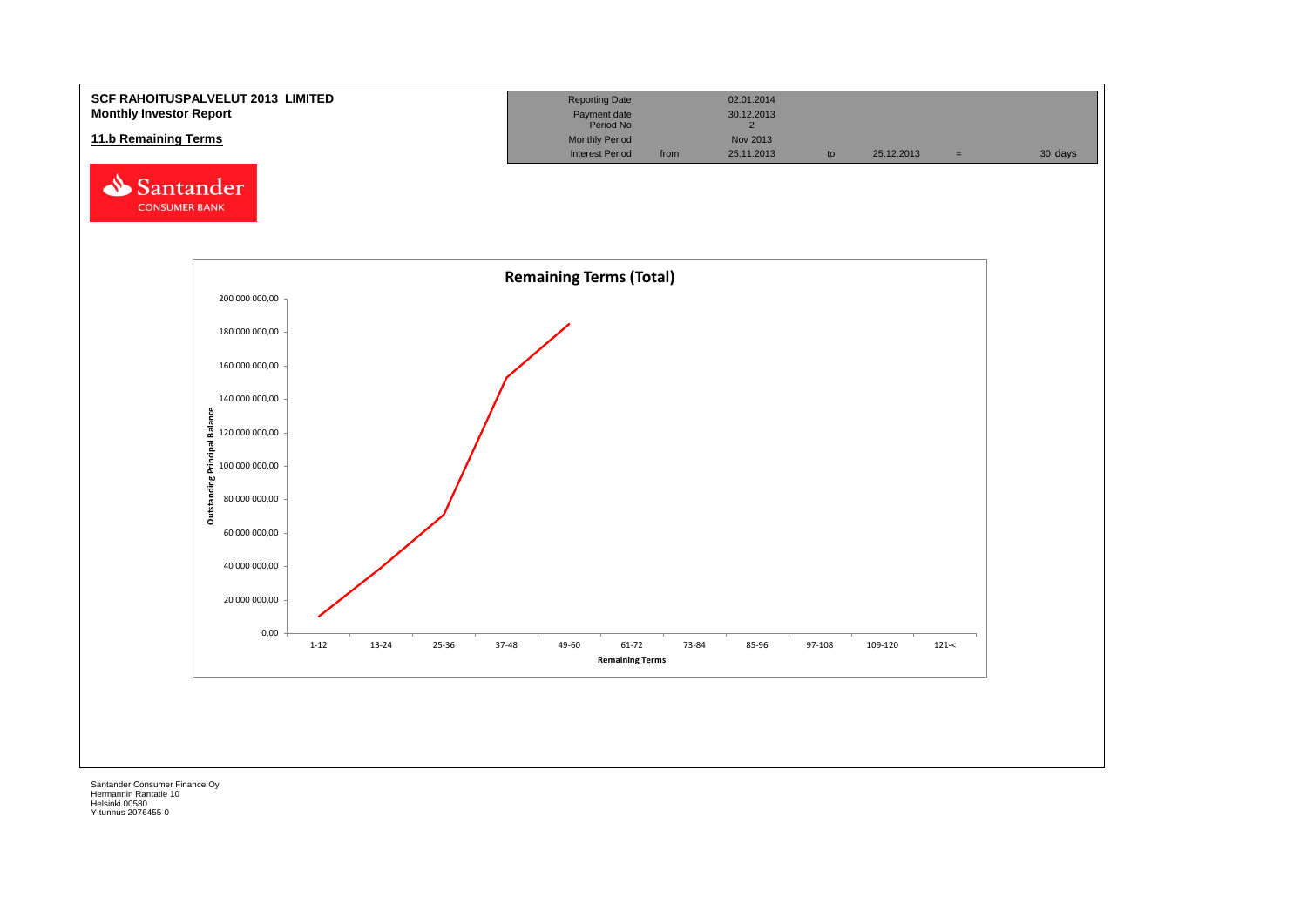| <b>SCF RAHOITUSPALVELUT 2013 LIMITED</b> | <b>Reporting Date</b>     |      | 02.01.2014 |    |            |   |         |
|------------------------------------------|---------------------------|------|------------|----|------------|---|---------|
| <b>Monthly Investor Report</b>           | Payment date<br>Period No |      | 30.12.2013 |    |            |   |         |
| 12.a Seasoning                           | <b>Monthly Period</b>     |      | Nov 2013   |    |            |   |         |
|                                          | <b>Interest Period</b>    | from | 25.11.2013 | to | 25.12.2013 | = | 30 days |



|        |            |            |         | <b>TOTAL</b>               |                                    |                              |                     |
|--------|------------|------------|---------|----------------------------|------------------------------------|------------------------------|---------------------|
|        | <b>Min</b> | <b>Max</b> | No.     | <b>Outstanding balance</b> | % of Outstanding<br><b>Balance</b> | <b>WA months to maturity</b> | <b>WA seasoning</b> |
|        |            | 12         | 20 177  | 276 427 323                | 60,30%                             | 47,1                         | 7,4                 |
| $\geq$ | 13         | 24         | 14 0 23 | 150 147 601                | 32,75 %                            | 37,9                         | 16,6                |
|        | 25         | 36         | 2 2 7 1 | 20 719 986                 | 4,52%                              | 27,4                         | 29,1                |
|        | 37         | 48         | 1087    | 8 0 0 9 6 1 6              | 1,75 %                             | 18,2                         | 41,0                |
|        | 49         | 60         | 502     | 3 0 6 7 5 4 1              | 0,67%                              | 8,6                          | 52,1                |
|        | 61         | 72         |         | 26 5 69                    | 0,01%                              | 11,8                         | 62,5                |
|        | 73         | 84         |         |                            |                                    |                              |                     |
|        | 85         | 96         |         |                            |                                    |                              |                     |
|        |            |            |         |                            |                                    |                              |                     |
|        | Total      |            | 38 064  | 458 398 637                | 100 %                              |                              |                     |

Santander Consumer Bank AS Strandveien 18 PO Box 177 N-1325 Lysaker Tel.: +47 21 08 30 00 Fax.: +47 21 08 33 68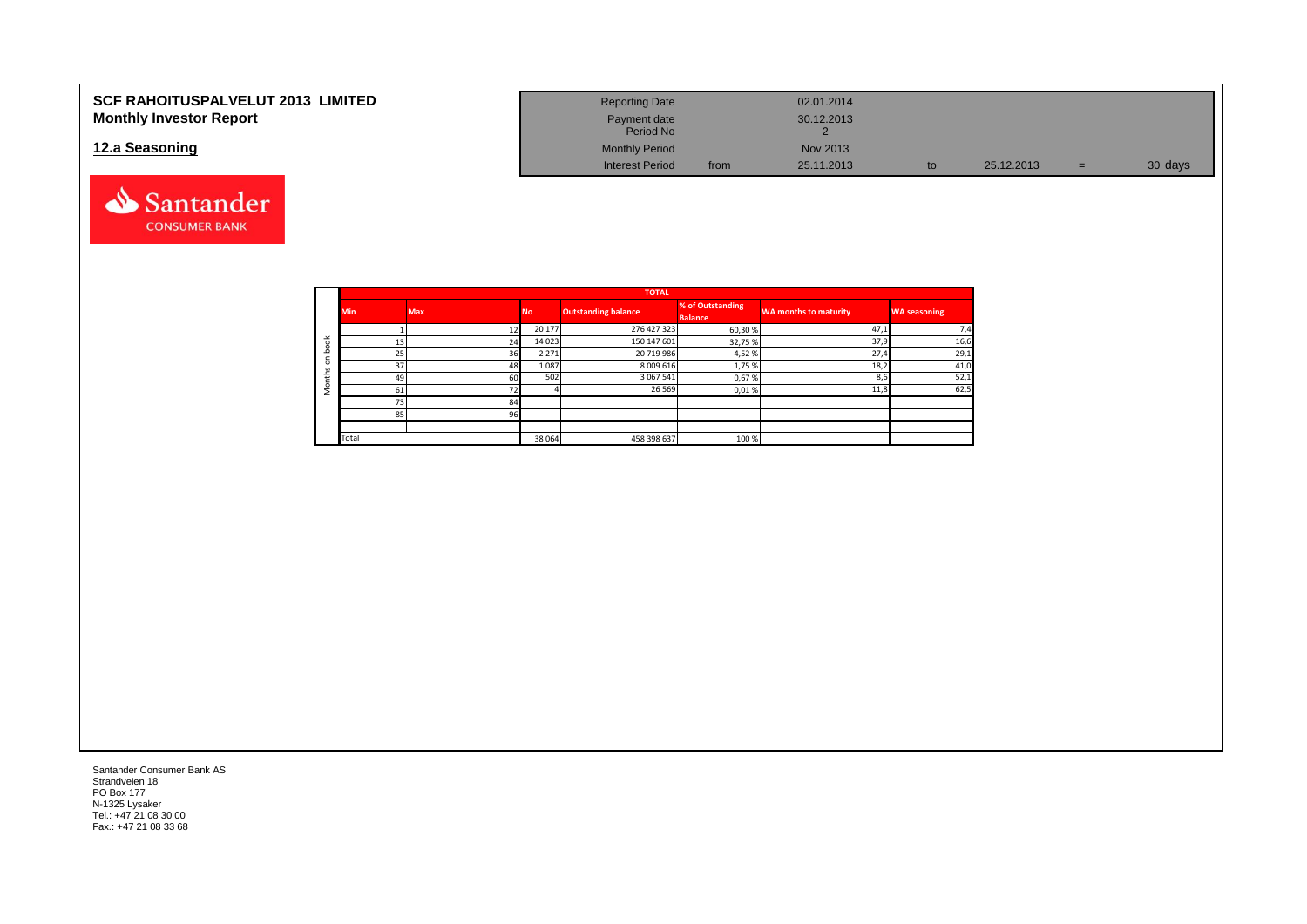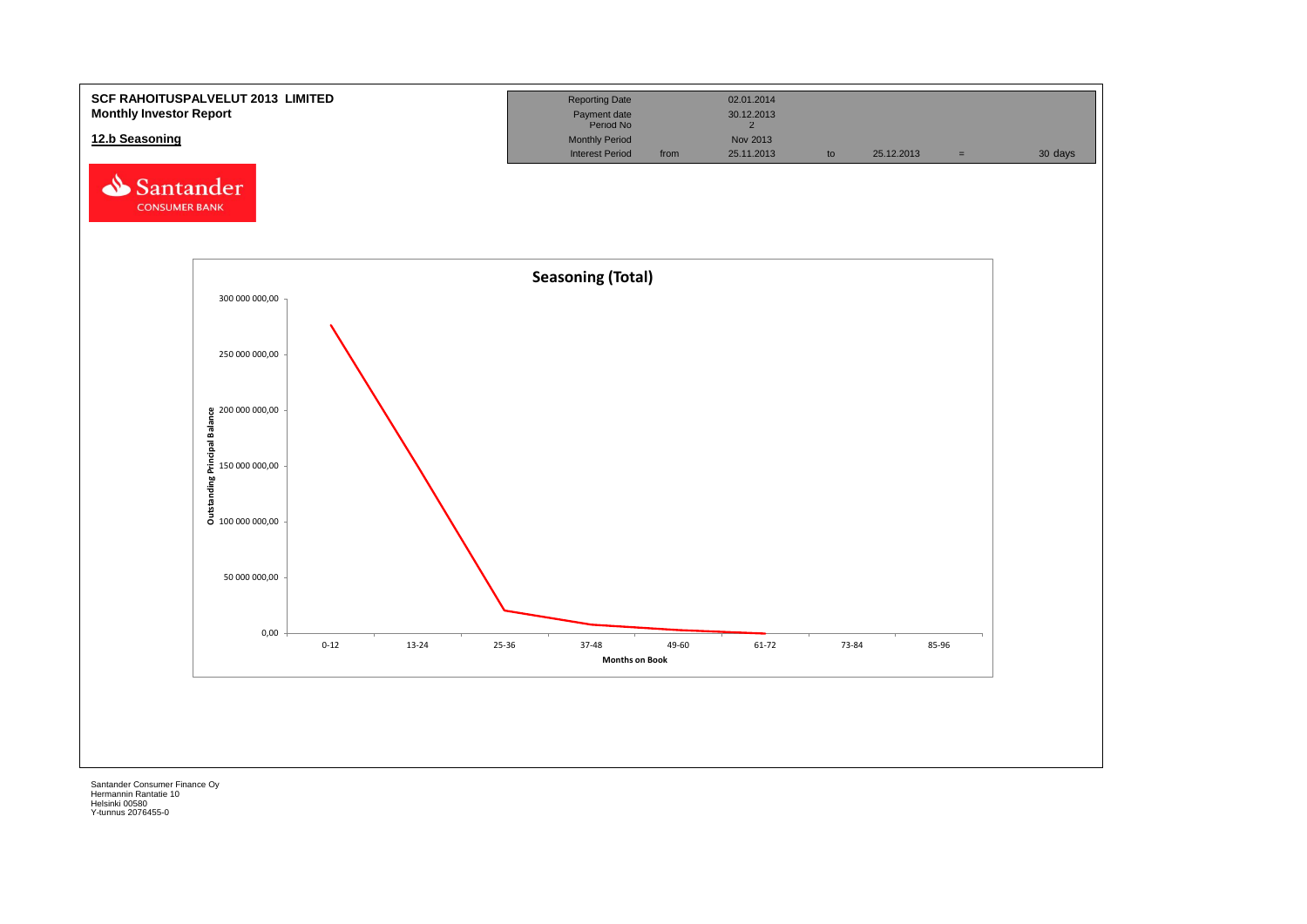| <b>SCF RAHOITUSPALVELUT 2013 LIMITED</b> | <b>Reporting Date</b>     |      | 02.01.2014 |            |     |         |
|------------------------------------------|---------------------------|------|------------|------------|-----|---------|
| <b>Monthly Investor Report</b>           | Payment date<br>Period No |      | 30.12.2013 |            |     |         |
| 13.a Balloon Ioans                       | <b>Monthly Period</b>     |      | Nov 2013   |            |     |         |
|                                          | <b>Interest Period</b>    | from | 25.11.2013 | 25.12.2013 | $=$ | 30 days |

┑

| ৯ৎ                     |            |           | <b>TOTAL</b>               |                                    |                              |                     |
|------------------------|------------|-----------|----------------------------|------------------------------------|------------------------------|---------------------|
| ∸.<br>ິ<br>S<br>⋍<br>∽ | <b>Min</b> | <b>No</b> | <b>Outstanding balance</b> | % of Outstanding<br><b>Balance</b> | <b>WA months to maturity</b> | <b>WA seasoning</b> |
| ത<br>c<br>∘            | Standard   | 30 4 92   | 299 484 116                | 65,33 %                            | 40,9                         | 12,0                |
| ∼<br>۰<br>৳            | Balloon    | 7572      | 158 914 520                | 34,67%                             | 45,3                         | 12,8                |
| ≗<br>B <sub>a</sub>    |            |           |                            |                                    |                              |                     |
|                        | Total      | 38 064    | 458 398 637                | 100 %                              |                              |                     |

Santander Consumer Finance Oy Hermannin Rantatie 10 Helsinki 00580 Y-tunnus 2076455-0

Santander **CONSUMER BANK**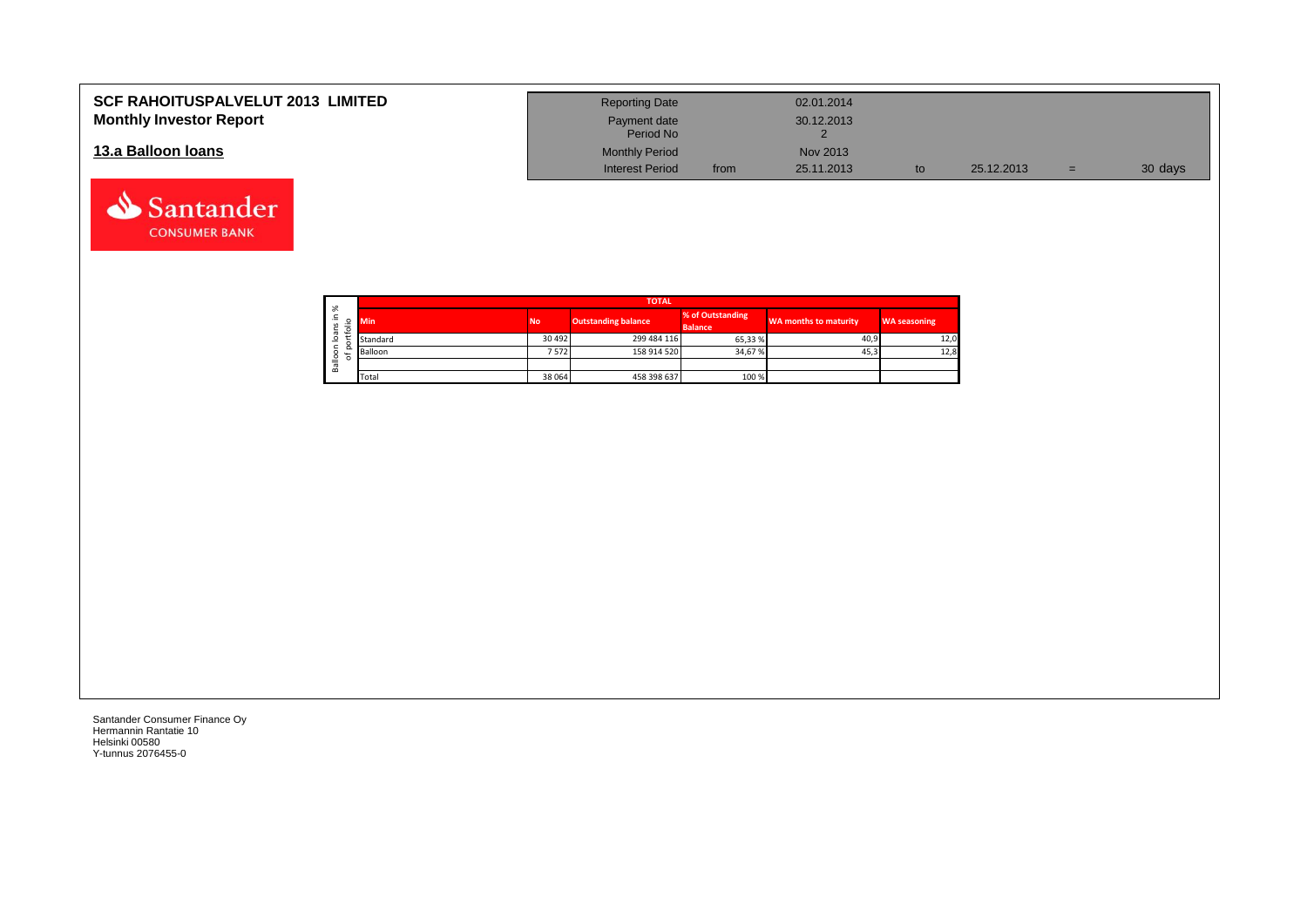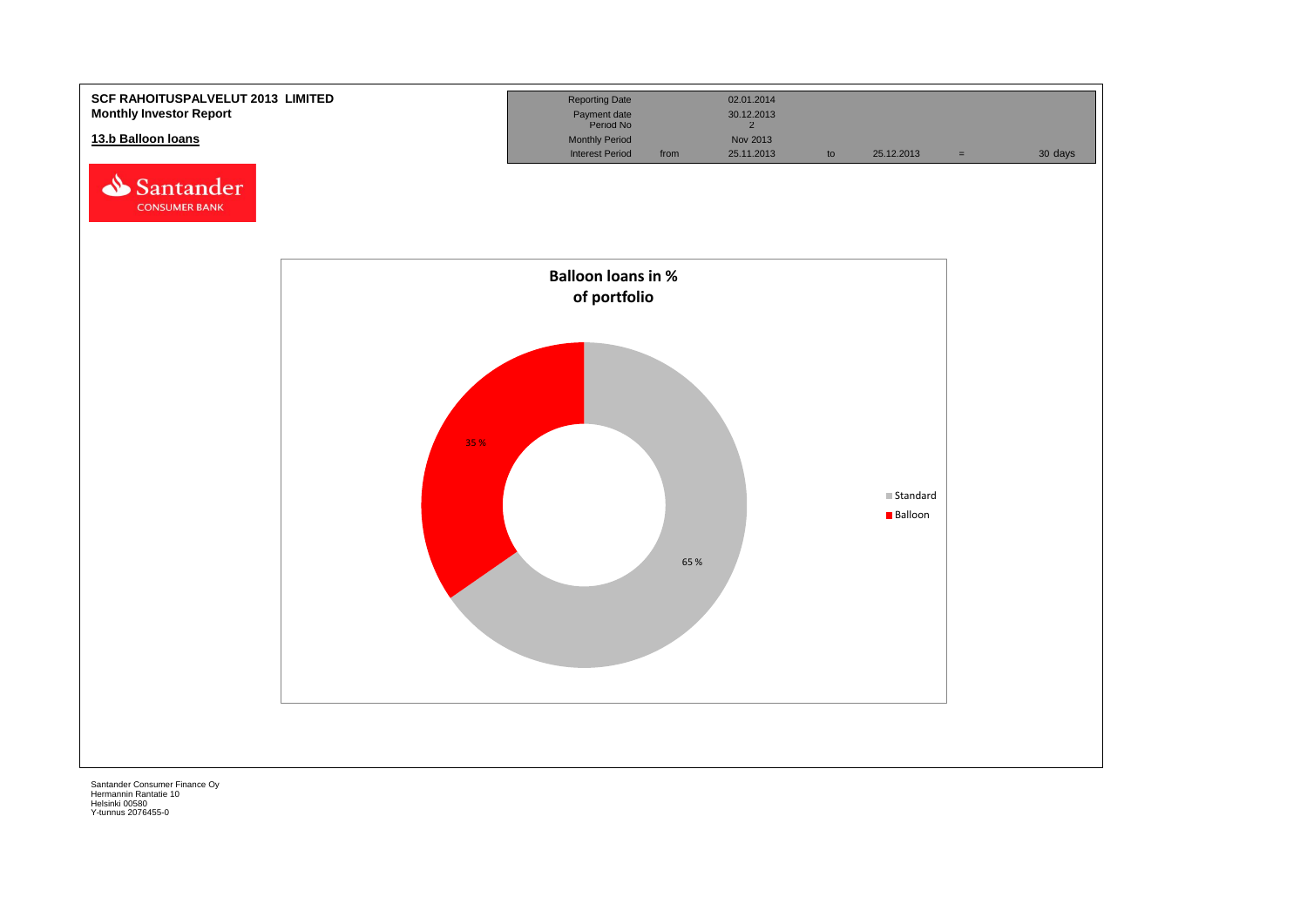### **SCF RAHOITUSPALVELUT 201 Monthly Investor Report**

#### 14.a # loans per borrower



| <b>13 LIMITED</b> | <b>Reporting Date</b>     |      | 02.01.2014 |    |            |     |         |  |
|-------------------|---------------------------|------|------------|----|------------|-----|---------|--|
|                   | Payment date<br>Period No |      | 30.12.2013 |    |            |     |         |  |
|                   | <b>Monthly Period</b>     |      | Nov 2013   |    |            |     |         |  |
|                   | <b>Interest Period</b>    | from | 25.11.2013 | to | 25.12.2013 | $=$ | 30 days |  |

|                      |                              | <b>TOTAL</b>                   |                            |        |
|----------------------|------------------------------|--------------------------------|----------------------------|--------|
|                      | <b>Total number of loans</b> | <b>Total number of debtors</b> | <b>Outstanding balance</b> | %      |
|                      | 1                            | 35 832                         | 424 501 151                | 92,61% |
|                      | $\overline{\mathbf{c}}$      | 864                            | 25 978 367                 | 5,67%  |
|                      | 3                            | 84                             | 3 960 318                  | 0,86%  |
|                      | $\overline{a}$               | 18                             | 1057642                    | 0,23%  |
|                      | 5                            | 14                             | 1 3 3 2 7 9 3              | 0,29%  |
|                      | 6                            | $\overline{7}$                 | 590 319                    | 0,13%  |
|                      | $\overline{7}$               | $\overline{2}$                 | 129 606                    | 0,03%  |
|                      | $\boldsymbol{8}$             | $\mathbf{1}$                   | 260 532                    | 0,06%  |
|                      | 10                           | $\mathbf{1}$                   | 153 144                    | 0,03%  |
| # loans per borrower | 11                           | $\overline{2}$                 | 239 541                    | 0,05%  |
|                      | 14                           | $\mathbf{1}$                   | 195 224                    | 0,04%  |
|                      |                              |                                |                            |        |
|                      |                              |                                |                            |        |
|                      |                              |                                |                            |        |
|                      |                              |                                |                            |        |
|                      |                              |                                |                            |        |
|                      |                              |                                |                            |        |
|                      |                              |                                |                            |        |
|                      |                              |                                |                            |        |
|                      |                              |                                |                            |        |
|                      |                              |                                |                            |        |
|                      |                              |                                |                            |        |
|                      |                              |                                |                            |        |
|                      | Total:                       | 36 8 26                        | 458 398 637                | 100,0% |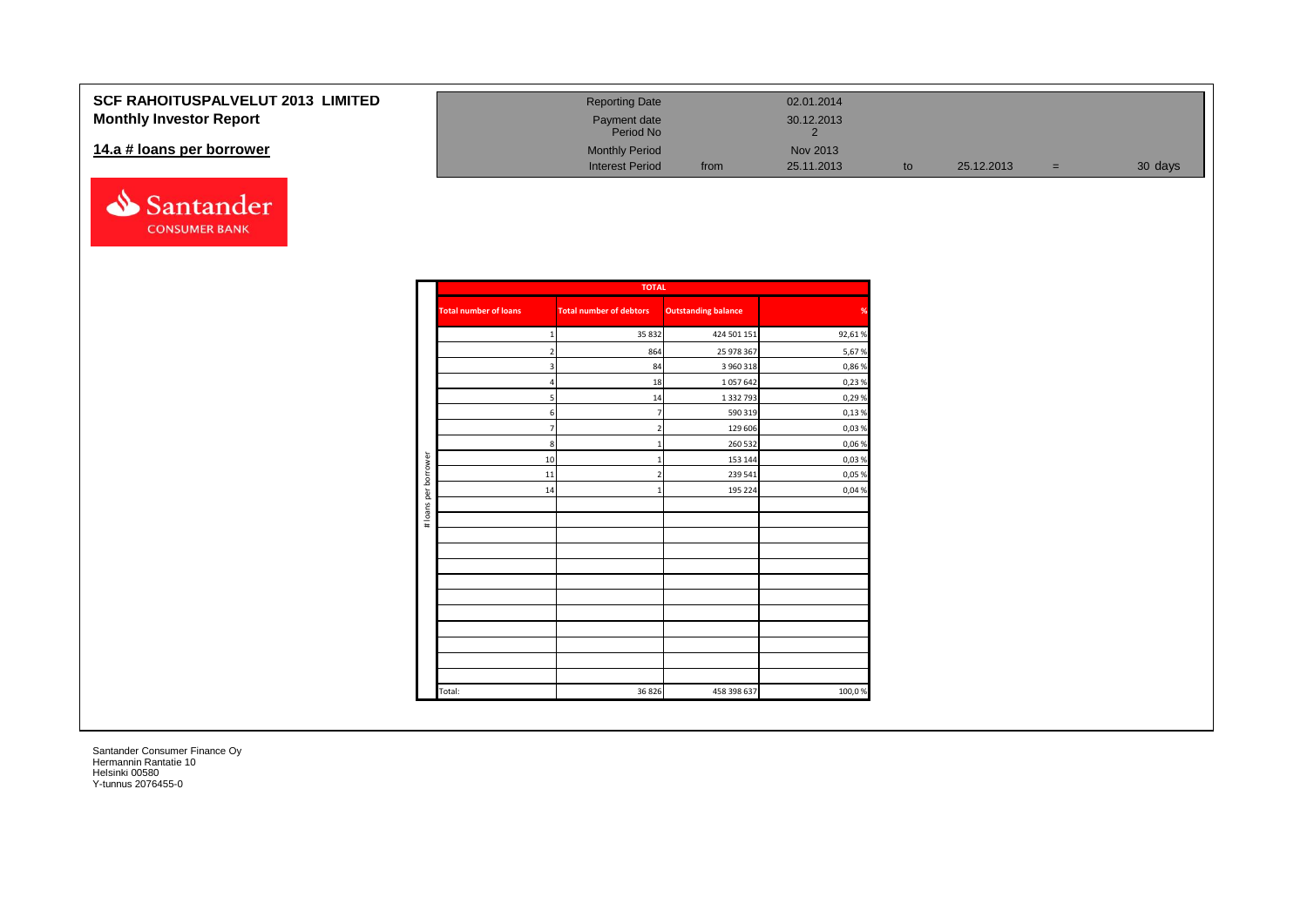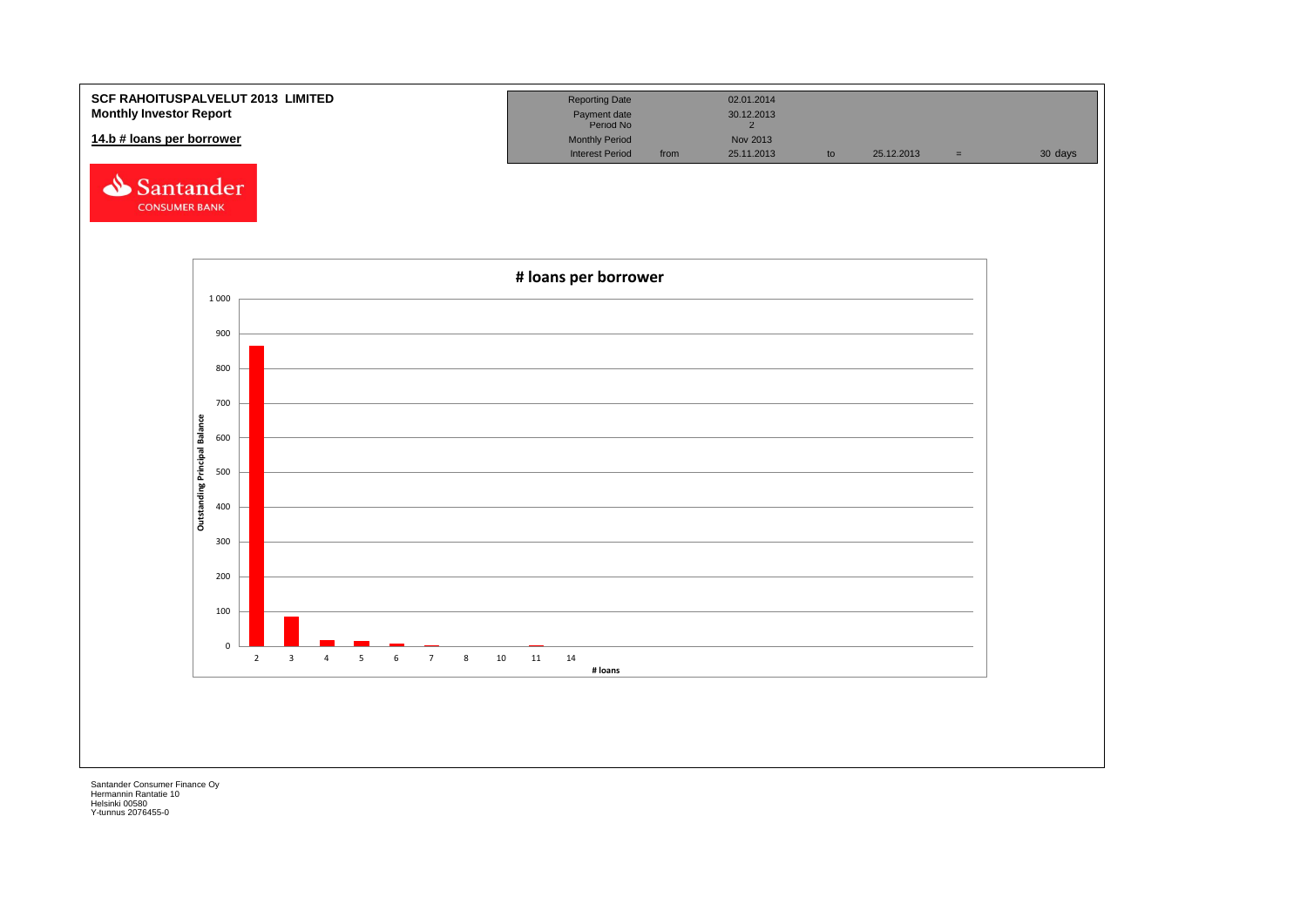# **SCF RAHOITUSPALVELUT 2013 LIMITED** Reporting Date Reporting Date 02.01.2014 **Monthly Investor Report Payment date** 30.12.2013

#### **15.a Amortization Profile**



| <b>Monthly Investor Report</b> |                |               | Payment date<br>Period No  |                            | 30.12.2013               |                    |                  |                |         |
|--------------------------------|----------------|---------------|----------------------------|----------------------------|--------------------------|--------------------|------------------|----------------|---------|
| 15.a Amortization Profile      |                |               | <b>Monthly Period</b>      |                            | Nov 2013                 |                    |                  |                |         |
|                                |                |               | <b>Interest Period</b>     | from                       | 25.11.2013               | to                 | 25.12.2013       | $=$            | 30 days |
| Santander                      |                | <b>TOTAL</b>  |                            |                            |                          |                    |                  |                |         |
| <b>CONSUMER BANK</b>           |                | <b>Period</b> | <b>Opening Balance</b>     | <b>Closing Balance</b>     | <b>Amortization</b>      | <b>Interest</b>    | Yield            | Percentage     |         |
|                                |                |               |                            |                            |                          |                    |                  |                |         |
|                                |                |               | 458 398 637<br>447 732 249 | 447 732 249<br>437 102 809 | 10 666 388<br>10 629 440 | 1823753<br>1780928 | 1,75 %<br>1,75 % | 4,13%<br>4,03% |         |
|                                |                |               | 437 102 809                | 426 550 617                | 10 552 191               | 1739 172           | 1,75 %           | 3,93%          |         |
|                                |                |               | 426 550 617                | 415 950 168                | 10 600 449               | 1 697 312          | 1,75 %           | 3,84%          |         |
|                                |                |               | 415 950 168                | 405 381 719                | 10 568 449               | 1 655 117          | 1,75 %           | 3,74 %         |         |
|                                | riods)         |               | 405 381 719                | 394 811 670                | 10 570 049               | 1 613 199          | 1,75 %           | 3,64%          |         |
|                                | g              |               | 394 811 670                | 384 235 624                | 10 576 046               | 1571087            | 1,75 %           | 3,54%          |         |
|                                | $\overline{c}$ |               | 384 235 624                | 373 817 572                | 10 418 052               | 1 5 2 9 0 9 8      | 1,75 %           | 3,45 %         |         |
|                                | E              |               | 373 817 572                | 363 391 347                | 10 426 225               | 1 487 693          | 1,75 %           | 3,35%          |         |
|                                | ofile          | 10            | 363 391 347                | 352 887 375                | 10 503 972               | 1 446 179          | 1,75 %           | 3,25 %         |         |
|                                | ā              | 11            | 352 887 375                | 342 492 349                | 10 395 026               | 1 404 579          | 1,75 %           | 3,16%          |         |
|                                |                | 12            | 342 492 349                | 332 365 841                | 10 126 508               | 1 3 6 3 4 4 7      | 1,75 %           | 3,07%          |         |
|                                |                | 13            | 332 365 841                | 322 308 350                | 10 057 491               | 1 3 2 3 2 5 1      | 1,75 %           | 2,97%          |         |
|                                | Amor           | 14            | 322 308 350                | 312 220 532                | 10 087 818               | 1 283 340          | 1,75 %           | 2,88%          |         |
|                                |                |               | 312 220 532                | 302 200 122                | 10 020 411               | 1 243 282          | 1,75 %           | 2,79%          |         |
|                                |                | 16            | 302 200 122                | 291 798 419                | 10 401 703               | 1 203 549          | 1,76 %           | 2,69%          |         |
|                                |                |               | 291 798 419                | 281 763 373                | 10 035 046               | 1 162 818          | 1,76 %           | 2,60%          |         |
|                                |                | 18            | 281 763 373                | 271 996 281                | 9767092                  | 1 122 858          | 1,76 %           | 2,51%          |         |
|                                |                |               | 271 996 281                | 262 212 996                | 9783285                  | 1 083 964          | 1,76 %           | 2,42 %         |         |
|                                |                | 20            | 262 212 996                | 252 733 866                | 9 479 130                | 1044866            | 1,76 %           | 2,33%          |         |
|                                |                |               |                            |                            |                          |                    |                  |                |         |
|                                |                |               |                            |                            |                          |                    |                  |                |         |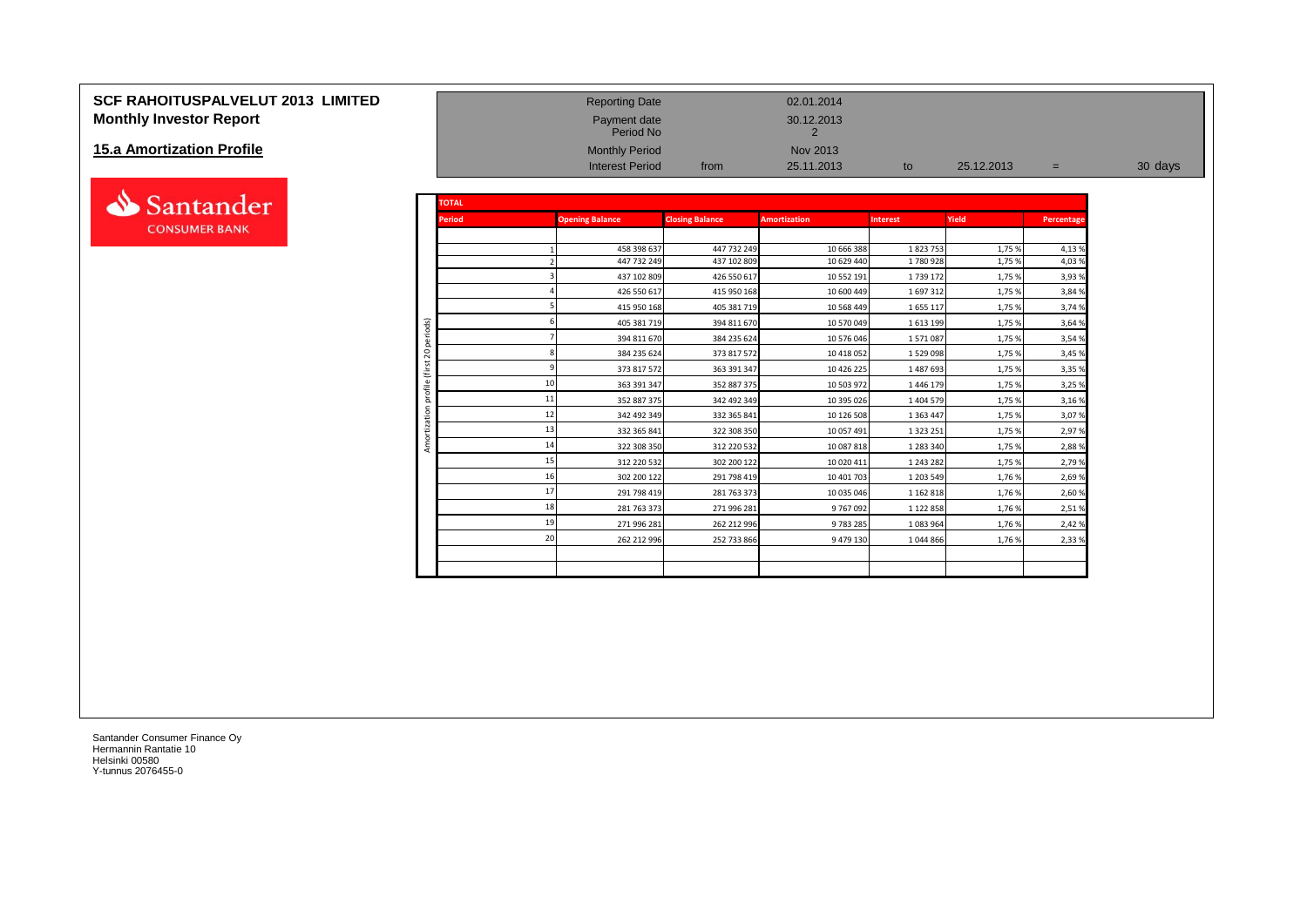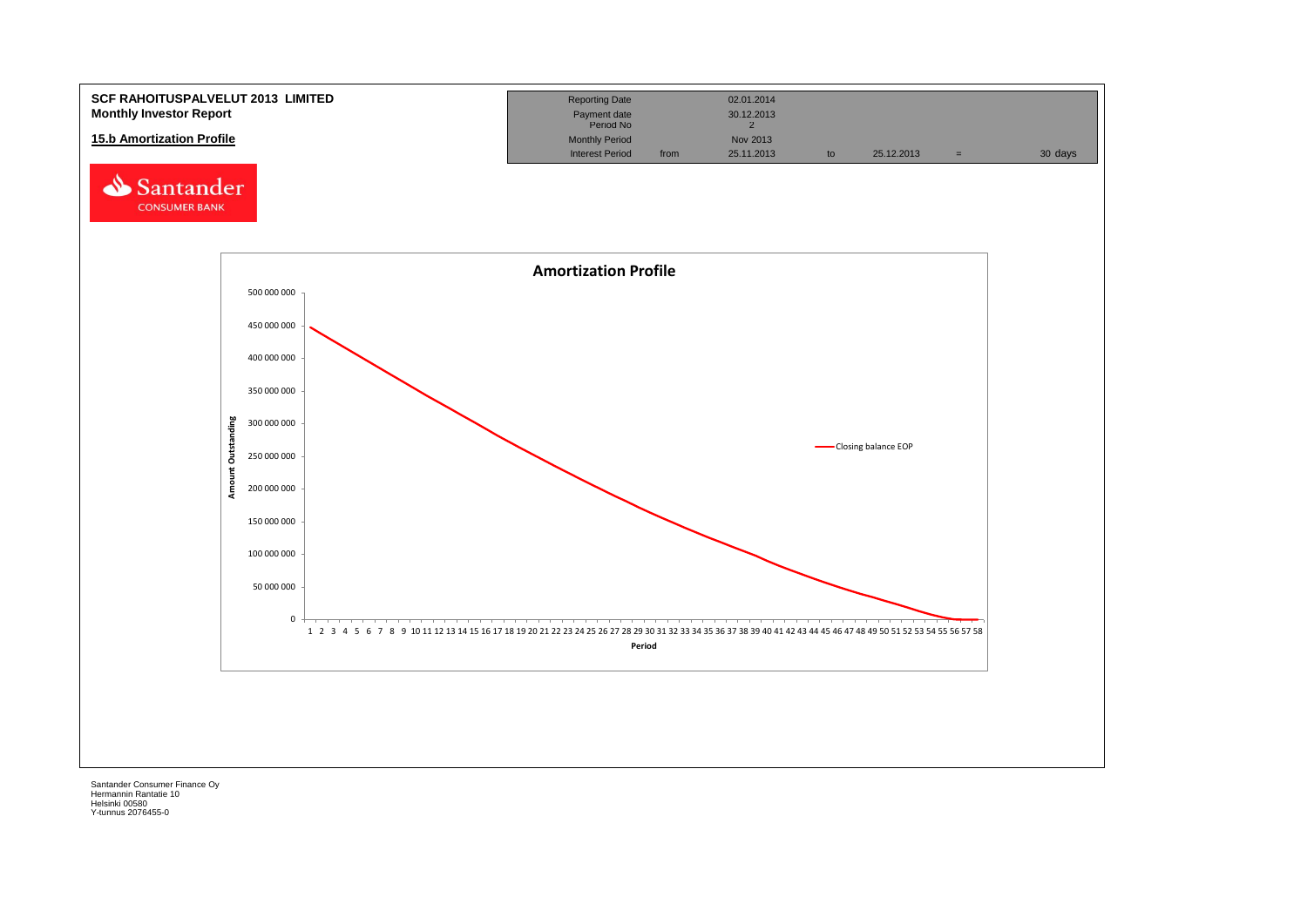| <b>SCF RAHOITUSPALVELUT 2013 LIMITED</b><br><b>Monthly Investor Report</b><br>16.a Payment Holidays<br>Santander<br><b>CONSUMER BANK</b> |                |                                                        |                       | <b>Reporting Date</b><br>Payment date<br>Period No<br><b>Monthly Period</b><br><b>Interest Period</b> |                   | from                                                  | 02.01.2014<br>30.12.2013<br>$\overline{2}$<br>Nov 2013<br>25.11.2013 | to | 25.12.2013 | $=$ | 30 days |
|------------------------------------------------------------------------------------------------------------------------------------------|----------------|--------------------------------------------------------|-----------------------|-------------------------------------------------------------------------------------------------------|-------------------|-------------------------------------------------------|----------------------------------------------------------------------|----|------------|-----|---------|
|                                                                                                                                          | Paymet Holiday | <b>TOTAL</b><br>Period<br>2013 10<br>2013 11<br>Total: | No<br>70<br>94<br>164 | <b>Number of periods granted</b>                                                                      | 101<br>145<br>246 | <b>Sum of Payments</b><br>27 690<br>41 4 43<br>69 133 |                                                                      |    |            |     |         |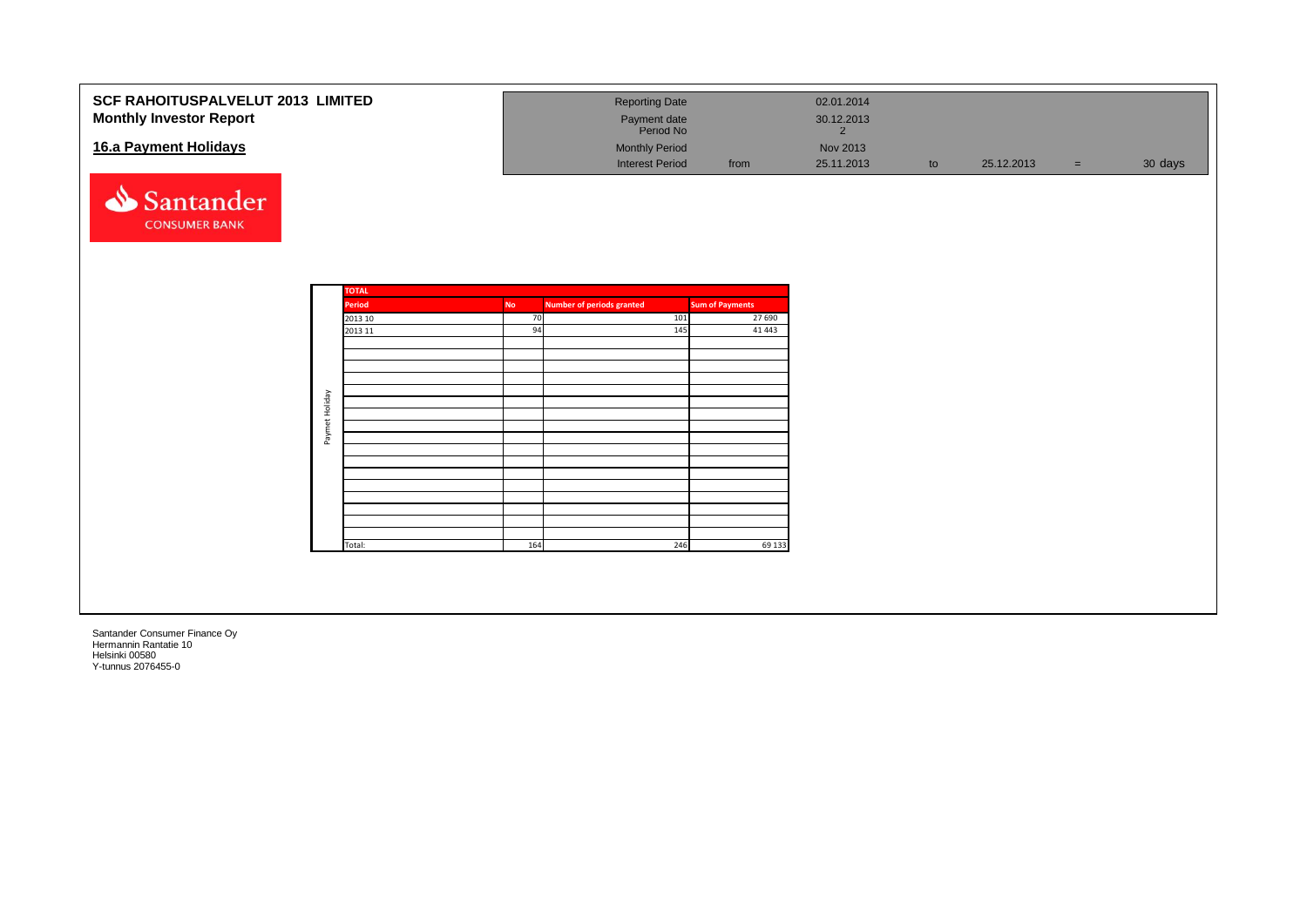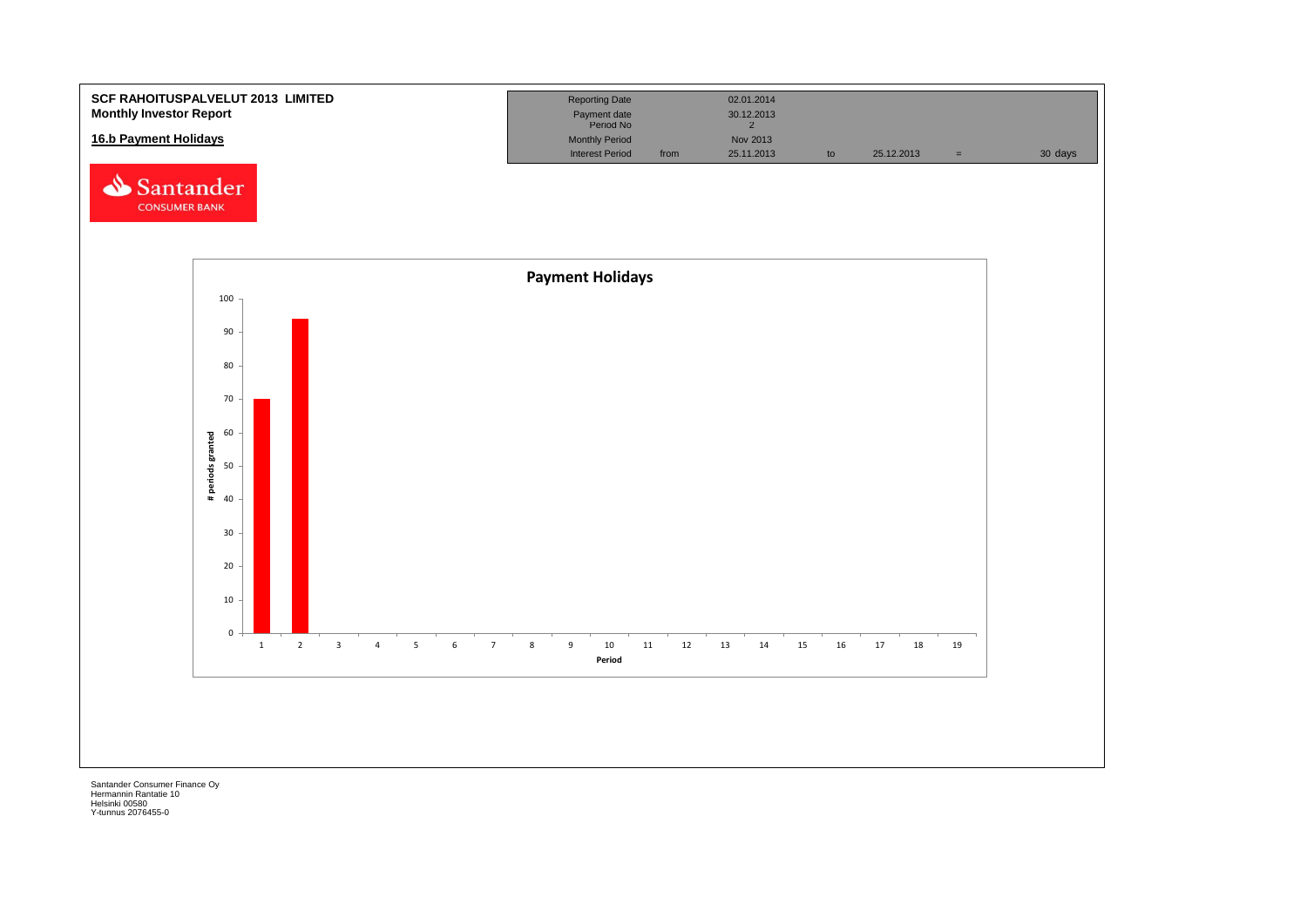| <b>SCF RAHOITUSPALVELUT 2013 LIMITED</b><br><b>Monthly Investor Report</b> | <b>Reporting Date</b><br>Payment date<br>Period No |      | 02.01.2014<br>30.12.2013 |    |            |     |         |
|----------------------------------------------------------------------------|----------------------------------------------------|------|--------------------------|----|------------|-----|---------|
| 17.a Downpayment                                                           | <b>Monthly Period</b><br><b>Interest Period</b>    | from | Nov 2013<br>25.11.2013   | to | 25.12.2013 | $=$ | 30 days |
| Santander                                                                  |                                                    |      |                          |    |            |     |         |

|           |            |         |         | <b>TOTAL</b>               |       |                       |                     |
|-----------|------------|---------|---------|----------------------------|-------|-----------------------|---------------------|
|           | Min $(>=)$ | Max (<) | No.     | <b>Outstanding balance</b> |       | WA months to maturity | <b>WA seasoning</b> |
|           | 0%         | 5 %     | 2 6 9 6 | 43 543 526                 | 9,5 % | 47,8                  | 10,3                |
|           | 5 %        | 10%     | 3 2 3 2 | 50 651 109                 | 11,0% | 46,9                  | 11,0                |
| ೫         | 10%        | 15%     | 5997    | 83 751 016                 | 18,3% | 44,6                  | 12,2                |
|           | 15 %       | 20 %    | 4936    | 65 525 233                 | 14,3% | 43,0                  | 13,0                |
| $\bar{a}$ | 20%        | 25 %    | 5 1 6 5 | 62 202 213                 | 13,6% | 41,4                  | 13,2                |
| $\circ$   | 25 %       | 30 %    | 3 2 8 1 | 39 833 205                 | 8,7%  | 41,3                  | 12,7                |
|           | 30 %       | 35 %    | 2677    | 29 437 816                 | 6,4 % | 39,8                  | 13,3                |
|           | 35%        |         | 10 080  | 83 454 519                 | 18,2% | 36,4                  | 12,3                |
|           |            |         |         |                            |       |                       |                     |
|           | Total      |         | 38 064  | 458 398 637                | 100 % |                       |                     |

**CONSUMER BANK**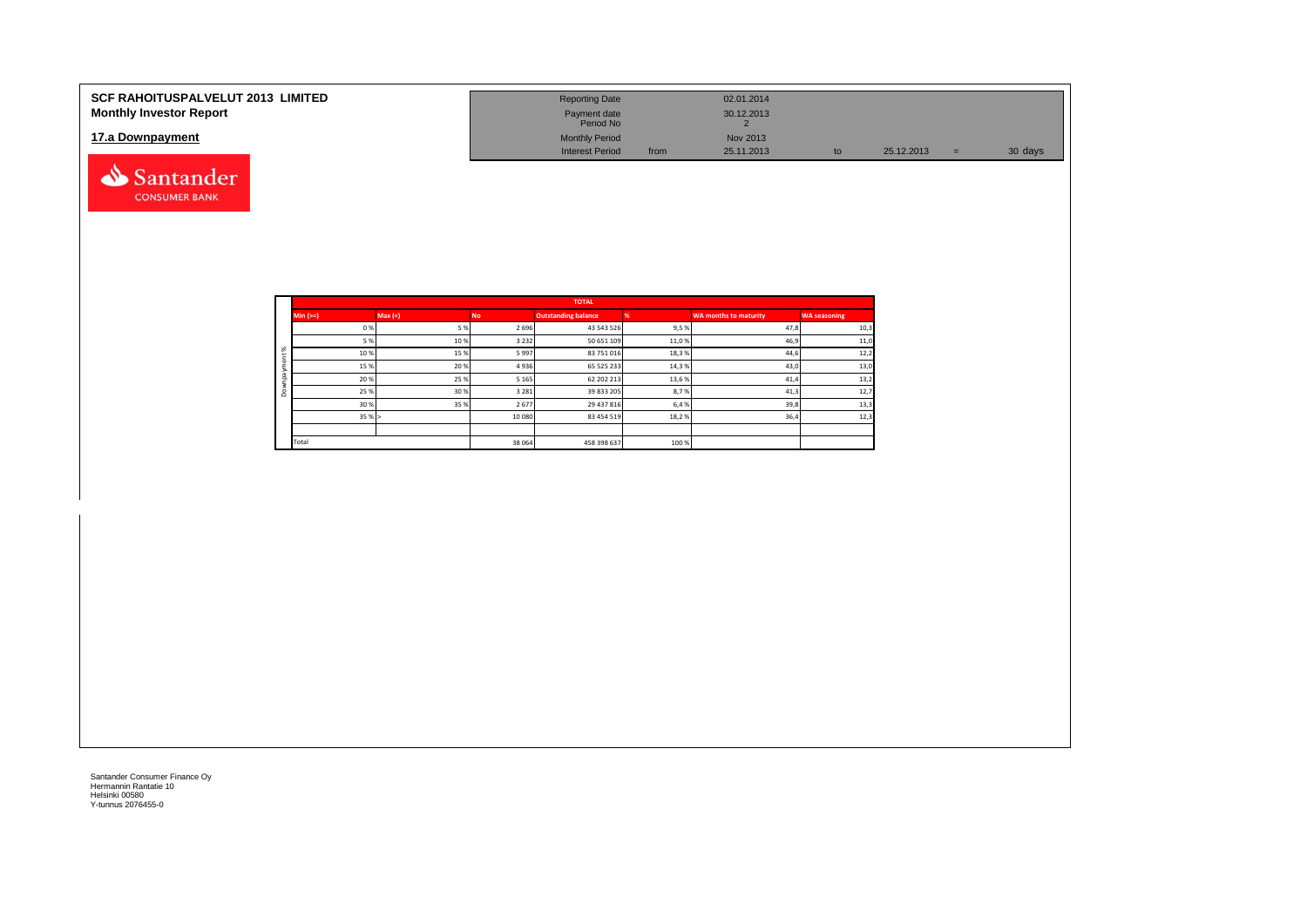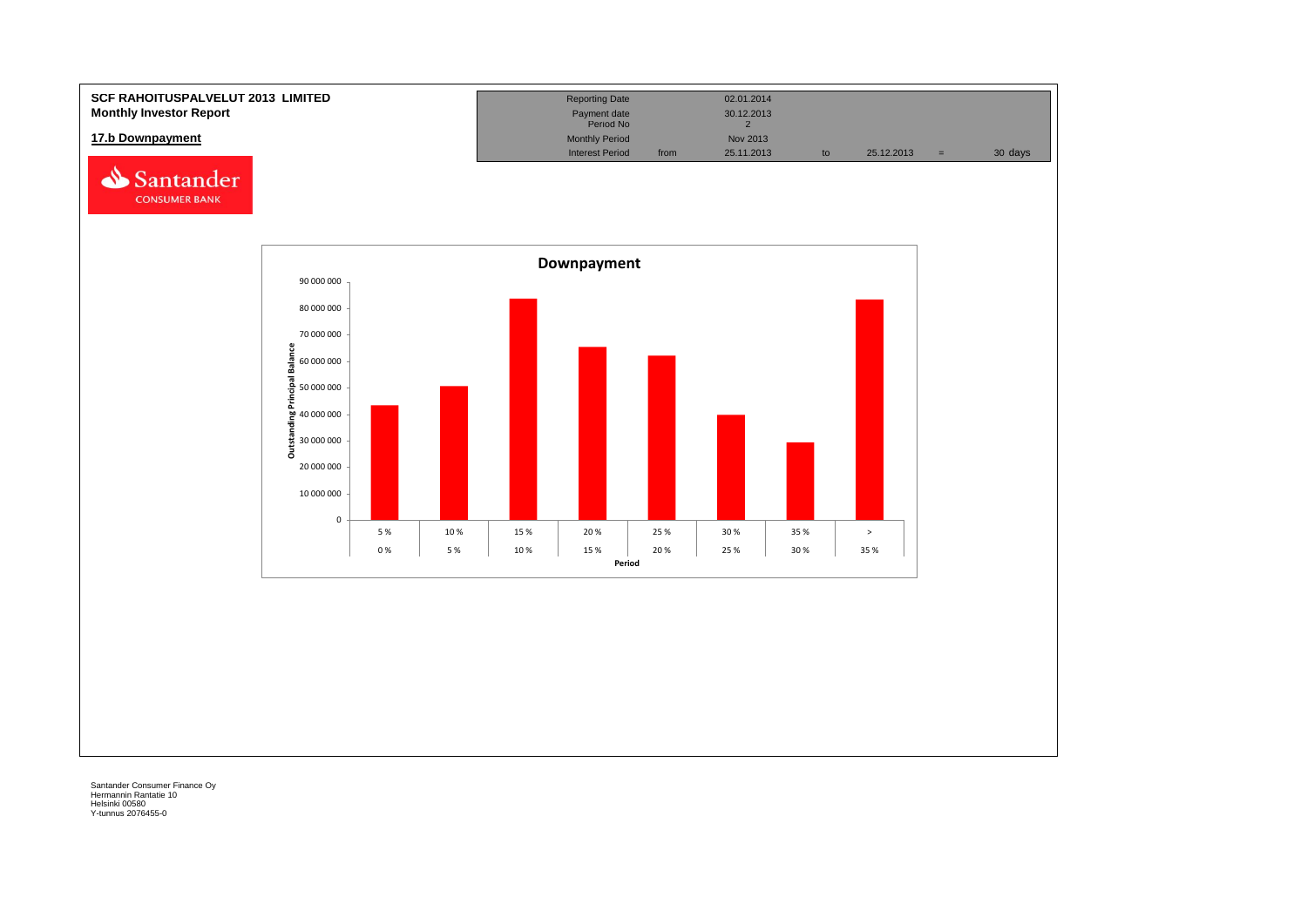| <b>SCF RAHOITUSPALVELUT 2013 LIMITED</b><br><b>Monthly Investor Report</b> | <b>Reporting Date</b><br>Payment date<br>Period No | 02.01.2014<br>30.12.2013 |            |     |         |
|----------------------------------------------------------------------------|----------------------------------------------------|--------------------------|------------|-----|---------|
| 18.a Vehicle Condtion                                                      | <b>Monthly Period</b>                              | Nov 2013                 |            |     |         |
|                                                                            | <b>Interest Period</b>                             | 25.11.2013<br>from       | 25.12.2013 | $=$ | 30 days |

|  | <b>Vehicle condition</b><br><b>No</b><br><b>New</b><br>lused<br>Total |          | <b>TOTAL</b>               |       |                              |                     |  |  |  |  |  |  |
|--|-----------------------------------------------------------------------|----------|----------------------------|-------|------------------------------|---------------------|--|--|--|--|--|--|
|  |                                                                       |          | <b>Outstanding balance</b> |       | <b>WA months to maturity</b> | <b>WA seasoning</b> |  |  |  |  |  |  |
|  |                                                                       | 24 7 25  | 255 896 149                | 55,8% | 41.8                         | 12.7                |  |  |  |  |  |  |
|  |                                                                       | 13 3 3 9 | 202 502 488                | 44,2% | 43.2                         | 8,11                |  |  |  |  |  |  |
|  |                                                                       |          |                            |       |                              |                     |  |  |  |  |  |  |
|  |                                                                       | 38 064   | 458 398 637                | 100 % |                              |                     |  |  |  |  |  |  |

Santander **CONSUMER BANK**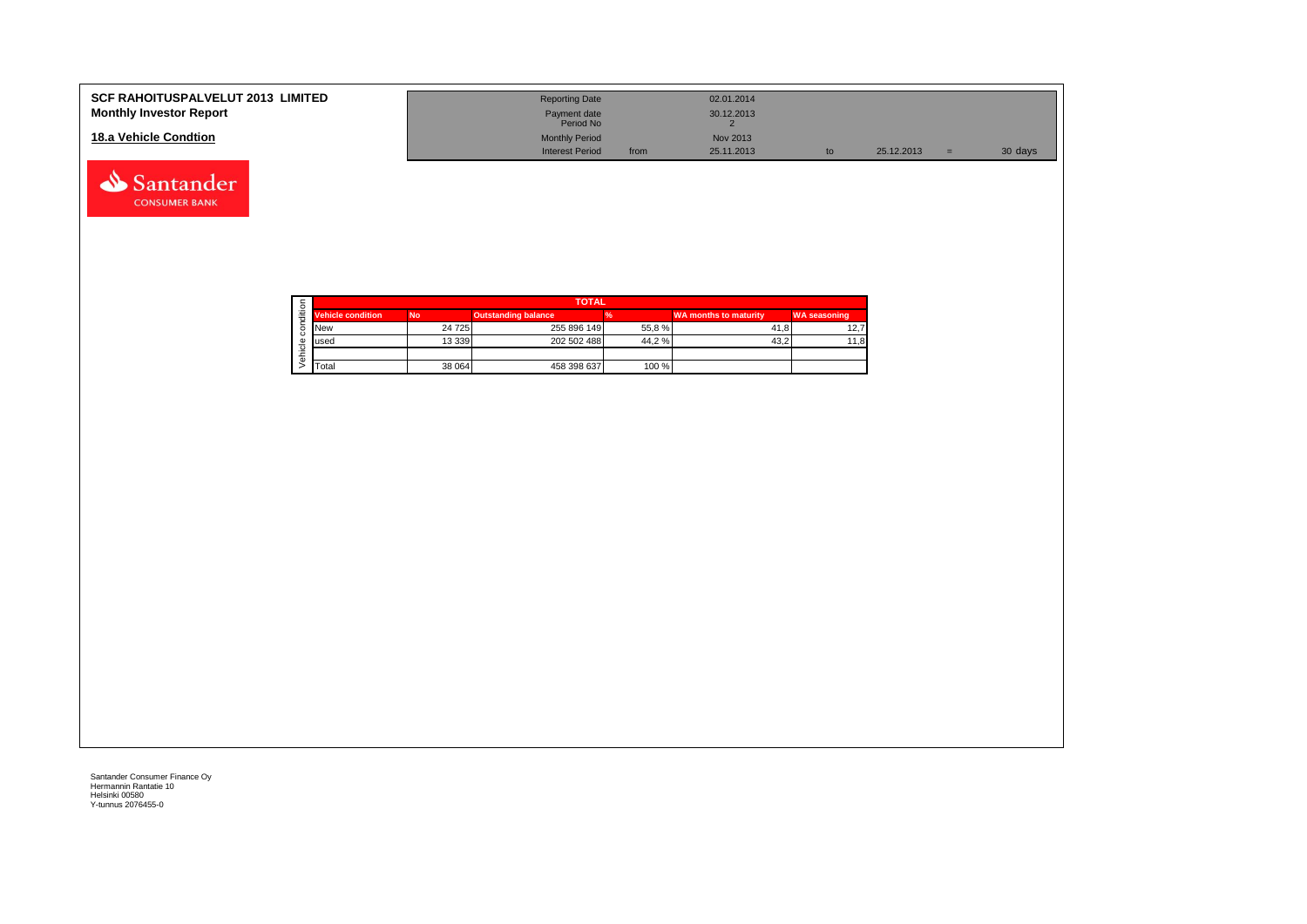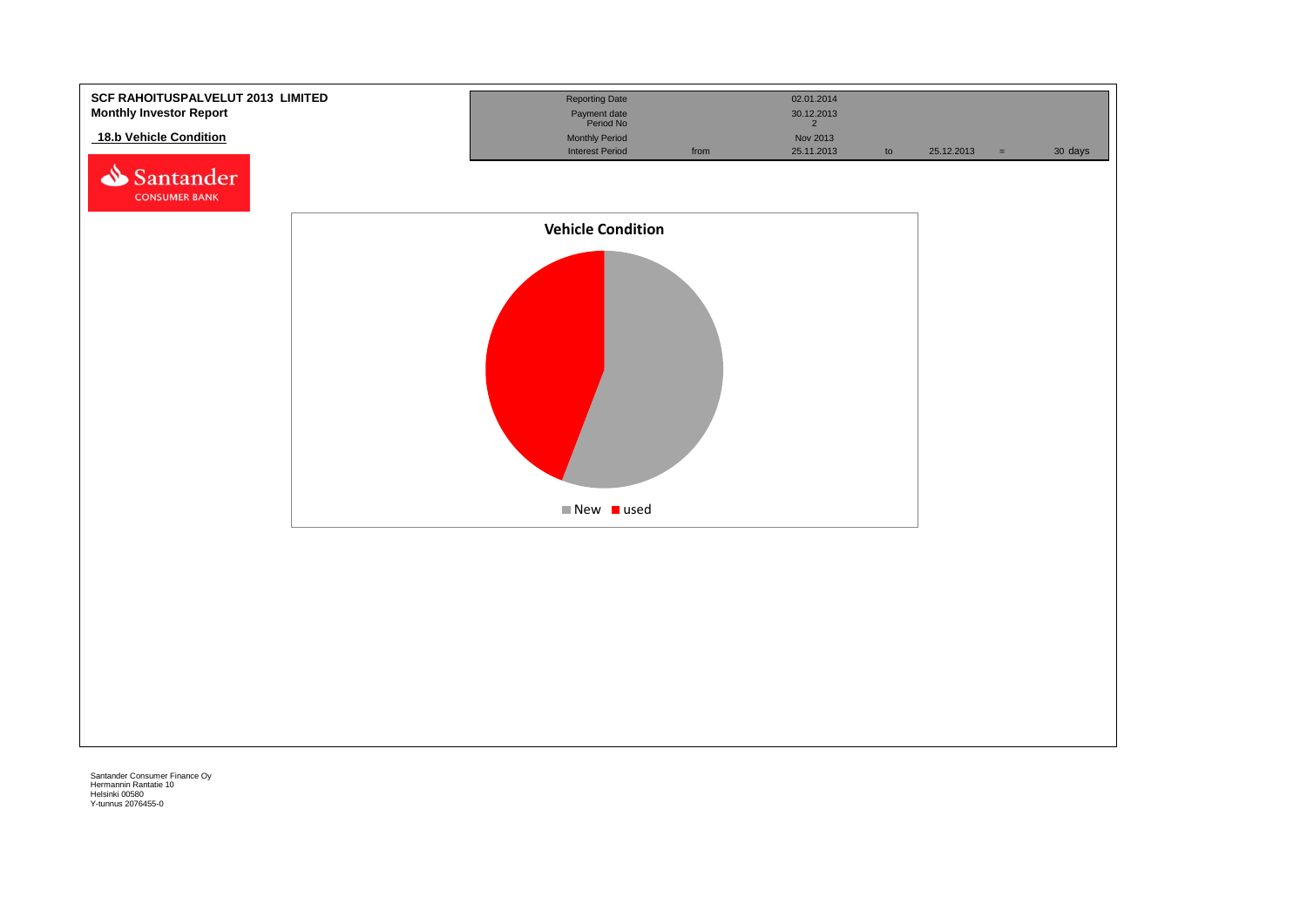| <b>SCF RAHOITUSPALVELUT 2013 LIMITED</b> | <b>Reporting Date</b>     |      | 02.01.2014 |            |         |
|------------------------------------------|---------------------------|------|------------|------------|---------|
| <b>Monthly Investor Report</b>           | Payment date<br>Period No |      | 30.12.2013 |            |         |
| 19.a Borrower Type                       | <b>Monthly Period</b>     |      | Nov 2013   |            |         |
|                                          | <b>Interest Period</b>    | from | 25.11.2013 | 25.12.2013 | 30 days |



Santander **CONSUMER BANK**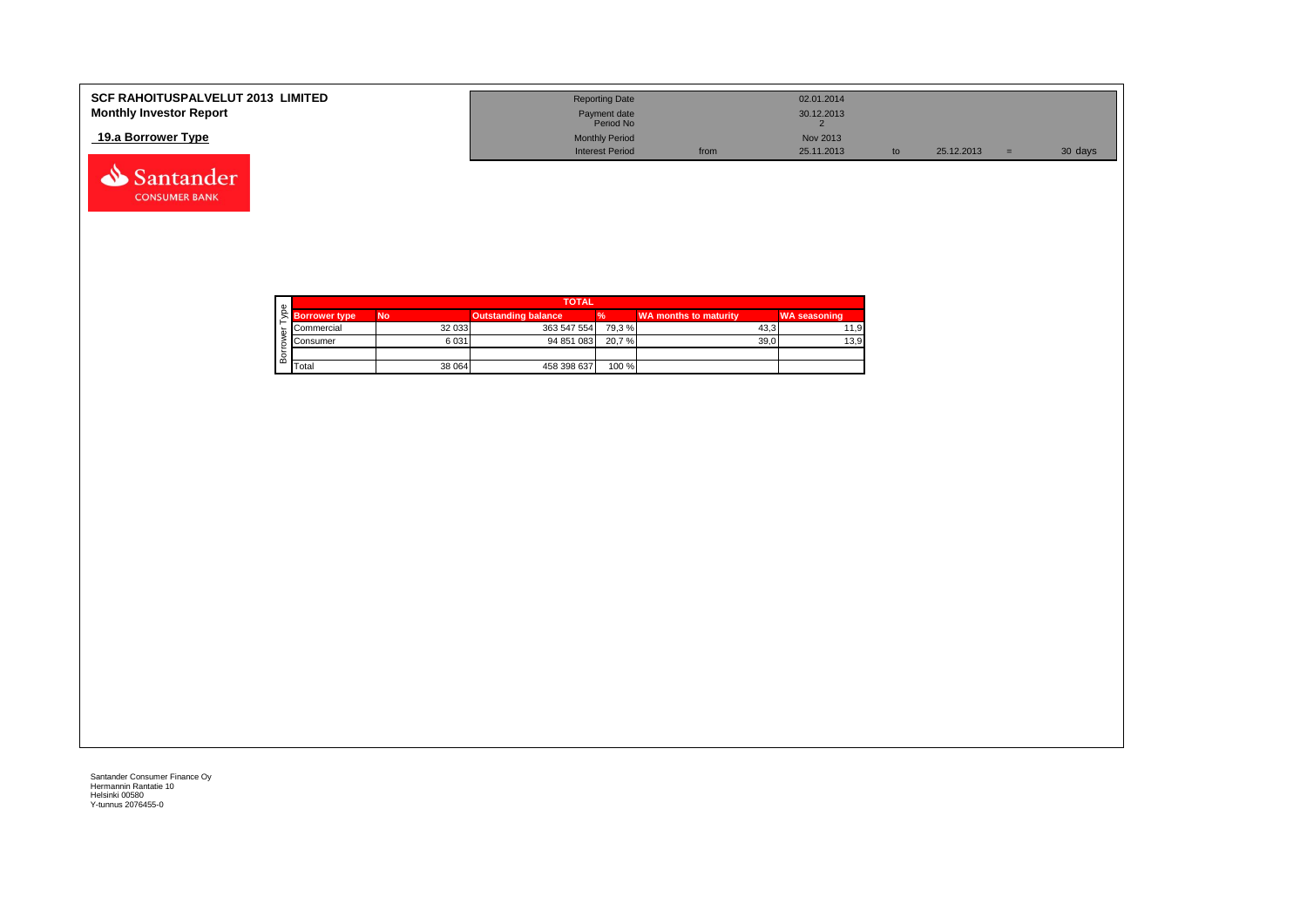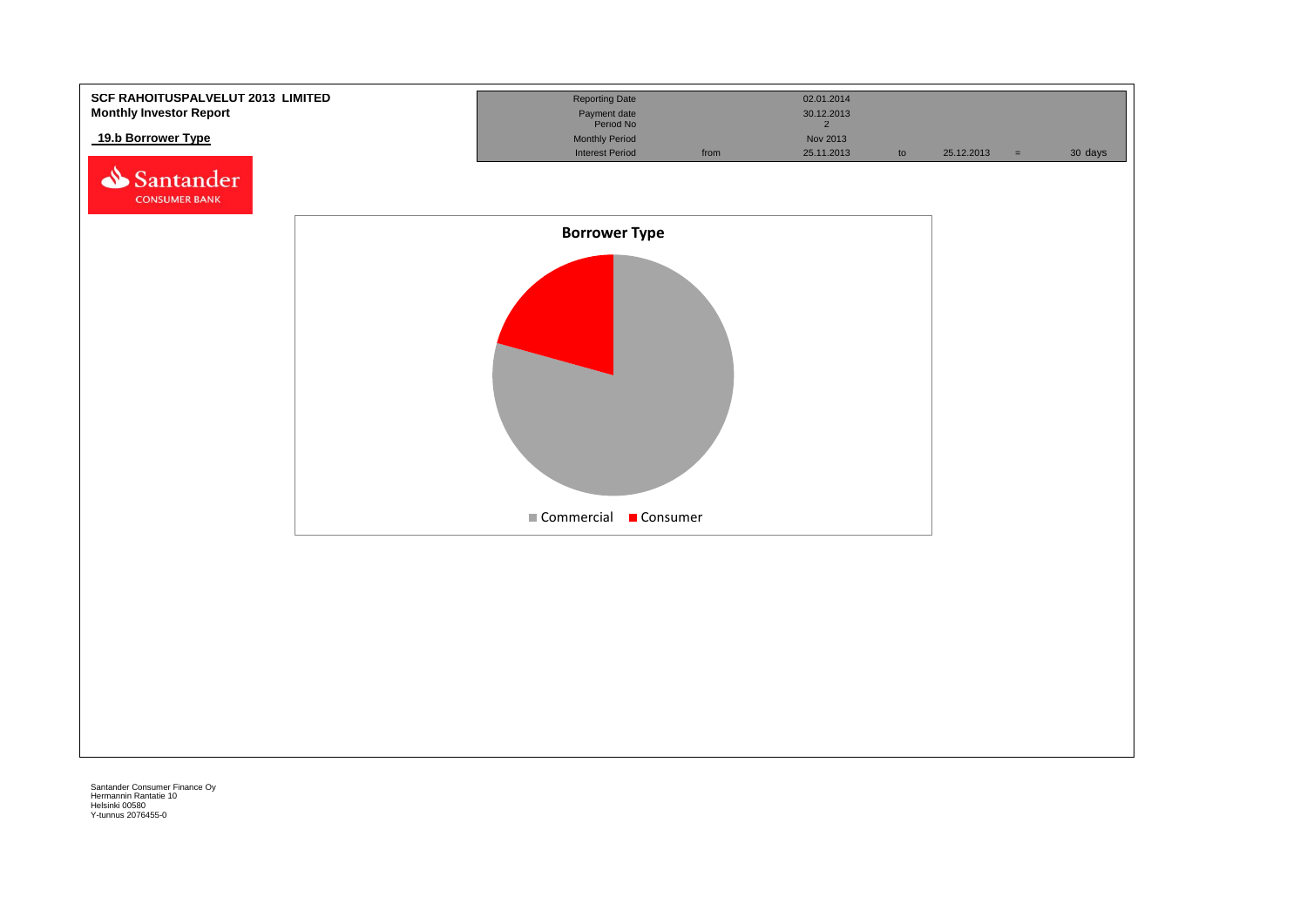| <b>SCF RAHOITUSPALVELUT 2013 LIMITED</b> | <b>Reporting Date</b>     |      | 02.01.2014 |    |            |     |         |
|------------------------------------------|---------------------------|------|------------|----|------------|-----|---------|
| <b>Monthly Investor Report</b>           | Payment date<br>Period No |      | 30.12.2013 |    |            |     |         |
| 20.a Vehicle type                        | <b>Monthly Period</b>     |      | Nov 2013   |    |            |     |         |
|                                          | <b>Interest Period</b>    | from | 25.11.2013 | to | 25.12.2013 | $=$ | 30 days |



Santander **CONSUMER BANK**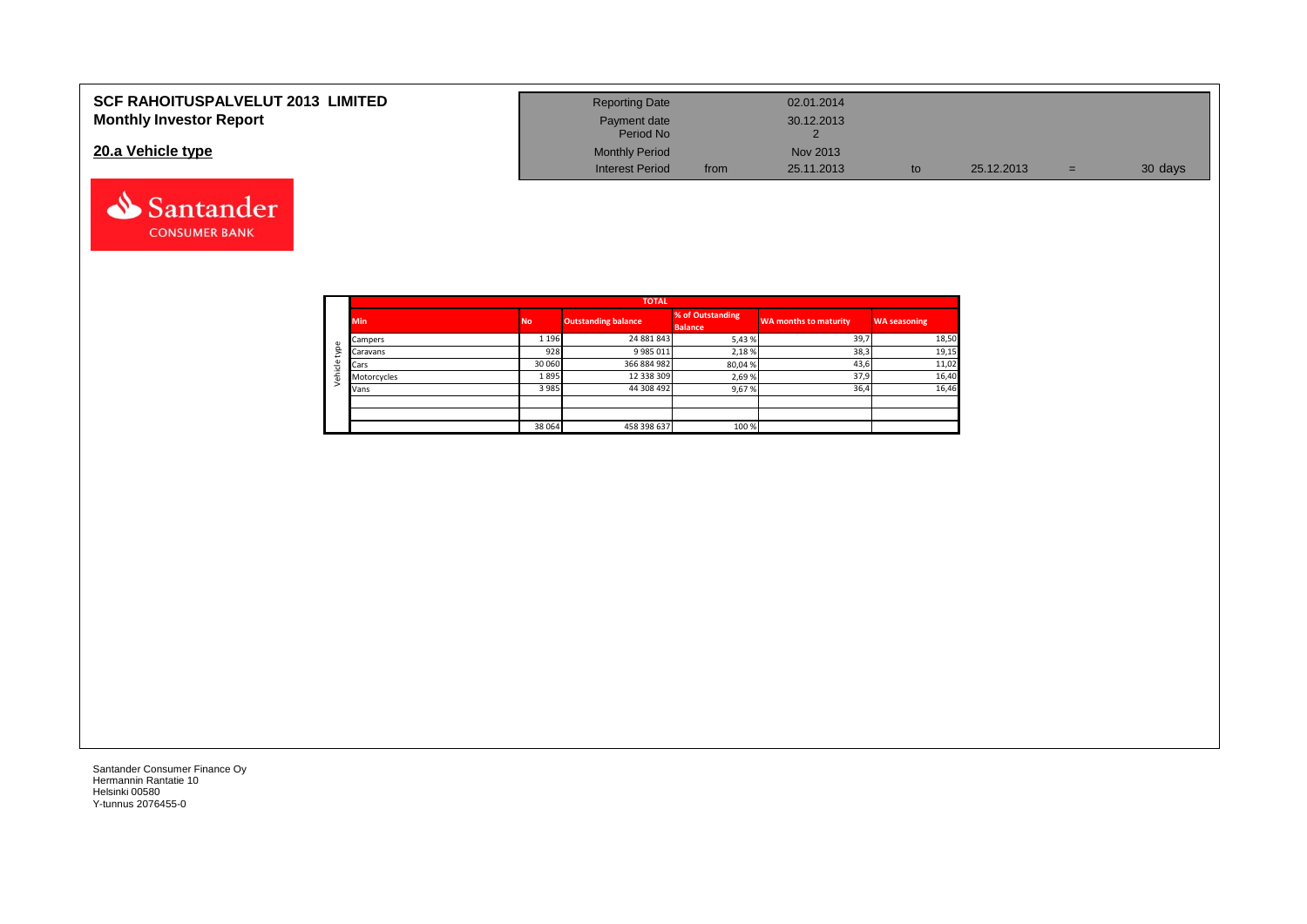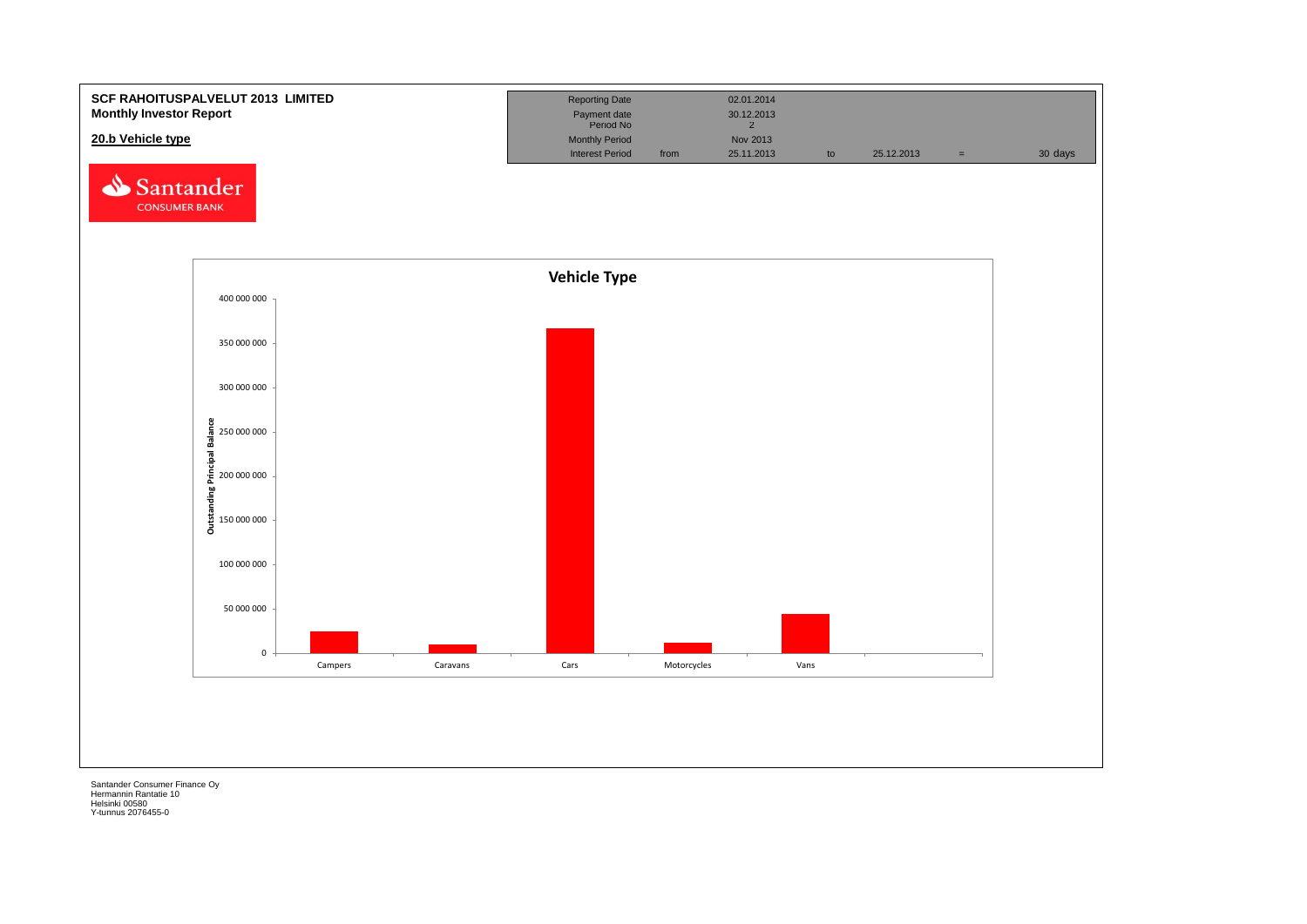| <b>SCF RAHOITUSPALVELUT 2013 LIMITED</b><br><b>Monthly Investor Report</b><br>21.a Restructured Loans |              |                                     |                                                                           | <b>Reporting Date</b><br>Payment date<br>Period No<br><b>Monthly Period</b><br><b>Interest Period</b> | from | 02.01.2014<br>30.12.2013<br>$\overline{2}$<br>Nov 2013<br>25.11.2013 | $\mathsf{to}$ | 25.12.2013 | $=$ $\,$ | 30 days |
|-------------------------------------------------------------------------------------------------------|--------------|-------------------------------------|---------------------------------------------------------------------------|-------------------------------------------------------------------------------------------------------|------|----------------------------------------------------------------------|---------------|------------|----------|---------|
| Santander<br><b>CONSUMER BANK</b>                                                                     |              |                                     |                                                                           |                                                                                                       |      |                                                                      |               |            |          |         |
|                                                                                                       | Restructured | <b>Period</b><br>2013 10<br>2013 11 | <b>TOTAL</b><br><b>No</b><br>$1\vert$<br>3 <sup>1</sup><br>$\overline{4}$ | <b>Outstanding balance</b><br>6896<br>22 012<br>28 908                                                |      |                                                                      |               |            |          |         |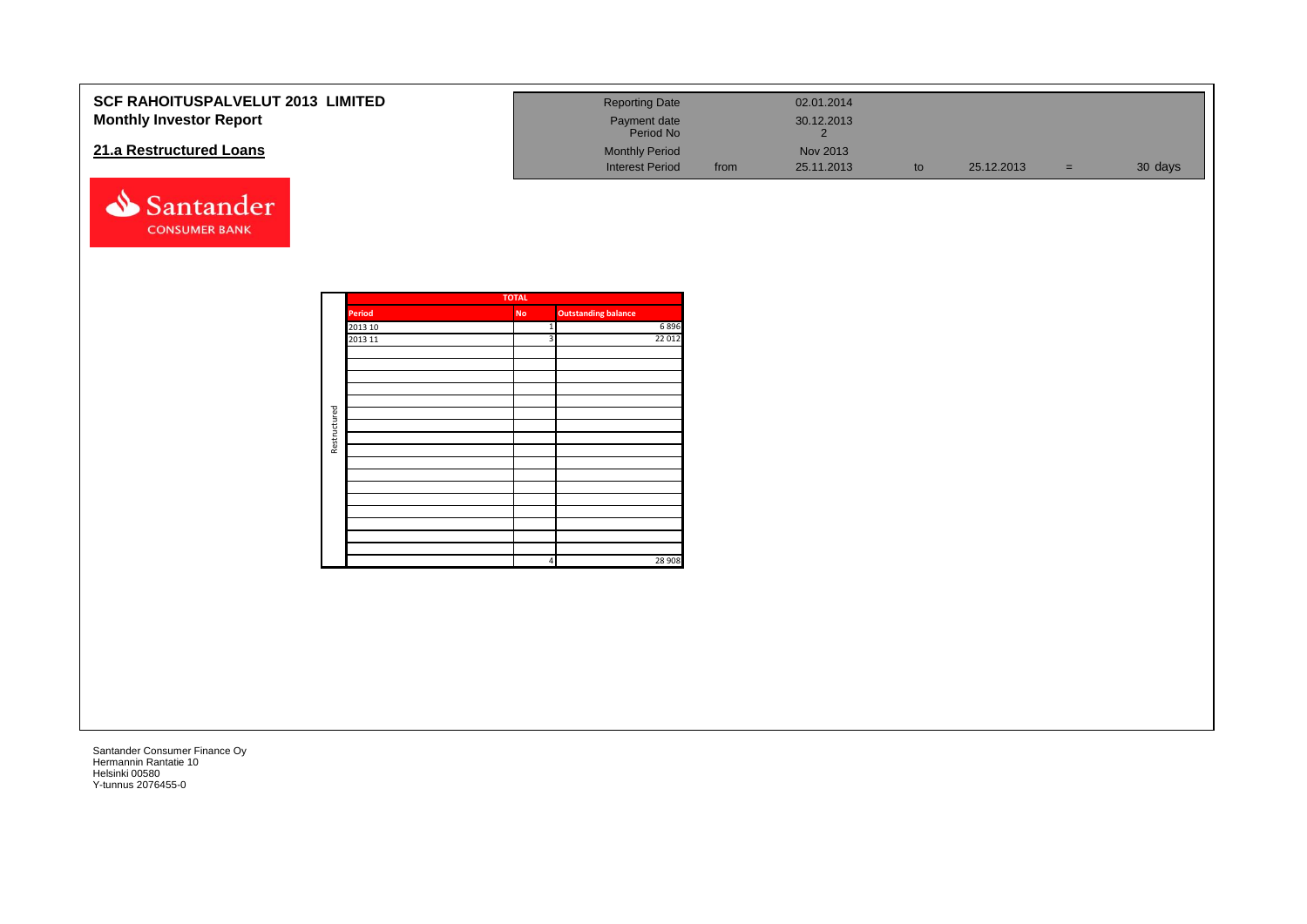

Hermannin Rantatie 10 Helsinki 00580 Y-tunnus 2076455-0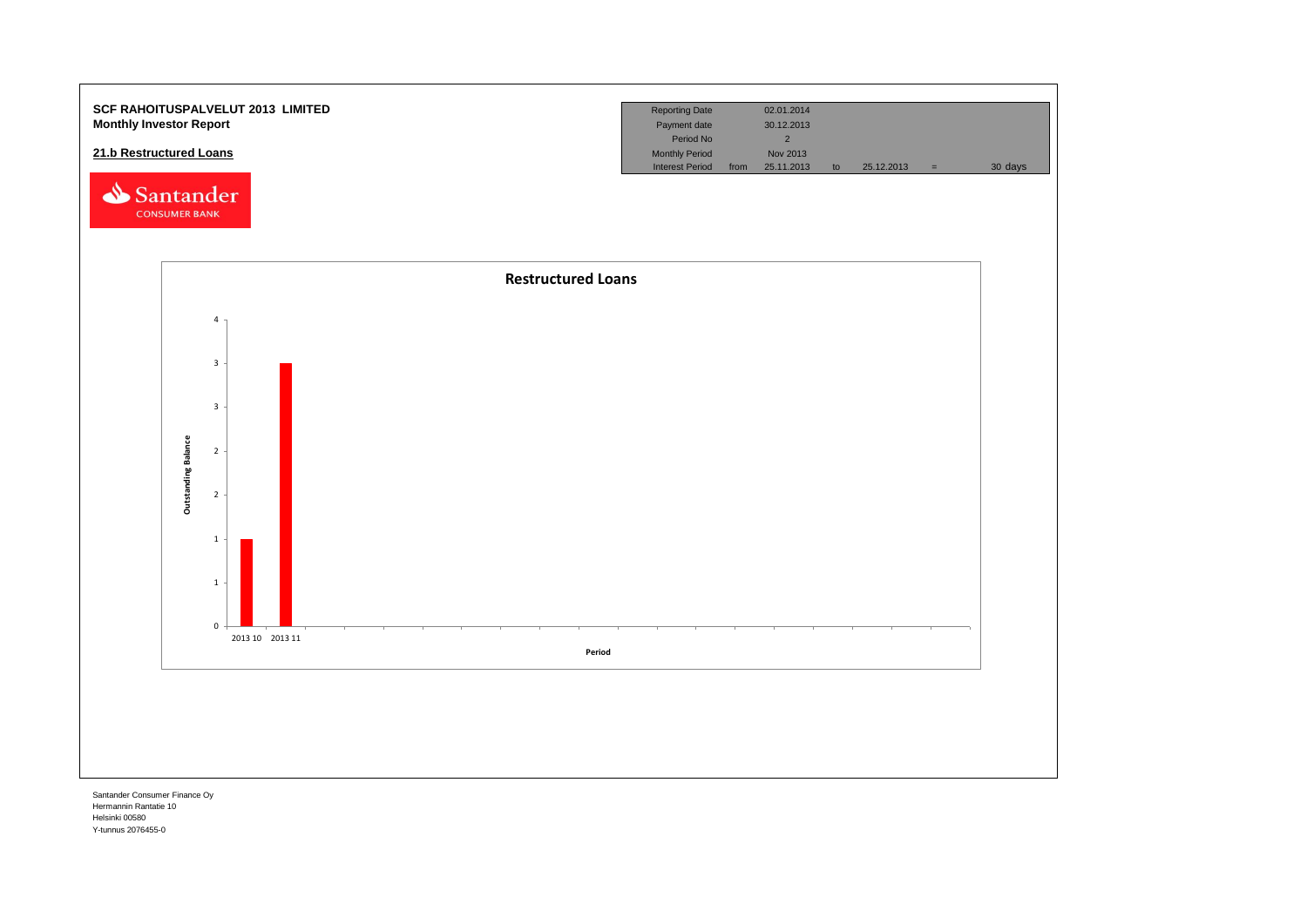| <b>SCF RAHOITUSPALVELUT 2013 LIMITED</b><br><b>Monthly Investor Report</b> | <b>Reporting Date</b><br>Payment date                        |      | 02.01.2014<br>30.12.2013 |    |            |     |         |
|----------------------------------------------------------------------------|--------------------------------------------------------------|------|--------------------------|----|------------|-----|---------|
| 22.a Dynamic Interest rate                                                 | Period No<br><b>Monthly Period</b><br><b>Interest Period</b> | from | Nov 2013<br>25.11.2013   | to | 25.12.2013 | $=$ | 30 days |
| Santander                                                                  |                                                              |      |                          |    |            |     |         |

| <b>TOTAL</b> |                        |                         |
|--------------|------------------------|-------------------------|
| Period       | <b>Closing balance</b> | <b>WA Interest rate</b> |
| 2013 10      | 479 099 092            | 4,768 %                 |
| 2013 11      | 458 398 637            | 4,770 %                 |
|              |                        |                         |
|              |                        |                         |
|              |                        |                         |
|              |                        |                         |
|              |                        |                         |
|              |                        |                         |
|              |                        |                         |
|              |                        |                         |
|              |                        |                         |
|              |                        |                         |
|              |                        |                         |
|              |                        |                         |
|              |                        |                         |
|              |                        |                         |
|              |                        |                         |
|              |                        |                         |
|              |                        |                         |
|              |                        |                         |
|              |                        |                         |
|              |                        |                         |
|              |                        |                         |
|              |                        |                         |
|              |                        |                         |

**CONSUMER BANK**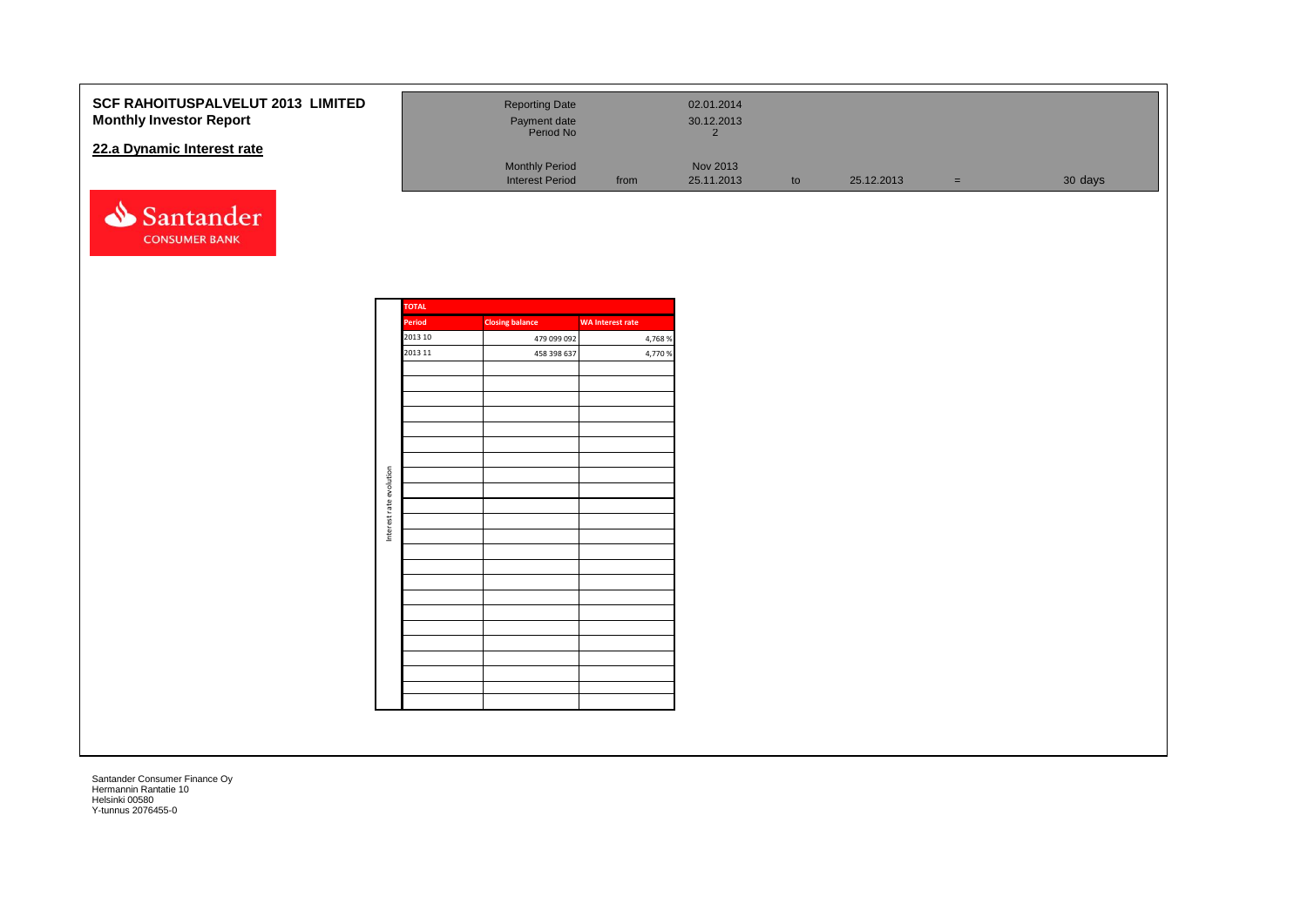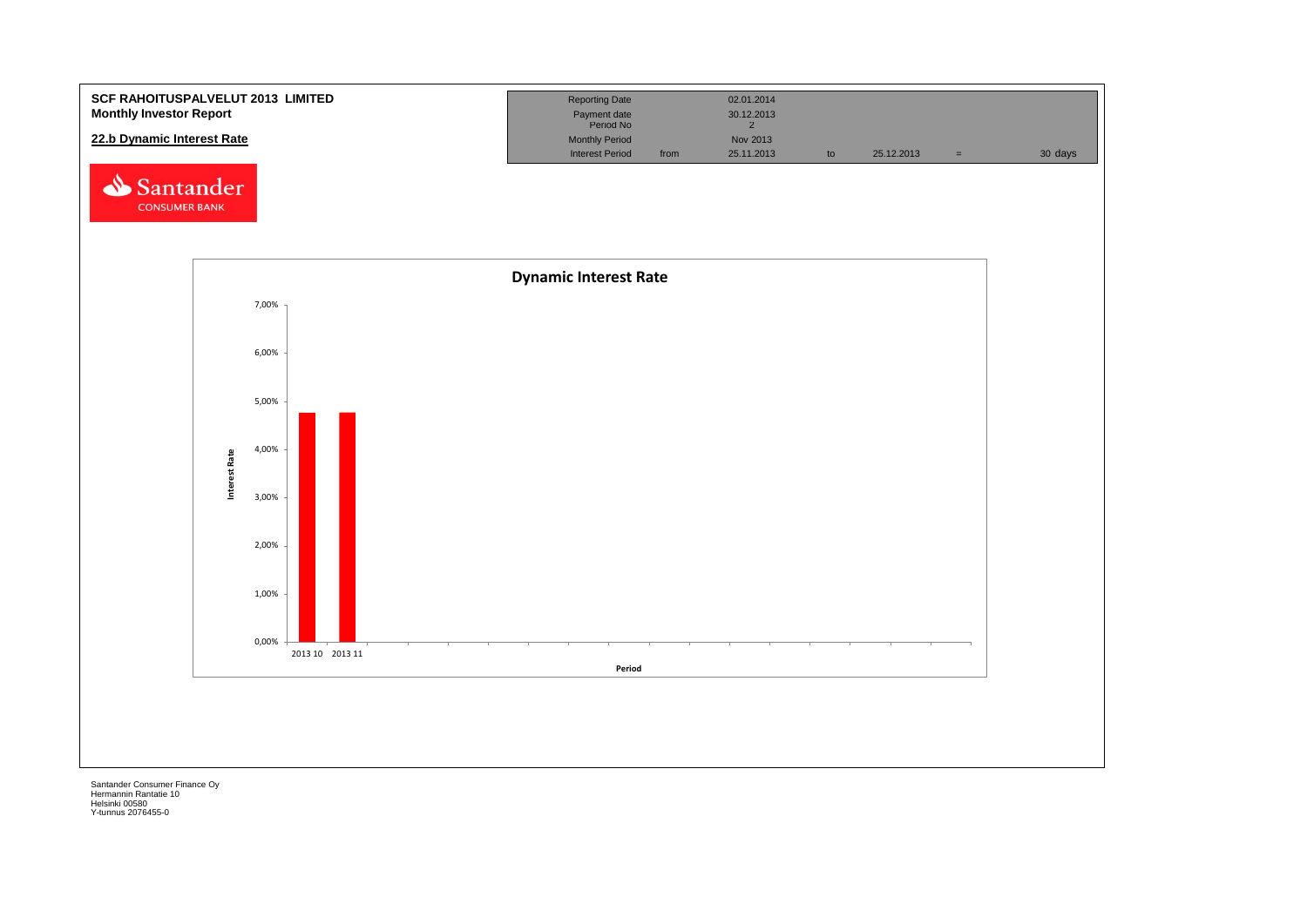| SCF RAHOITUSPALVELUT 2013 LIMITED<br><b>Monthly Investor Report</b><br>23.a Dynamic Pre-Payments |         |                   |                            |                   |                            | <b>Reporting Date</b><br>Payment date<br>Period No |      | 02.01.2014<br>30.12.2013<br>$\overline{2}$ |    |            |     |         |
|--------------------------------------------------------------------------------------------------|---------|-------------------|----------------------------|-------------------|----------------------------|----------------------------------------------------|------|--------------------------------------------|----|------------|-----|---------|
|                                                                                                  |         |                   |                            |                   |                            | Monthly Period<br><b>Interest Period</b>           | from | Nov 2013<br>25.11.2013                     | to | 25.12.2013 | $=$ | 30 days |
| Santander<br><b>CONSUMER BANK</b>                                                                |         |                   |                            |                   |                            |                                                    |      |                                            |    |            |     |         |
|                                                                                                  |         | <b>TOTAL</b><br>÷ |                            |                   |                            |                                                    |      |                                            |    |            |     |         |
|                                                                                                  |         | Period<br>2013 10 | <b>Sum of Pre-Payments</b> |                   | <b>Closing Balance</b>     | <b>CPR Annual</b>                                  |      |                                            |    |            |     |         |
|                                                                                                  |         | 2013 11           |                            | 110 467<br>73 234 | 479 099 092<br>458 398 637 | 0,3%<br>0,2%                                       |      |                                            |    |            |     |         |
|                                                                                                  |         |                   |                            |                   |                            |                                                    |      |                                            |    |            |     |         |
|                                                                                                  |         |                   |                            |                   |                            |                                                    |      |                                            |    |            |     |         |
|                                                                                                  |         |                   |                            |                   |                            |                                                    |      |                                            |    |            |     |         |
|                                                                                                  |         |                   |                            |                   |                            |                                                    |      |                                            |    |            |     |         |
|                                                                                                  | ent     |                   |                            |                   |                            |                                                    |      |                                            |    |            |     |         |
|                                                                                                  | Prepaym |                   |                            |                   |                            |                                                    |      |                                            |    |            |     |         |
|                                                                                                  | Dynamic |                   |                            |                   |                            |                                                    |      |                                            |    |            |     |         |
|                                                                                                  |         |                   |                            |                   |                            |                                                    |      |                                            |    |            |     |         |
|                                                                                                  |         |                   |                            |                   |                            |                                                    |      |                                            |    |            |     |         |
|                                                                                                  |         |                   |                            |                   |                            |                                                    |      |                                            |    |            |     |         |
|                                                                                                  |         |                   |                            |                   |                            |                                                    |      |                                            |    |            |     |         |
|                                                                                                  |         |                   |                            |                   |                            |                                                    |      |                                            |    |            |     |         |
|                                                                                                  |         |                   |                            |                   |                            |                                                    |      |                                            |    |            |     |         |
|                                                                                                  |         |                   |                            |                   |                            |                                                    |      |                                            |    |            |     |         |
|                                                                                                  |         |                   |                            |                   |                            |                                                    |      |                                            |    |            |     |         |
|                                                                                                  |         |                   |                            |                   |                            |                                                    |      |                                            |    |            |     |         |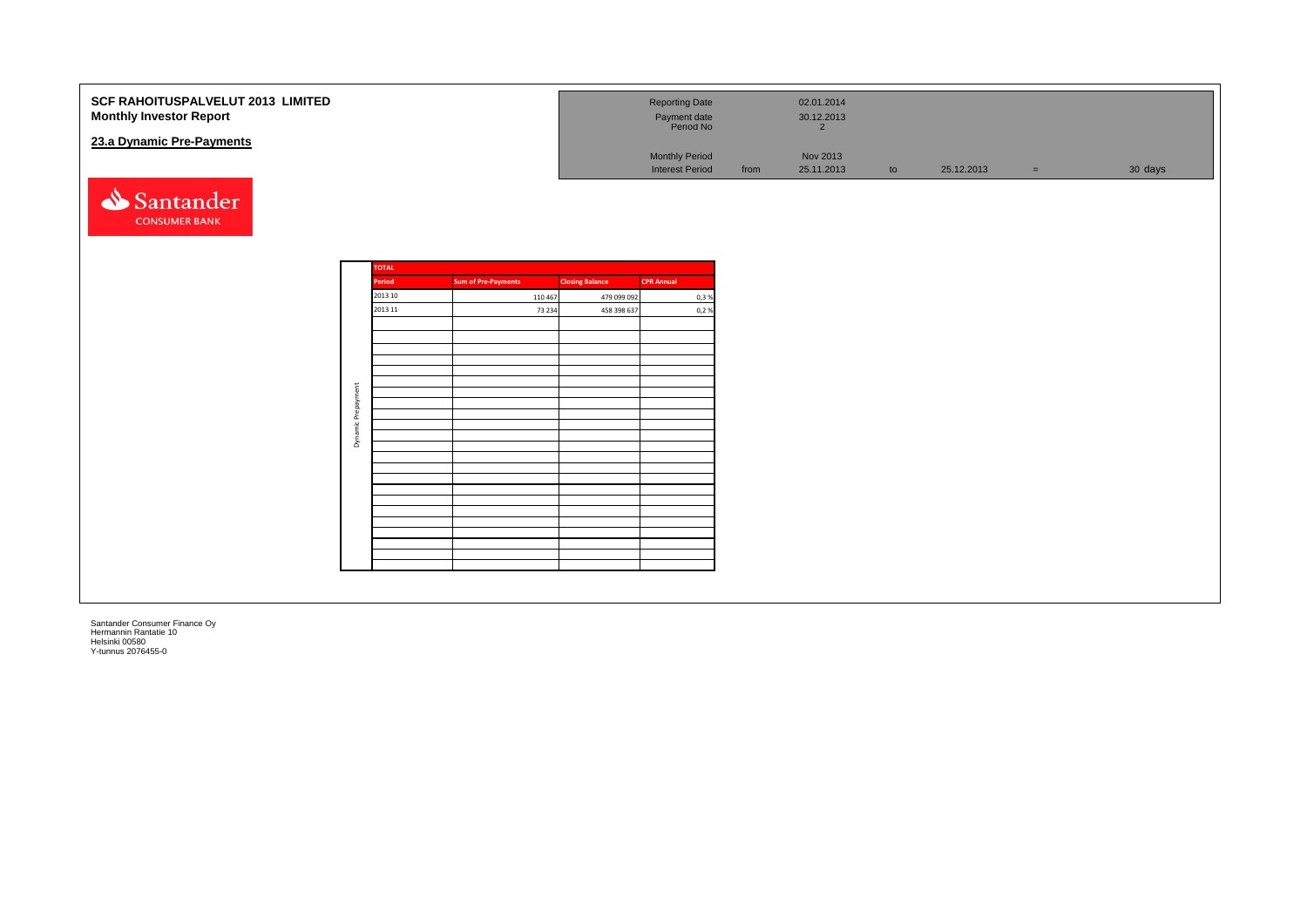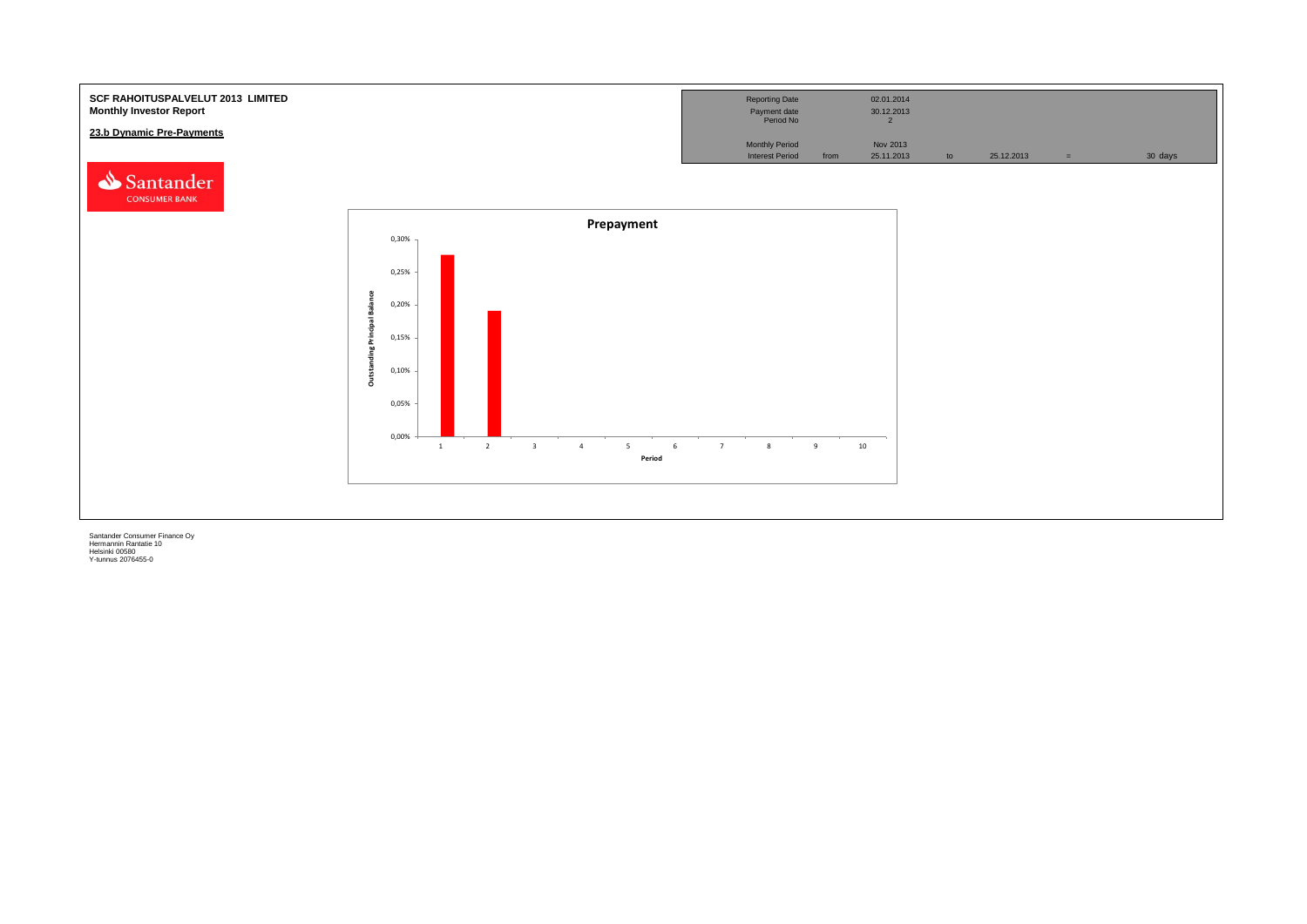|         |                  | SCF RAHOITUSPALVELUT 2013 LIMITED<br><b>Monthly Investor Report</b> |                  |                            |                    |                          |                |                        |                |                    | <b>Reporting Date</b><br>Payment date<br>Period No |         | 02.01.2014<br>30.12.2013<br>$2^{\circ}$                                          |    |            |          |       |                                                   |
|---------|------------------|---------------------------------------------------------------------|------------------|----------------------------|--------------------|--------------------------|----------------|------------------------|----------------|--------------------|----------------------------------------------------|---------|----------------------------------------------------------------------------------|----|------------|----------|-------|---------------------------------------------------|
|         |                  | 24. Delinquency                                                     |                  |                            |                    |                          |                |                        |                |                    | <b>Monthly Period</b><br><b>Interest Period</b>    | from    | Nov 2013<br>25.11.2013                                                           | to | 25.12.2013 | $\equiv$ |       | 30 days                                           |
|         |                  | Santander<br><b>CONSUMER BANK</b>                                   |                  |                            |                    |                          |                |                        |                |                    |                                                    |         |                                                                                  |    |            |          |       |                                                   |
|         |                  | year mth Total outstanding                                          | accounts current | balance current            | accounts 1-30      | balance 1-30             | accounts 30-60 | balance 30-60          | accounts 60-90 | balance 60-90      |                                                    |         | accounts 90-120 balance 90-120 accounts 120-150 balance 120-150 accounts 150-180 |    |            | 180      | Count | balance 150- New defaults New defaults<br>Balance |
| 2013 11 | 10               | 479 099 092<br>458 398 637                                          | 36 474<br>35 686 | 446 596 917<br>428 532 436 | 2 2 2 0<br>2 0 0 2 | 28 822 032<br>25 230 809 | 261<br>288     | 3 285 113<br>3 566 770 | 38<br>71       | 395 030<br>894 089 | 17                                                 | 174 532 |                                                                                  |    |            |          |       |                                                   |
|         | 12               |                                                                     |                  |                            |                    |                          |                |                        |                |                    |                                                    |         |                                                                                  |    |            |          |       |                                                   |
|         |                  |                                                                     |                  |                            |                    |                          |                |                        |                |                    |                                                    |         |                                                                                  |    |            |          |       |                                                   |
|         |                  |                                                                     |                  |                            |                    |                          |                |                        |                |                    |                                                    |         |                                                                                  |    |            |          |       |                                                   |
|         | - 6<br>- 6       |                                                                     |                  |                            |                    |                          |                |                        |                |                    |                                                    |         |                                                                                  |    |            |          |       |                                                   |
| 2014    |                  |                                                                     |                  |                            |                    |                          |                |                        |                |                    |                                                    |         |                                                                                  |    |            |          |       |                                                   |
|         | $_{\rm 8}$<br>-9 |                                                                     |                  |                            |                    |                          |                |                        |                |                    |                                                    |         |                                                                                  |    |            |          |       |                                                   |
|         | 10<br>11         |                                                                     |                  |                            |                    |                          |                |                        |                |                    |                                                    |         |                                                                                  |    |            |          |       |                                                   |
|         | 12               |                                                                     |                  |                            |                    |                          |                |                        |                |                    |                                                    |         |                                                                                  |    |            |          |       |                                                   |
|         |                  |                                                                     |                  |                            |                    |                          |                |                        |                |                    |                                                    |         |                                                                                  |    |            |          |       |                                                   |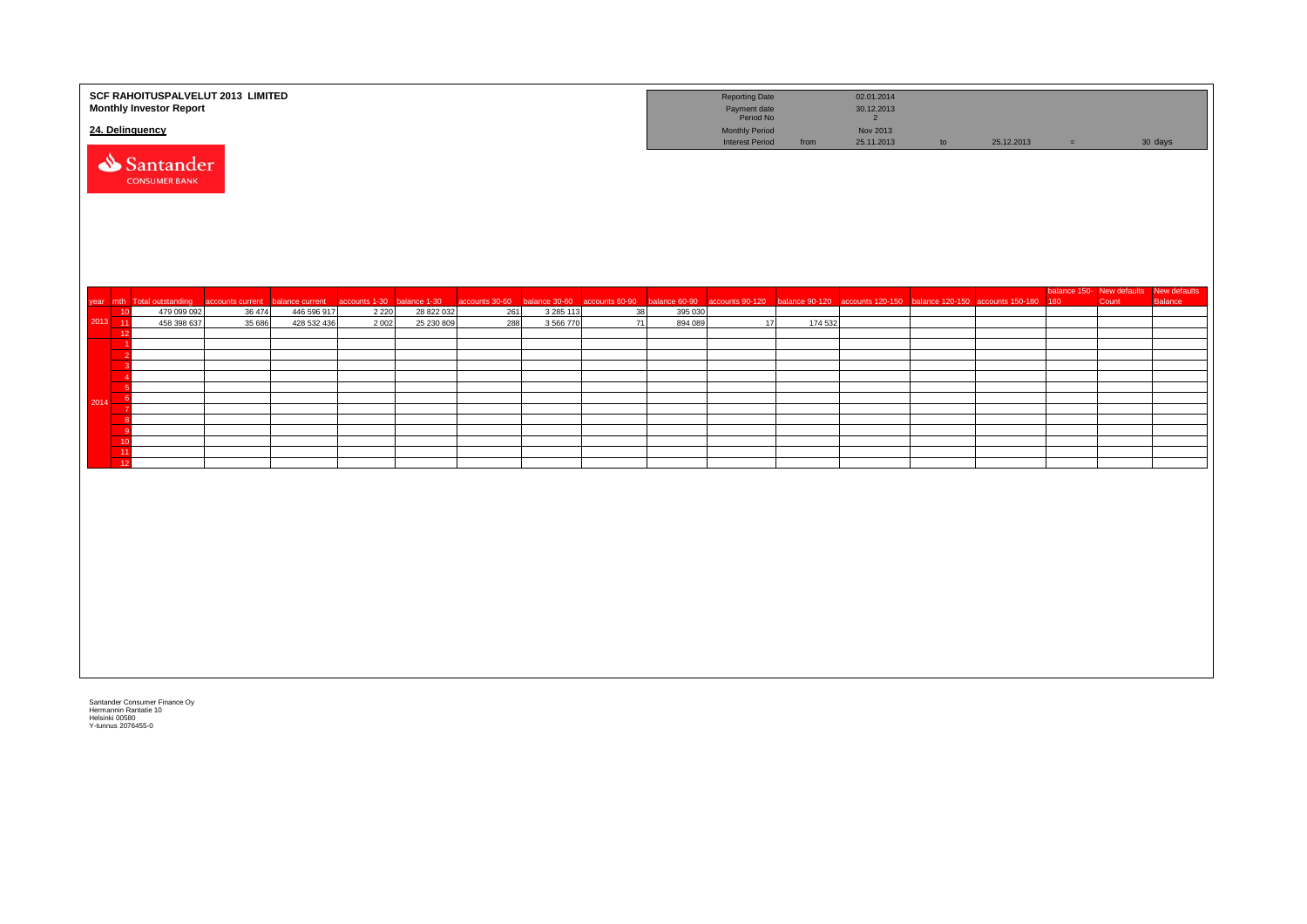| <b>SCF RAHOITUSPALVELUT 2013 LIMITED</b><br><b>Monthly Investor Report</b> | <b>Reporting Date</b><br>Payment date<br>Period No |      | 02.01.2014<br>30.12.2013 |               |            |         |
|----------------------------------------------------------------------------|----------------------------------------------------|------|--------------------------|---------------|------------|---------|
| 25. Defaults, Recoveries and Losses by Quarter of Default                  |                                                    |      |                          |               |            |         |
|                                                                            | <b>Monthly Period</b>                              |      | Nov 2013                 |               |            |         |
|                                                                            | <b>Interest Period</b>                             | from | 25.11.2013               | $\mathsf{to}$ | 25.12.2013 | 30 days |
|                                                                            |                                                    |      |                          |               |            |         |

Santander **CONSUMER BANK** 

|        |                                 | <b>Recovery Quarter</b> | 20134             |                           | 20141 |                   |                           | 20142 |                   |                           | 20143 |                   |                           |      |
|--------|---------------------------------|-------------------------|-------------------|---------------------------|-------|-------------------|---------------------------|-------|-------------------|---------------------------|-------|-------------------|---------------------------|------|
|        | Default Quarter  Default Amount | No Of Loans             | <b>Recoveries</b> | Cum.<br><b>Recoveries</b> | Loss  | <b>Recoveries</b> | Cum.<br><b>Recoveries</b> | Loss  | <b>Recoveries</b> | Cum.<br><b>Recoveries</b> | Loss  | <b>Recoveries</b> | Cum.<br><b>Recoveries</b> | Loss |
| 20134  |                                 |                         |                   |                           |       |                   |                           |       |                   |                           |       |                   |                           |      |
| 2014 1 |                                 |                         |                   |                           |       |                   |                           |       |                   |                           |       |                   |                           |      |
| 20142  |                                 |                         |                   |                           |       |                   |                           |       |                   |                           |       |                   |                           |      |
| 20143  |                                 |                         |                   |                           |       |                   |                           |       |                   |                           |       |                   |                           |      |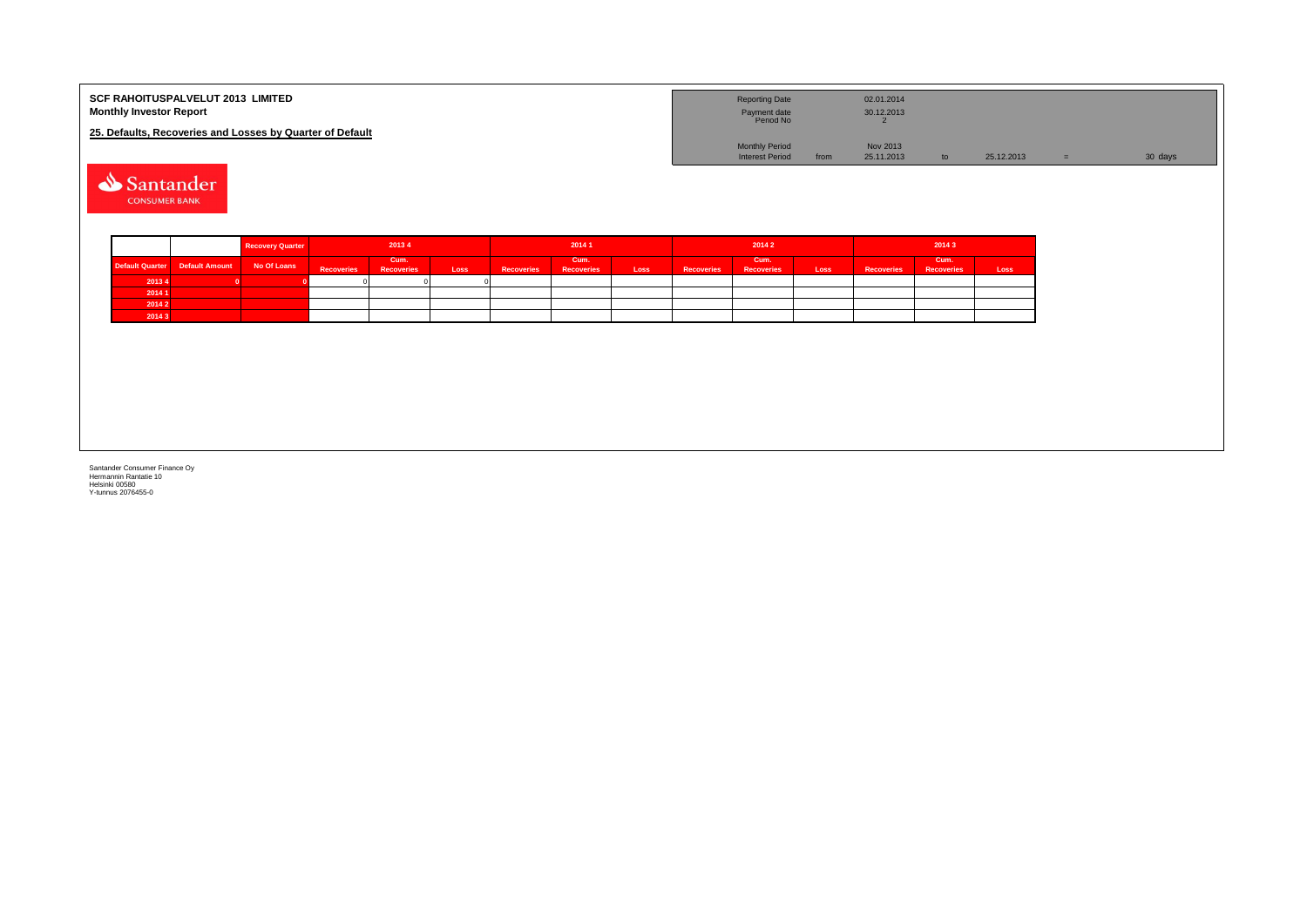| <b>SCF RAHOITUSPALVELUT 2013 LIMITED</b><br><b>Monthly Investor Report</b>                   |        | <b>Reporting Date</b><br>Payment date<br>Period No |      | 02.01.2014<br>30.12.2013<br>$\overline{2}$ |    |            |     |         |
|----------------------------------------------------------------------------------------------|--------|----------------------------------------------------|------|--------------------------------------------|----|------------|-----|---------|
| 26. Priority of Payments                                                                     |        | <b>Monthly Period</b><br><b>Interest Period</b>    | from | Nov 2013<br>25.11.2013                     | to | 25.12.2013 | $=$ | 30 days |
| Santander<br><b>CONSUMER BANK</b>                                                            |        |                                                    |      |                                            |    |            |     |         |
| <b>Purchaser Priority of Payments</b>                                                        |        |                                                    |      |                                            |    |            |     |         |
| Purchaser Available Distribution Amount<br>$+$                                               |        | 22 938 774,59 EUR                                  |      |                                            |    |            |     |         |
| Senior Expenses                                                                              |        | - EUR                                              |      |                                            |    |            |     |         |
| Servicing Fee                                                                                | ۰      | 248 299,26 EUR                                     |      |                                            |    |            |     |         |
| Interest on Loan to Issuer                                                                   | ٠      | 1 987 235,33 EUR                                   |      |                                            |    |            |     |         |
| Principal on Loan to Issuer                                                                  | $\sim$ | 20 703 240,00 EUR                                  |      |                                            |    |            |     |         |
|                                                                                              |        | $\cdot$                                            |      |                                            |    |            |     |         |
| <b>Issuer Priority of Payments</b>                                                           |        |                                                    |      |                                            |    |            |     |         |
| <b>Issuer Available Distribution Amount</b><br>$^{+}$                                        |        | 35 521 321,99 EUR                                  |      |                                            |    |            |     |         |
| Senior Expenses<br>Interest Class A                                                          | ٠      | - EUR                                              |      |                                            |    |            |     |         |
| Prior to a PDTE - Interest Class B                                                           |        | 272 180,00 EUR<br>36 600,00 EUR                    |      |                                            |    |            |     |         |
| Credit the Reserve Account up to the requirred Liquidity Reserve Amount                      |        | 5 133 550,00 EUR                                   |      |                                            |    |            |     |         |
| Principal Payments on Class A                                                                |        | 20 703 240,00 EUR                                  |      |                                            |    |            |     |         |
| Following a PDTE - Interest Class B                                                          | ٠      | N/A EUR                                            |      |                                            |    |            |     |         |
| Principal Payments Class B                                                                   |        | - EUR                                              |      |                                            |    |            |     |         |
| Credit Reserve Account up tp Required Reserve Amount                                         |        | 7700 325,00 EUR                                    |      |                                            |    |            |     |         |
| Interest Class C                                                                             |        | 21 475,00 EUR                                      |      |                                            |    |            |     |         |
| Principal Payments on Class C                                                                | ٠      | - EUR                                              |      |                                            |    |            |     |         |
| Interest Issuer Subordinated Loan<br>Principal Issuer Subordinated Loan                      | ٠      | 33 432,24 EUR<br>- EUR                             |      |                                            |    |            |     |         |
| Payment to Purchaser<br>$\overline{\phantom{a}}$                                             |        | 1 620 519,74 EUR                                   |      |                                            |    |            |     |         |
|                                                                                              |        |                                                    |      |                                            |    |            |     |         |
| <b>Purchaser Priority of Payments: Second Pass</b>                                           |        |                                                    |      |                                            |    |            |     |         |
| Available Distribution Amount<br>$+$                                                         | ٠      | 1 620 519,74 EUR<br>- EUR                          |      |                                            |    |            |     |         |
| Servicer Advance Reserve Fund Replenishment<br>Interest on Purchaser Subordinated Loan (SAF) | ٠      | 260,50 EUR                                         |      |                                            |    |            |     |         |
| Principal on Purchaser Subordinated Loan (SAF)                                               | $\sim$ | - EUR                                              |      |                                            |    |            |     |         |
| Payment of residual funds to Seller<br>$=$                                                   |        | 1 620 259,24 EUR                                   |      |                                            |    |            |     |         |
|                                                                                              |        |                                                    |      |                                            |    |            |     |         |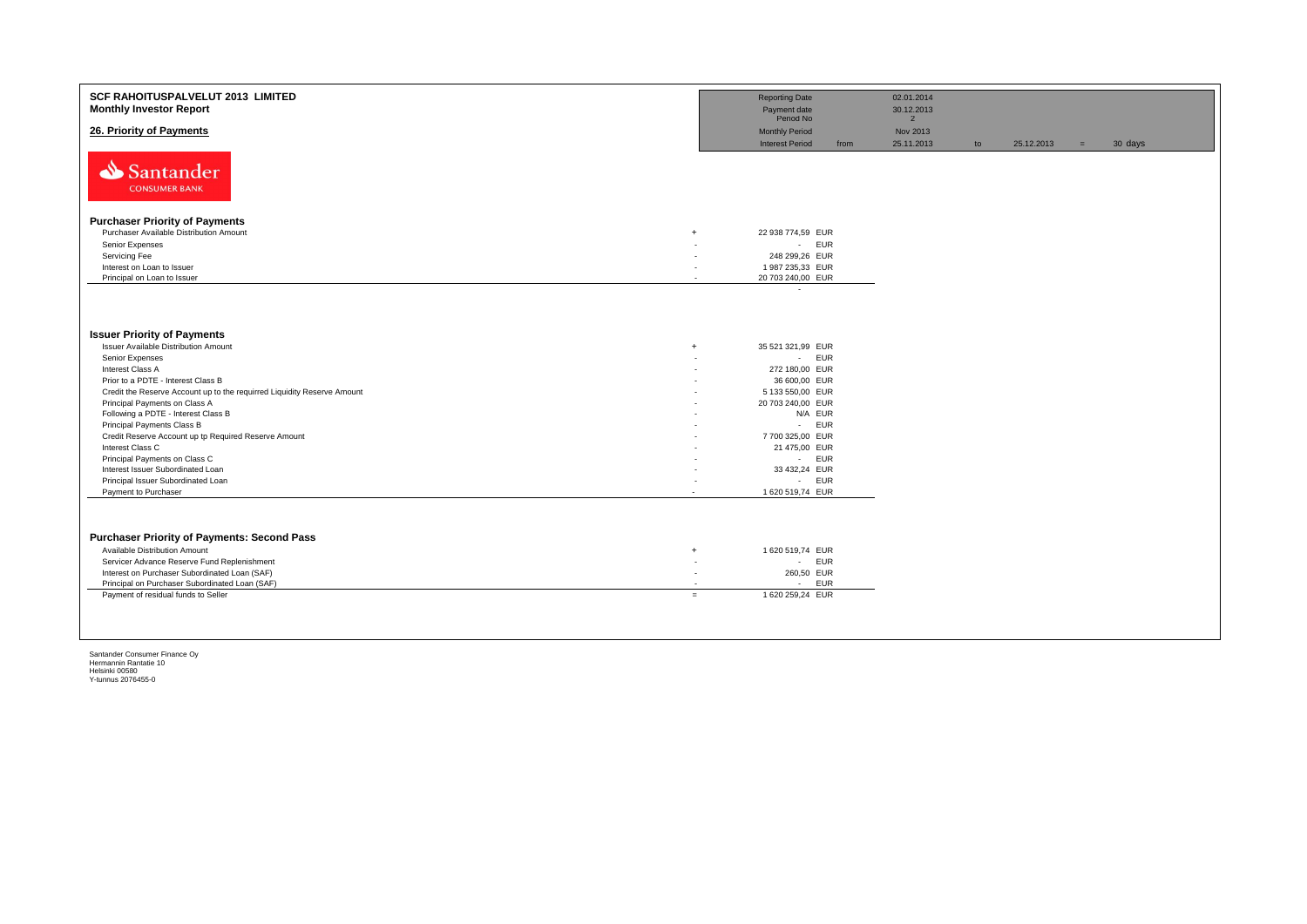| <b>SCF RAHOITUSPALVELUT 2013 LIMITED</b>             |                                        | <b>Reporting Date</b>          | 02.01.2014                   |                              |  |
|------------------------------------------------------|----------------------------------------|--------------------------------|------------------------------|------------------------------|--|
| <b>Monthly Investor Report</b>                       |                                        | Payment date<br>Period No      | 30.12.2013<br>$\overline{2}$ |                              |  |
| 27. Transaction Costs                                |                                        | <b>Monthly Period</b>          | Nov 2013                     |                              |  |
|                                                      |                                        | <b>Interest Period</b><br>from | 25.11.2013<br>to             | 30 days<br>25.12.2013<br>$=$ |  |
| Santander<br><b>CONSUMER BANK</b>                    |                                        |                                |                              |                              |  |
| <b>Transaction Costs</b>                             | <b>All Notes</b>                       | Class A                        | Class B                      | Class C                      |  |
| Senior Expenses                                      | <b>EUR</b><br>$\overline{\phantom{a}}$ |                                |                              |                              |  |
| Interest accrued for the Period                      | 330 255,00 EUR                         | 272 180,00 EUR                 | 36 600,00 EUR                | 21 475,00 EUR                |  |
| Cumulative Interest accrued                          | 882 249,00 EUR                         | 733 130,00 EUR                 | 94 184,00 EUR                | 54 935,00 EUR                |  |
| <b>Interest Payments</b>                             | 330 255,00 EUR                         | 272 180,00 EUR                 | 36 600,00 EUR                | 21 475,00 EUR                |  |
| <b>Cumulative Interest Payments</b>                  | 882 249,00 EUR                         | 733 130,00 EUR                 | 94 184,00 EUR                | 54 935,00 EUR                |  |
| Interest accrued on Subordinated Loan for the Period | 33 432,24 EUR                          |                                |                              |                              |  |
| Cumulative Interest accrued on Subordinated Loan     | 86 245,58 EUR                          |                                |                              |                              |  |
| Interest Payments on Subordinated Loan               | 33 432,24 EUR                          |                                |                              |                              |  |
| Cumulative Interest Payments on Subordinated Loan    | 86 245,58 EUR                          |                                |                              |                              |  |
| Unpaid Interest for the Period                       | <b>EUR</b><br>$\overline{\phantom{0}}$ |                                |                              |                              |  |
| <b>Cumulative Unpaid Interest</b>                    | <b>EUR</b><br>$\overline{\phantom{0}}$ |                                |                              |                              |  |